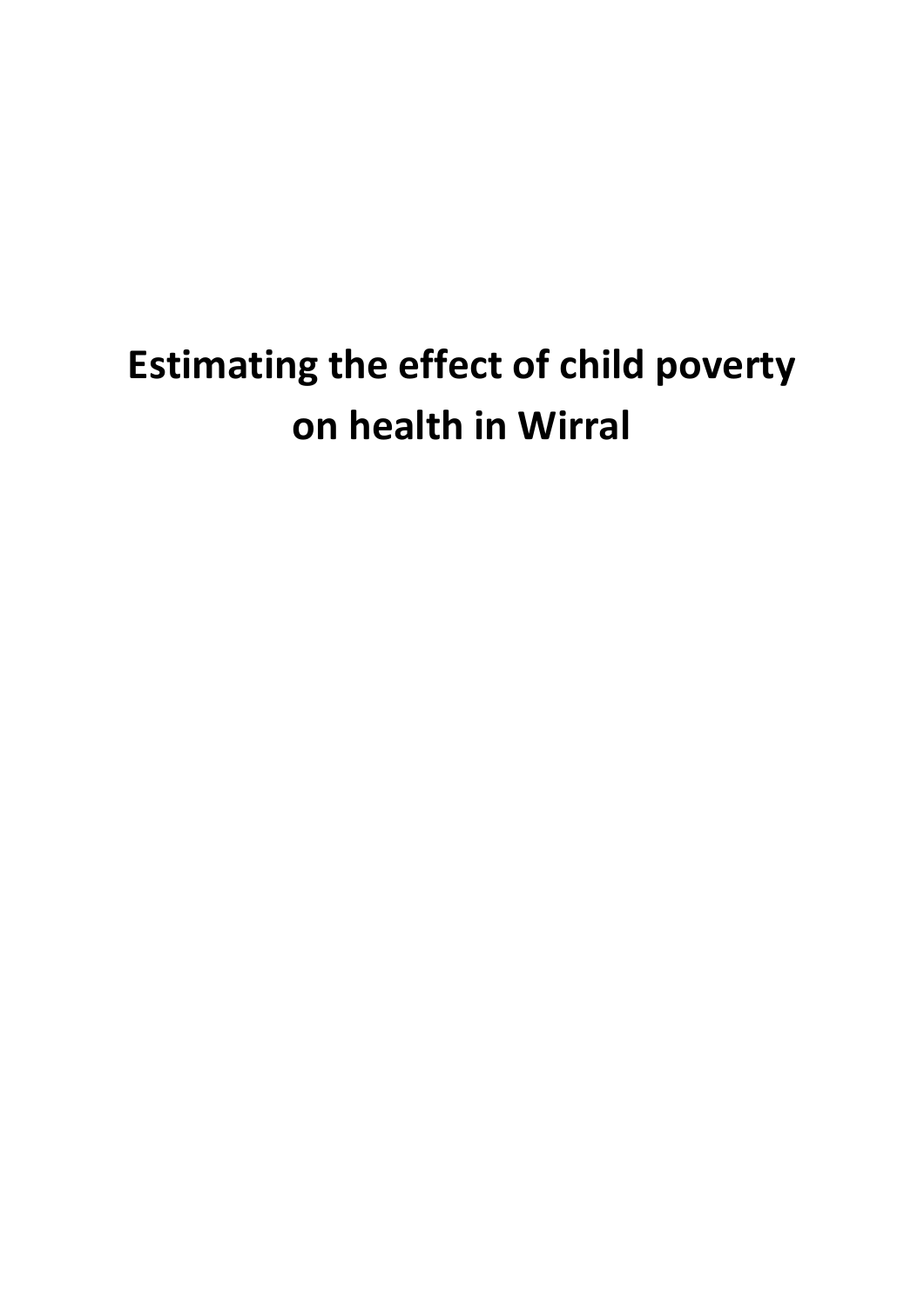## **Table of contents**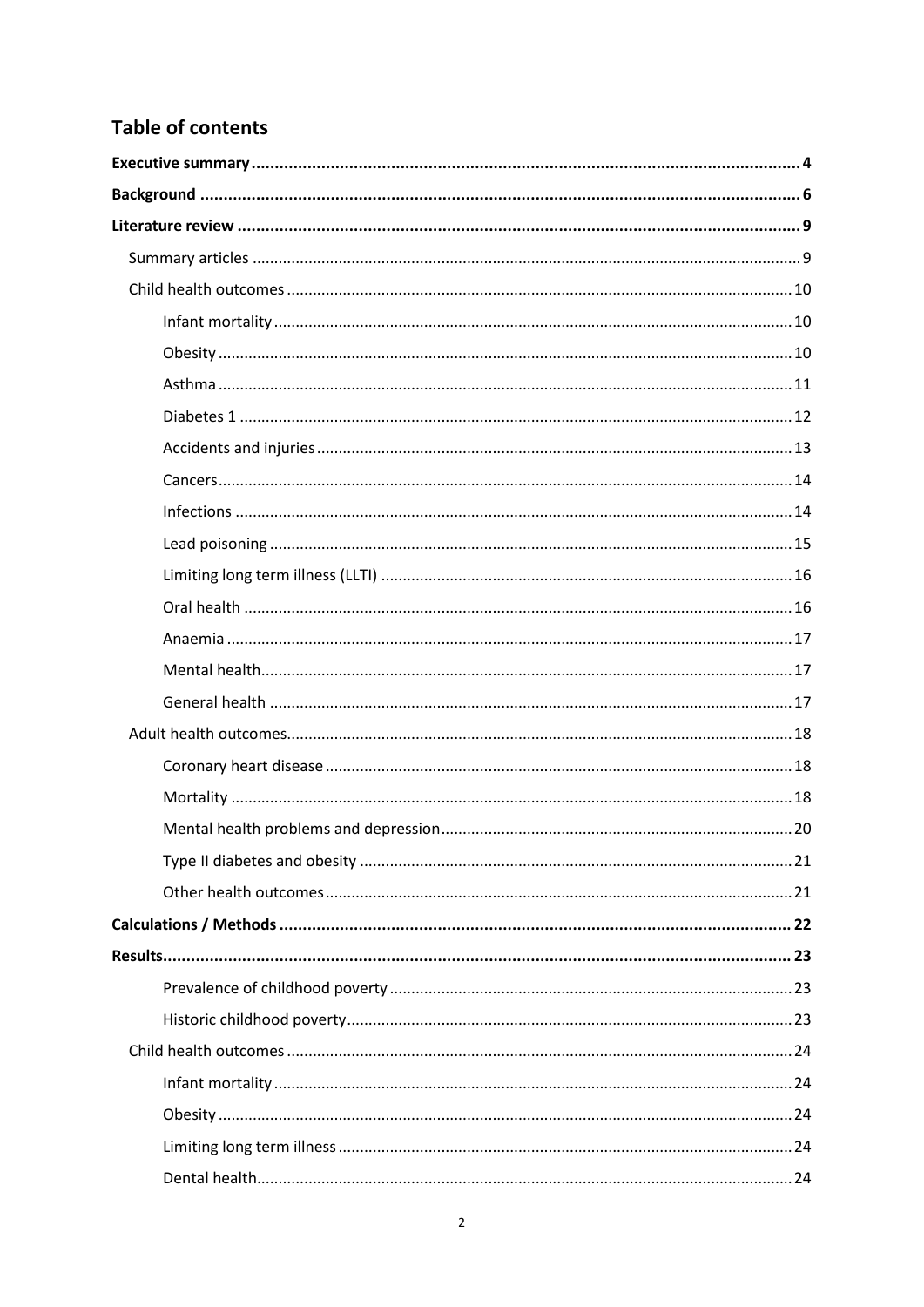## **List of Figures**

| Figure 2: Risk factors and negative (health) outcomes associated with childhood poverty7           |  |
|----------------------------------------------------------------------------------------------------|--|
| Figure 3: Risk factors, their interaction and negative (health) outcomes associated with childhood |  |
|                                                                                                    |  |

## **List of tables**

| Table 5: Summary of selected studies on childhood poverty and morbidity and mortality from            |
|-------------------------------------------------------------------------------------------------------|
|                                                                                                       |
|                                                                                                       |
|                                                                                                       |
|                                                                                                       |
|                                                                                                       |
|                                                                                                       |
|                                                                                                       |
| Table 11: Children living in poverty in Wirral, North West and England in 2009 (source: DWP 2010).    |
|                                                                                                       |
| Table 12: Estimated historic levels of child poverty used in calculations based on Glennerster et al. |
| (2004), Gregg, Harkness and Machin (1999) and Matejic, Stevens and Whatley (2009).  24                |
| Table 13: Estimates of childhood poverty attributable morbidity and mortality in children in Wirral.  |
|                                                                                                       |
| Table 14: Estimates of childhood poverty attributable morbidity and mortality in adults in Wirral27   |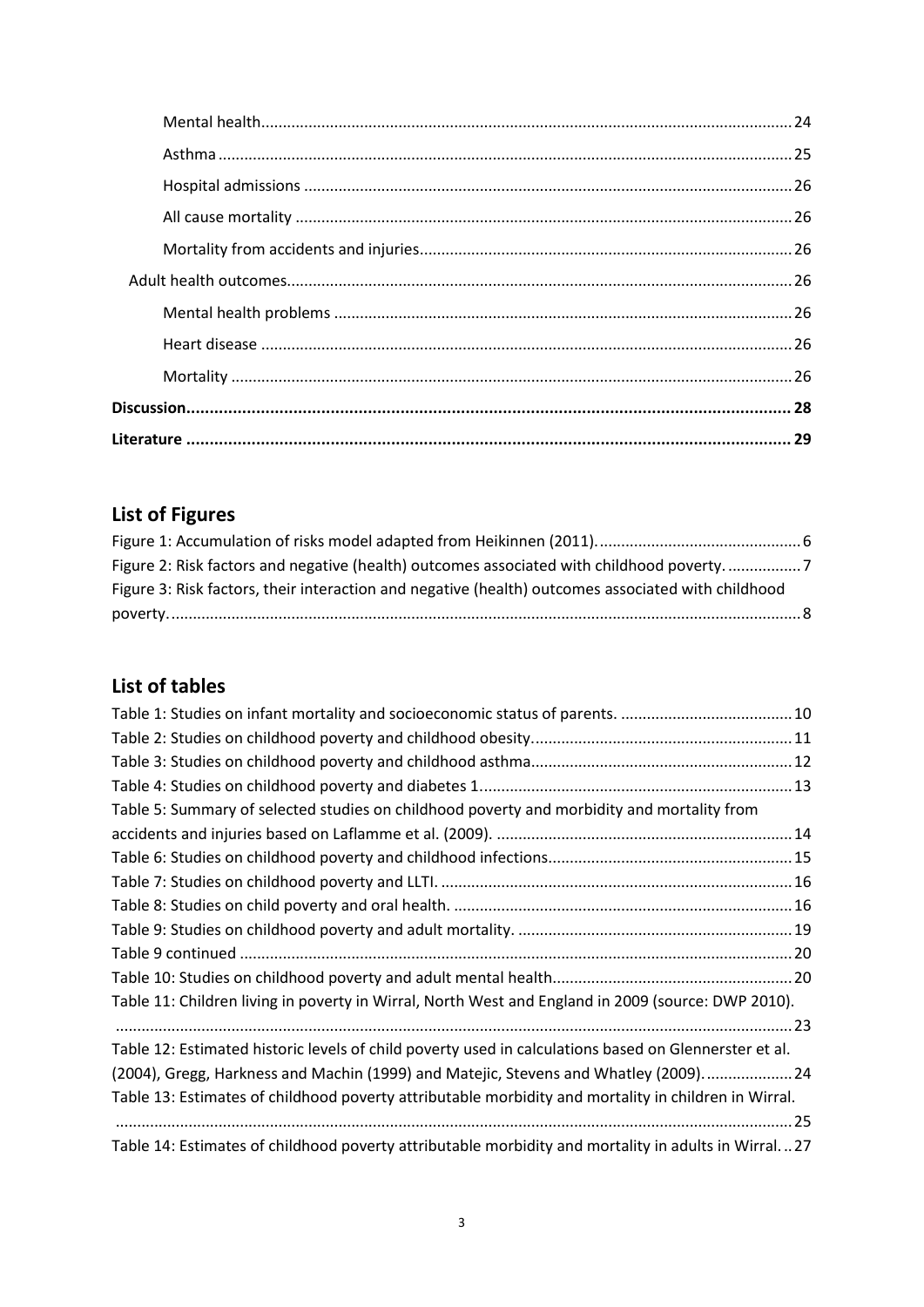## <span id="page-3-0"></span>**Executive summary**

Child poverty has been shown to have long lasting negative effects on health throughout the life course of a person. The objective of this work is to quantify the impact of childhood poverty on health in Wirral Primary Care Trust. To reach this objective we reviewed the literature on negative health outcomes associated with child poverty at different stages in life and then use the evidence to quantify the burden of childhood poverty on health in Wirral.

Childhood poverty is a distal cause of ill health and the relationship between poverty and health is complex as a number of associated risk factors will determine the outcome. The negative effects of childhood poverty on health may start as early as prenatal through exposure by the mother (smoking, stress, poor nutrition etc.). Children born to mothers living in poverty are at an increased risk of being born premature, having a lower birth weight and dying of sudden infant death syndrome. Children growing up in poverty are more likely to report poor health, die from injury and poisoning, suffer from iron deficiency and anaemia and have a higher prevalence of asthma, obesity and infections. Other outcomes which have been associated with child poverty are mental health problems, limiting long term illness, speech and language disorders, learning difficulties and behavioural problems. Adults who grew up in poverty are at a higher risk of mortality, hypertension, coronary heart disease and mental health problems. Adult type II diabetes, obesity and respiratory have also been suggested to be associated with childhood poverty. Other adult diseases, which have been linked with social class such as arthritis, osteoporosis and Alzheimer's disease, might also be influenced by childhood poverty due to its link with adult socioeconomic status, though a relationship has not been shown yet. The individual health outcomes are reviewed in detail in the report.

Utilising the findings of the literature review we estimated morbidity and mortality associated with childhood poverty in Wirral. Detailed information on the methods and underlying assumptions are outlined in the report. Based on the assumption that children living in poverty could achieve the same morbidity and mortality rates as their more affluent counterparts, the following number of cases of morbidity and mortality were estimated to be attributable to childhood poverty in Wirral:

#### **Child health outcomes**

- 2.4 deaths due to infant mortality per year
- Up to 1361 cases of childhood obesity
- 616 cases of Limiting long term Illness
- 1973 cases of dental caries
- 1648 cases of mental health problems
- 978 cases of asthma
- 5.3 cases of deaths due to all causes per year
- 921 excess spells in hospital per year (246 in men and 675 in women)

#### **Adult health outcomes**

- 1697 excess cases of mental health problems in men and 2734 cases in women
- Up to 21 excess cases of heart disease in men and 10 in women per year
- 1717 cases of prevalent heart disease in men and 629 in women
- 65 excess deaths in men and 76 in women from all causes per year

More detailed information on the outcome by sex and age groups are outlined in the report.

Our calculations clearly highlight the negative effects of childhood poverty on morbidity and mortality in Wirral. While our estimates are based on the best available evidence from large population studies, there are uncertainties around these estimates. These are discussed in detail in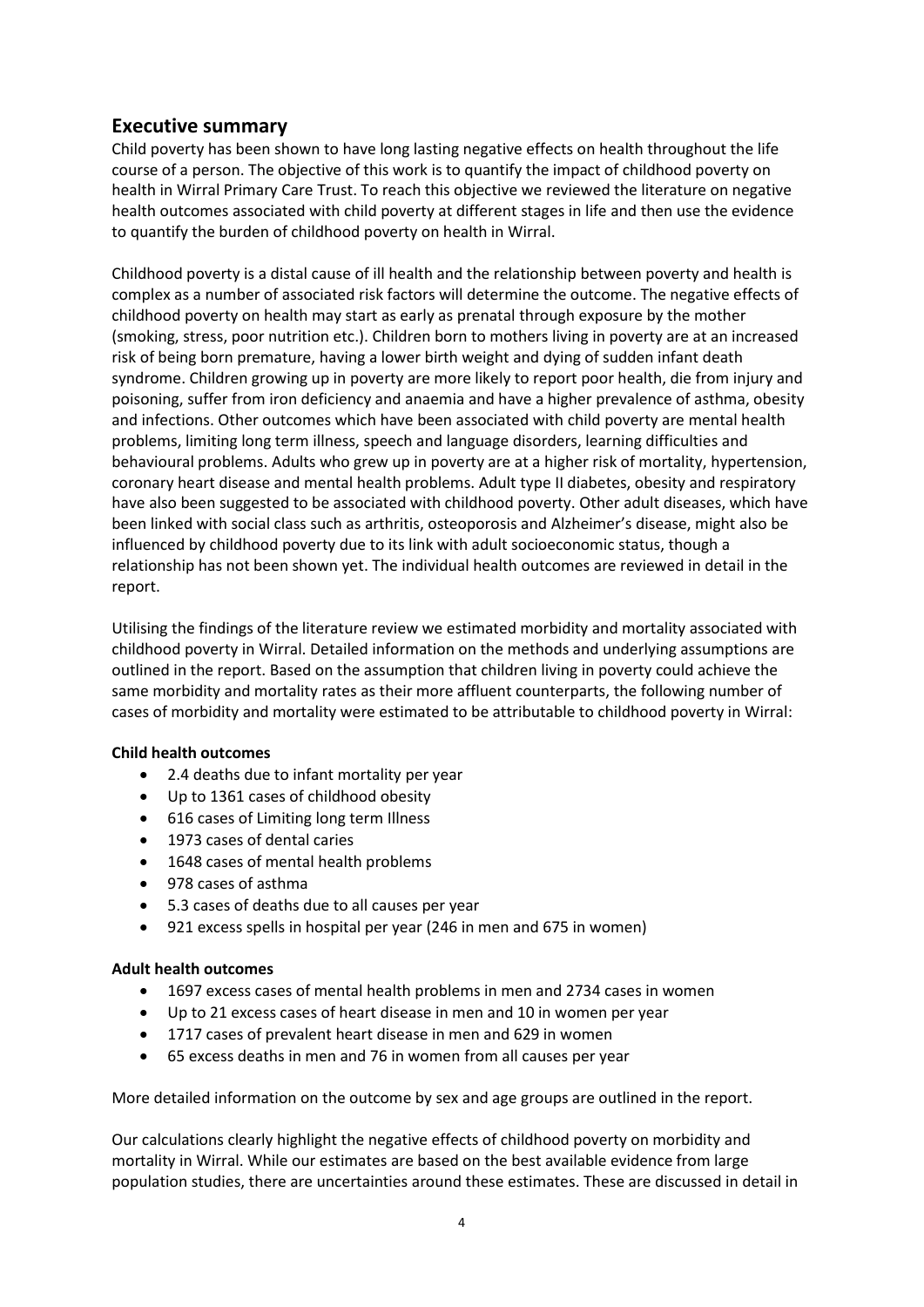the full report. Estimates for childhood obesity and asthma need to be considered with caution as the evidence for a relationship between childhood poverty and asthma is still limited and for obesity some studies have reported no differences by socioeconomic class at small geographical levels. The true effect of childhood poverty on health is likely to be even greater as we only included health outcomes in our calculations where the evidence was strong enough using risk estimates controlled for confounding of competing risk factors. Most of our estimates were derived from national data; however the true burden of disease for Wirral might be greater as has been shown for heart disease. In real life childhood poverty is often interlinked with other risk factors and behaviours, thus also likely to increase the burden of disease due to childhood poverty.

Future analysis will look in more depth at Hospital Episode Statistics data in order to obtain a more detailed local picture.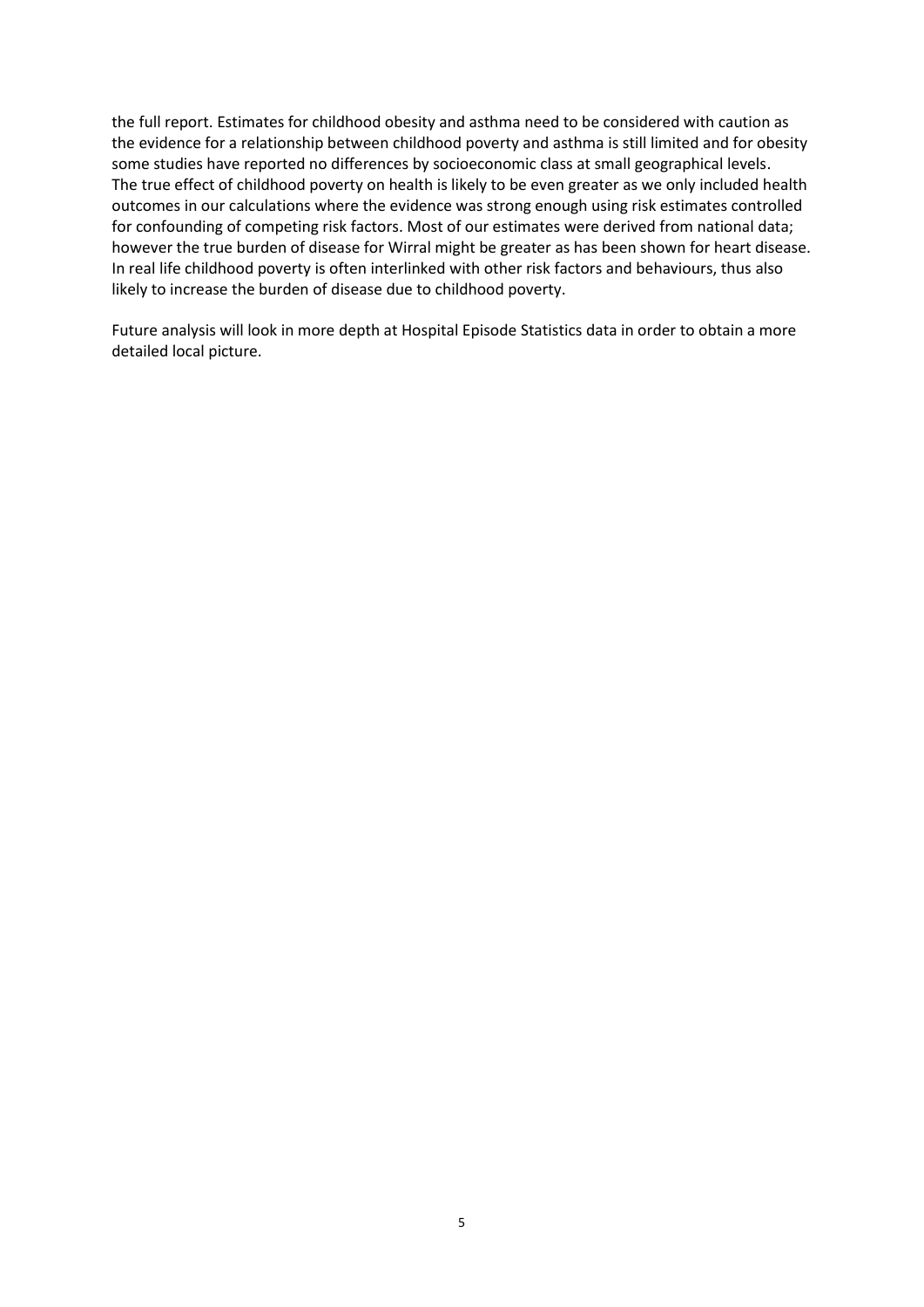## <span id="page-5-0"></span>**Background**

Poverty at any stage in life has been shown to negatively affect the health of a person (Wilkinson and Marmot 2003). The effects of poverty on health might start as early a pre-natal and may persist throughout the life course of a person (Davey Smith 2007, Raphael 2011, Shlomo Kuh 2002, Davey Smith 2007). Childhood poverty is a distal cause of ill health and the relationship between poverty and health is complex as a number of associated risk factors will determine the outcome. A variety of models have been established to conceptualise the effects of child poverty on health (Ben Shlomoand Kuh 2002, Darton Hill, Nishida and James 2004, Aboderin et al. 2002, Van de Mhun et al. 1998, Wood 2003, Blom et al. 1989, Heikinnen 2011, Raphael 2010a). For example, at policy level the relationship between child poverty and health has been illustrated by the social determinants of health (Dahlgren and Whitehead 1991). From a population perspective, life course epidemiology has become increasingly popular in recent years to study the effects of adverse exposures throughout life (Davey Smith 2007). Ben-Shlomo and Kuh (2002) differentiated two main approaches to studying life course processes: the critical periods and the accumulation of risks model. The critical period model proposes that exposure during a specific period in life has a lasting or lifelong effect on structure and function of organs, tissues and body systems which are not modified in any dramatic way by later experience (Ben-Shlomo and Kuh 2002). The accumulation model expands on the critical period approach and proposes that health modifying risk factors accumulate throughout the life course (figure 1) (Ben-Shlomo and Kuh 2002).



<span id="page-5-1"></span>

In figure 2 we summarise main risk factors and outcomes at different ages; however this illustration does not capture pathways and relationships. Some outcomes may in turn act as risk factors and exposure earlier in life may have negative influences later in life. Trying to incorporate this into the model, results in a similar approach as the accumulation of risks model (figure 3). To capture all possible relationships would result in a much more complex model.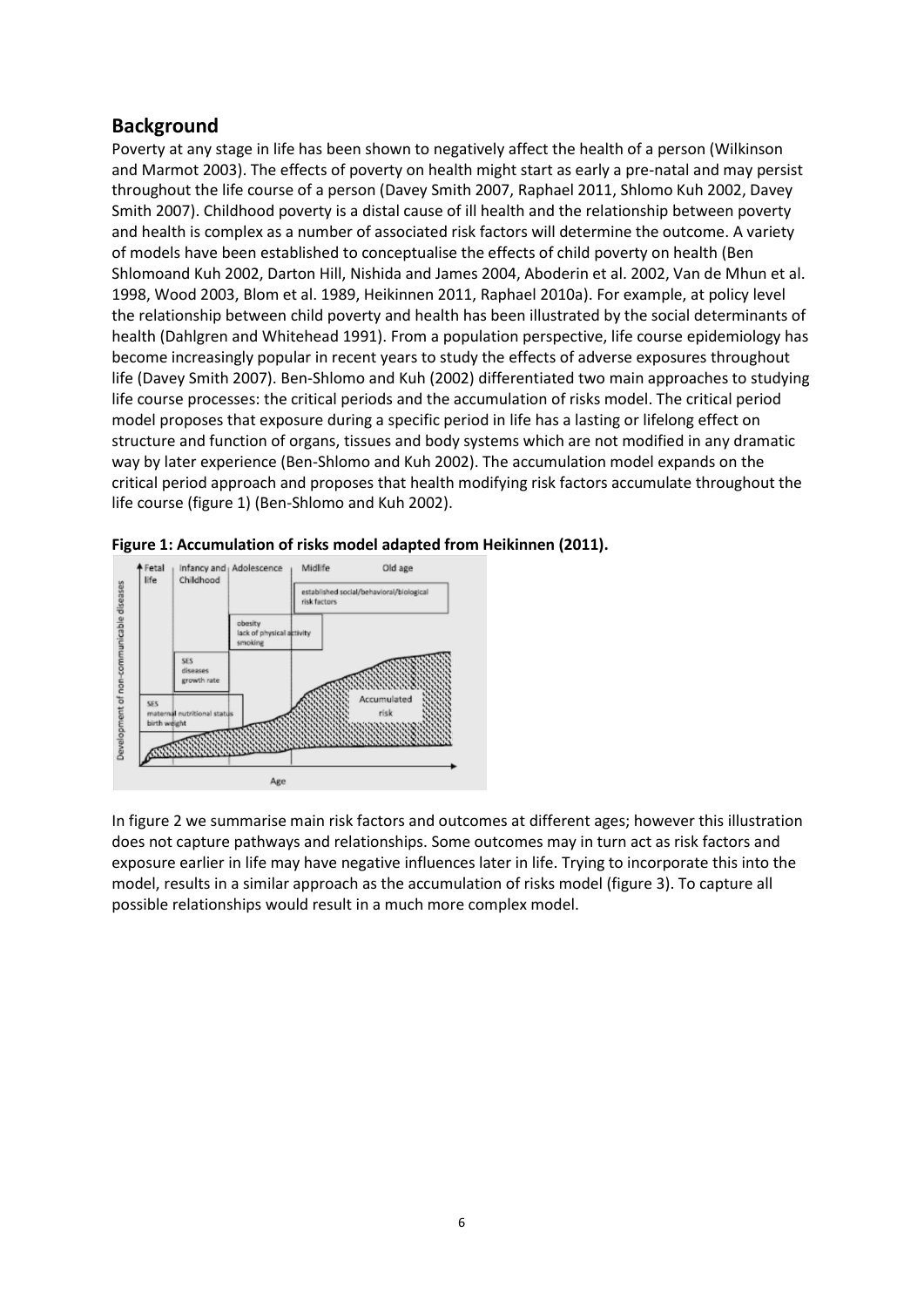

<span id="page-6-0"></span>**Figure 2: Risk factors and negative (health) outcomes associated with childhood poverty.** 

**Note: Some of the outcomes are also risk factors and negative health outcomes at earlier stages in life might influence health negatively later in life.**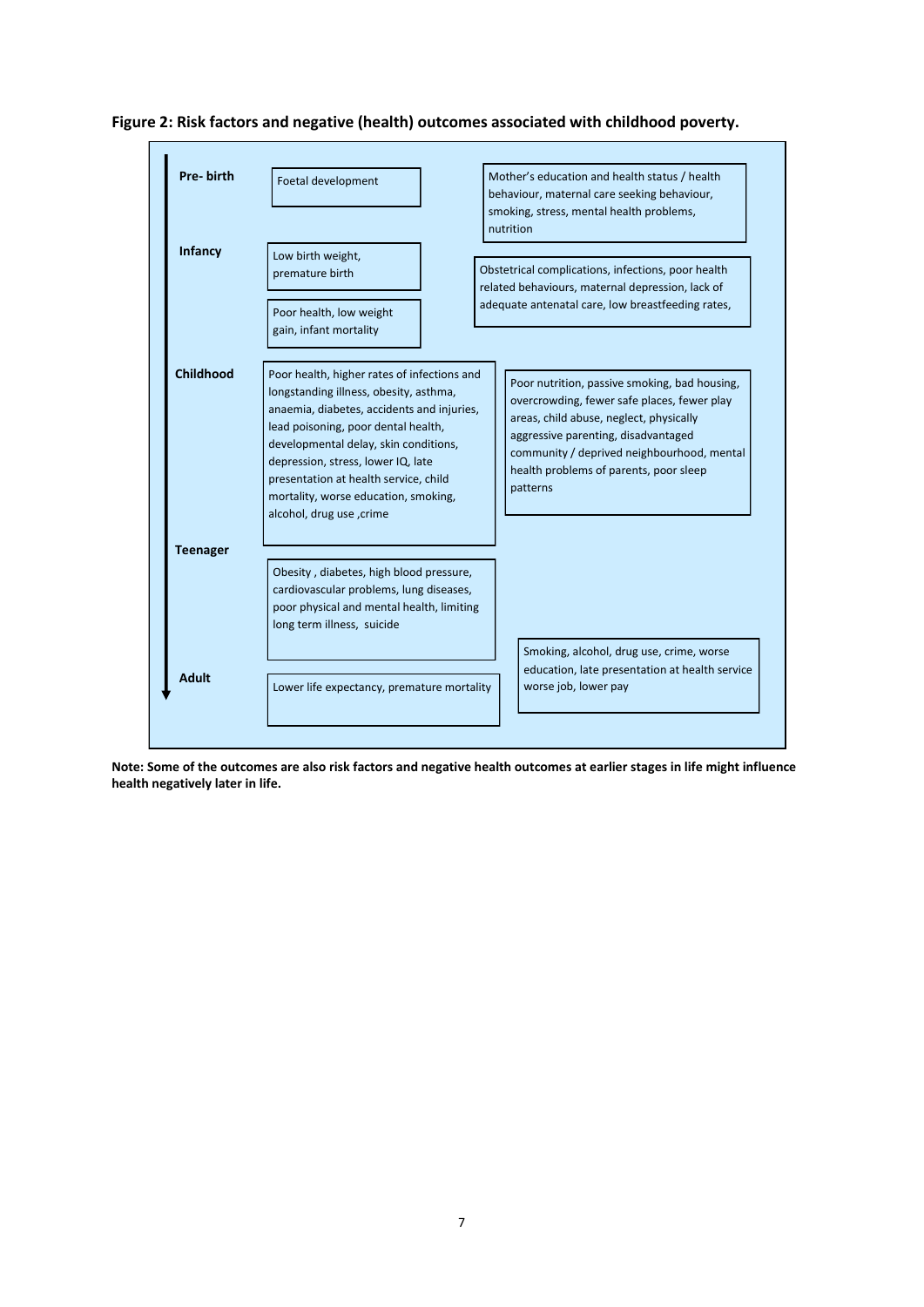<span id="page-7-0"></span>**Figure 3: Risk factors, their interaction and negative (health) outcomes associated with childhood poverty.**



Different measures and definitions have been used for childhood poverty, the most common measure being family income. In 2007 the UN General Assembly defined childhood poverty as *"deprivation of nutrition, water and sanitation facilities, access to basic health-care services, shelter, education, participation and protection, leaving children unable to enjoy their rights, to reach their full potential and to participate as full members of the society"* (UN 2007). This definition adopts a human rights approach and clearly extends beyond the definition of poverty in mere financial terms. Nevertheless, the most common way to measure childhood poverty is by setting an absolute or relative monetary threshold. International consensus identifies individuals or families receiving less than half the median income of the jurisdiction as living in relative poverty (Raphael 2011). In England childhood poverty is measured as the number of children living in families in receipt of Child Tax Credit whose reported income is less than 60 per cent of the median income or in receipt of Income Support or (Income-Based) Job Seeker Allowance, divided by the total number of children in the area (determined by Child Benefit data) (HM Revenue n.d.). While household income is an easily available indicator for measuring childhood poverty, initiatives have been undertaken to develop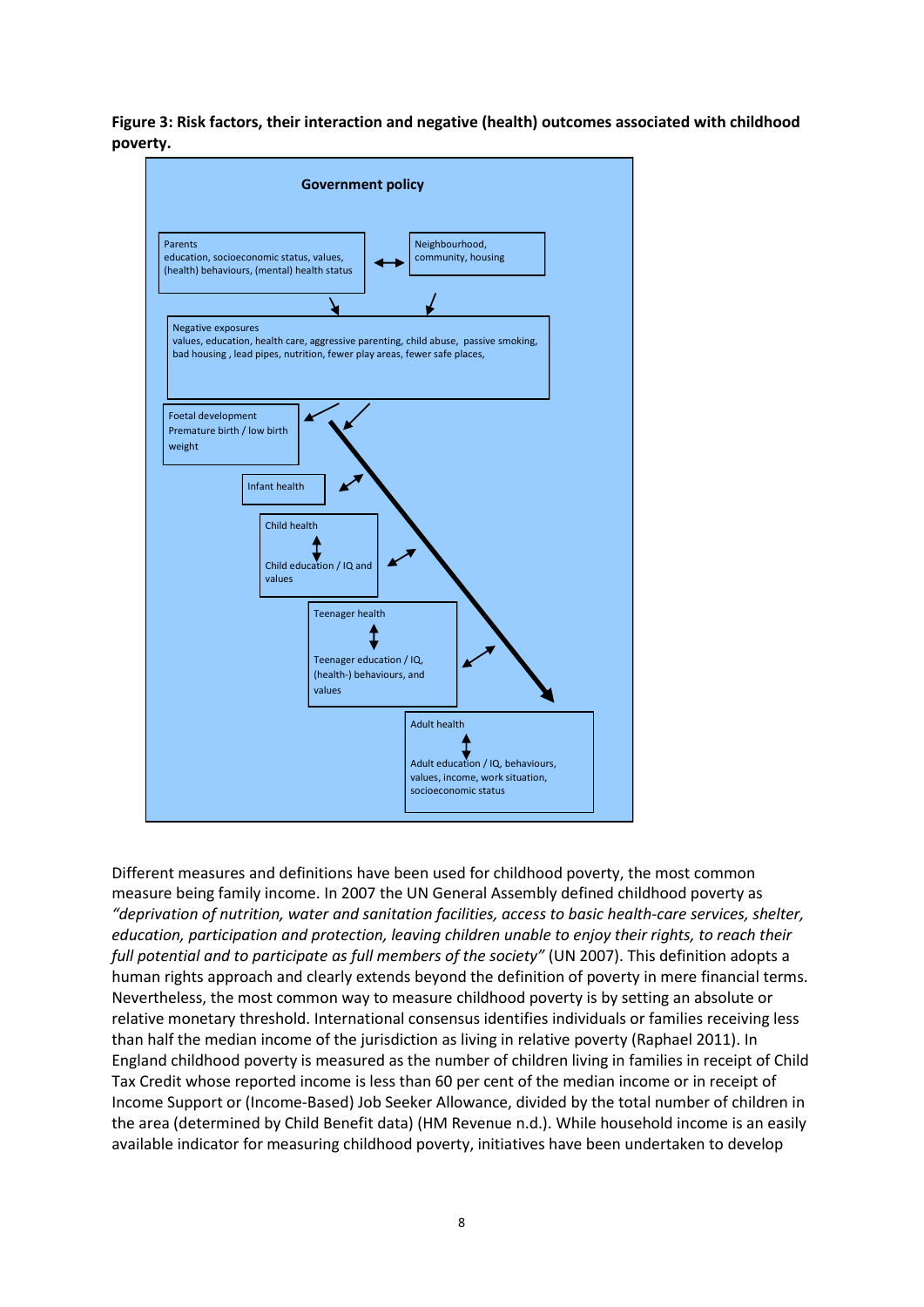more detailed and more sensitive indicators to meet the wider definition of childhood poverty. (Notten, Geranda and Keetie Roelen 2011)

The objective of this work is to quantify the impact of childhood poverty on health in Wirral Primary Care Trust. To reach this objective we review the literature on negative health outcomes associated with child poverty at different stages in life and the use the evidence to quantify the burden of childhood poverty on health in Wirral. The review on child poverty and health is split into two parts: (i) adverse health effects in childhood and (ii) adverse health effects in adulthood. The primary focus of the literature review is to identify health outcomes associated with child poverty and to derive risk estimates for quantification of the effects of child poverty on health in Wirral.

## <span id="page-8-0"></span>**Literature review**

We carried out a two step literature search using the EBSCO Discovery database health and life science profile of the electronic database of the University of Liverpool and GOOGLE internet search. In the first step we focussed on review articles on child poverty and health to identify health outcomes which have been linked with child poverty. In the second step we reviewed the health outcomes identified in step one in more detail to derive estimates that can be used in a local quantification. The following search terms were used:

Child AND poverty AND health Child AND deprivation AND health Child AND socioeconomic AND health

In the second step the same search strategy was applied, but the term "health" was replaced with the respective health outcome under investigation. In addition to the above database search we also hand searched the references of relevant articles for further literature. Search results were sorted by relevance and scanned by title and / or abstract. Particular focus was put on review articles, systematic reviews, meta-analyses, longitudinal studies and studies from the UK and England.

#### <span id="page-8-1"></span>**Summary articles**

The negative effects of childhood poverty on health may start as early as prenatal (figure 1-3) through exposure by the mother (smoking, stress, poor nutrition etc.) (Davey Smith 2007). Children born to mothers living in poverty are at an increased risk of being born premature, having a lower birth weight and dying of sudden infant death syndrome (Spencer 2008, Bradshaw 2002, Arber et al. 1997). Children growing up in poverty are more likely to report poor health, die from injury and poisoning, suffer from iron deficiency and anaemia and have a higher prevalence of asthma, obesity and infections (Spencer 2008). Other outcomes which have been associated with child poverty are mental health problems, speech and language disorders, learning difficulties and behavioural problems. Adults who grew up in poverty are at a higher risk of mortality, coronary heart disease, type II diabetes, obesity, respiratory diseases, hypertension and psychiatric disorders (Raphael 2011, Barker et al. 2001). Other adult diseases, which have been linked with social class such as arthritis, osteoporosis and Alzheimer's disease, might also be influenced by childhood poverty due to its link with adult socioeconomic status, though a relationship has not been shown yet (Raphael 2011).

While a number of reviews have been published summarising the effects of childhood poverty on health (Oberg et al. 2003, Phipps 2003, Arber et al. 1997, Egbuonu and Starfield 1982, Spencer 2008a, Attree 2011, Wood 2003, Bradshaw 2002, Giggs and Walker 2008, Raphael 2011) none provides the level of detail required for a quantification of the effects of childhood poverty on health in Wirral. In the following we will review the health outcomes identified in the overview studies in more detail.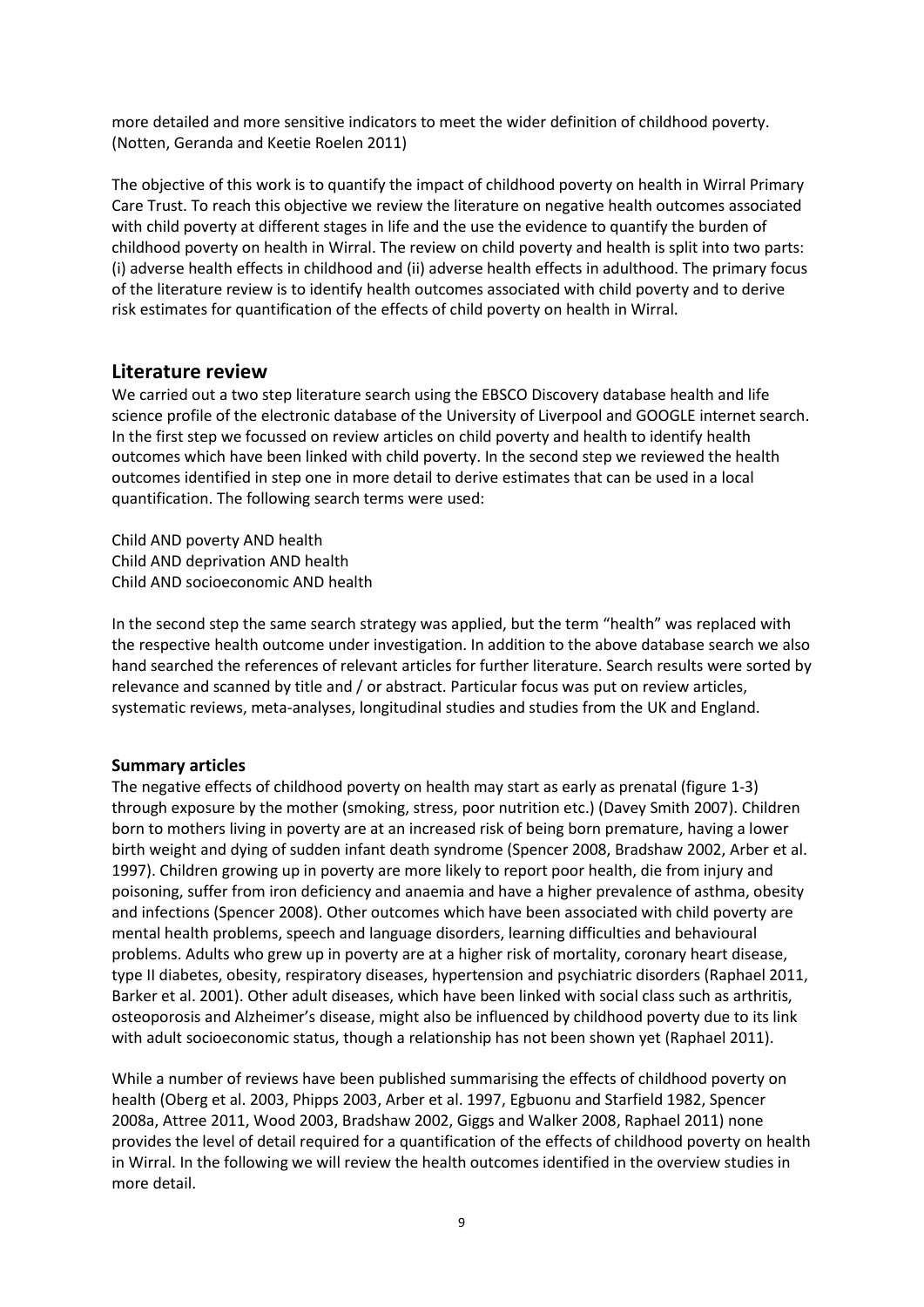## <span id="page-9-0"></span>**Child health outcomes**

#### <span id="page-9-1"></span>**Infant mortality**

Babies born to deprived, unemployed or little educated parents are at a greater risk of dying during the first year of their lives. Preterm birth and low birth weight, which in turn are linked with deprivation, also greatly influence survival during the first year. In an analysis of all live birth in England and Wales between 2005-06 Oakley, Maconochie and Doyle (2009) reported a 57% increased risk of infant mortality for the most deprived group and a 71% increased risk for babies born to unemployed parents after adjusting for age, sex, deprivation, registration status and ethnicity of the baby (table 1). These findings are in line with those reported in a meta analysis of nine studies for the eastern Mediterranean region (Jahan 2007).

| Author                                     | Place                                 | Year          | Measure                                                                                                   | Outcome                                                                                                                                                                                                                                                                                                                                                                                             | Age          | Sample size                                              | Comment                                                                                                                                                                                                    |
|--------------------------------------------|---------------------------------------|---------------|-----------------------------------------------------------------------------------------------------------|-----------------------------------------------------------------------------------------------------------------------------------------------------------------------------------------------------------------------------------------------------------------------------------------------------------------------------------------------------------------------------------------------------|--------------|----------------------------------------------------------|------------------------------------------------------------------------------------------------------------------------------------------------------------------------------------------------------------|
| Smith et al.<br>2010                       | England                               | 1997-<br>2007 | Cause specific<br>neonatal mortality<br>by deprivation (IMD<br>at super output area<br>level)             | In 2006-07 children born in most<br>deprived areas were at 2.35 (95% CI<br>2.10-2.63) fold increased risk of infant<br>mortality. The risk increased from<br>2.08 (95% CI 1.92-2.27) in 1997-99<br>and 80% of this difference was<br>explained by premature birth and<br>congenital abnormalities                                                                                                   | $28$<br>days | 18524<br>neonatal<br>deaths                              |                                                                                                                                                                                                            |
| Jahan 2007                                 | Eastern<br>mediteraenaen<br>countries | 1980-<br>2000 | Infant mortality by<br>socioeconomic<br>status and illiteracy<br>of mother                                | Babies born to illiterate mother have<br>a 1.72 (95% CI 1.45-2.08) fold<br>increased risk of infant mortality<br>compared to those born to literate<br>mothers. Low socioeconomic status is<br>associated with a 1.6 fold (95% CI<br>1.30-1.96) increased risk compared to<br>most affluent household and 1.37 fold<br>increased risk (95% CI 1.25-1.49)<br>compared with better SES<br>households. | $<$ 1 year   |                                                          | Meta analysis of 9<br>studies                                                                                                                                                                              |
| Oakley,<br>Maconochie<br>and Doyle<br>2009 | England and<br>Wales                  | 2005-<br>06   | Neonatal, post<br>neonatal and infant<br>mortality by<br>deprivation and<br>parent's<br>employment status | Babies born to most deprived parents<br>have a 1.57 fold (95% CI 1.41-1.75)<br>increased risk of infant mortality.<br>Unemployment was associated with a<br>1.71 fold (95% CI 1.18-2.47) increased<br>risk of infant mortality                                                                                                                                                                      | $<$ 1 year   | 1,276,198<br>live birth<br>and 5,571<br>infant<br>deaths | Adjusted for age,<br>sex, deprivation,<br>registration status<br>and ethnicity of<br>baby. Further<br>factors considered<br>in analysis: birth<br>weight, gestation,<br>maternal age and<br>marital status |

<span id="page-9-3"></span>

| Table 1: Studies on infant mortality and socioeconomic status of parents. |  |  |
|---------------------------------------------------------------------------|--|--|
|---------------------------------------------------------------------------|--|--|

## <span id="page-9-2"></span>**Obesity**

Studies from England show that rates of childhood obesity have been increasing across all social classes (Sherburne Hawkins, Cole and Dezateux 2007, NOD 2011) and evidence from surveys and cross sectional studies points towards higher obesity rates in the more deprived children (NOD 2011, Nelder et al. 2009, Sherburne Hawkins, Cole and Dezateux 2007). The magnitude of the difference in obesity rates by socioeconomic status differs between studies. Possible explanations are regional variation; change over time and difference in study design and age of study groups. While childhood obesity has been increasing across all social classes, Brunt et al. (2008) found that obesity rates have been increasing at a higher rate in the most deprived groups (table 2). Data from the National Obesity Observatory (NOO 2011) reported 5.8% and 10.8% higher obesity prevalence in the most deprived groups in 4-5 and 10-11 year olds respectively. These findings are in line with those reported by (Nelder et al. 2009) for Plymouth. However both studies are of ecological study design, thus not allowing any conclusion at the individual level. In an analysis of small geographical areas, Edwards et al. (2010) reported increased levels of obesity in affluent and deprived areas in Leeds and Dummer et al. (2005) found no differences in childhood obesity by deprivation at the ward level in Liverpool. Other factors, associated with deprivation, might also influence childhood obesity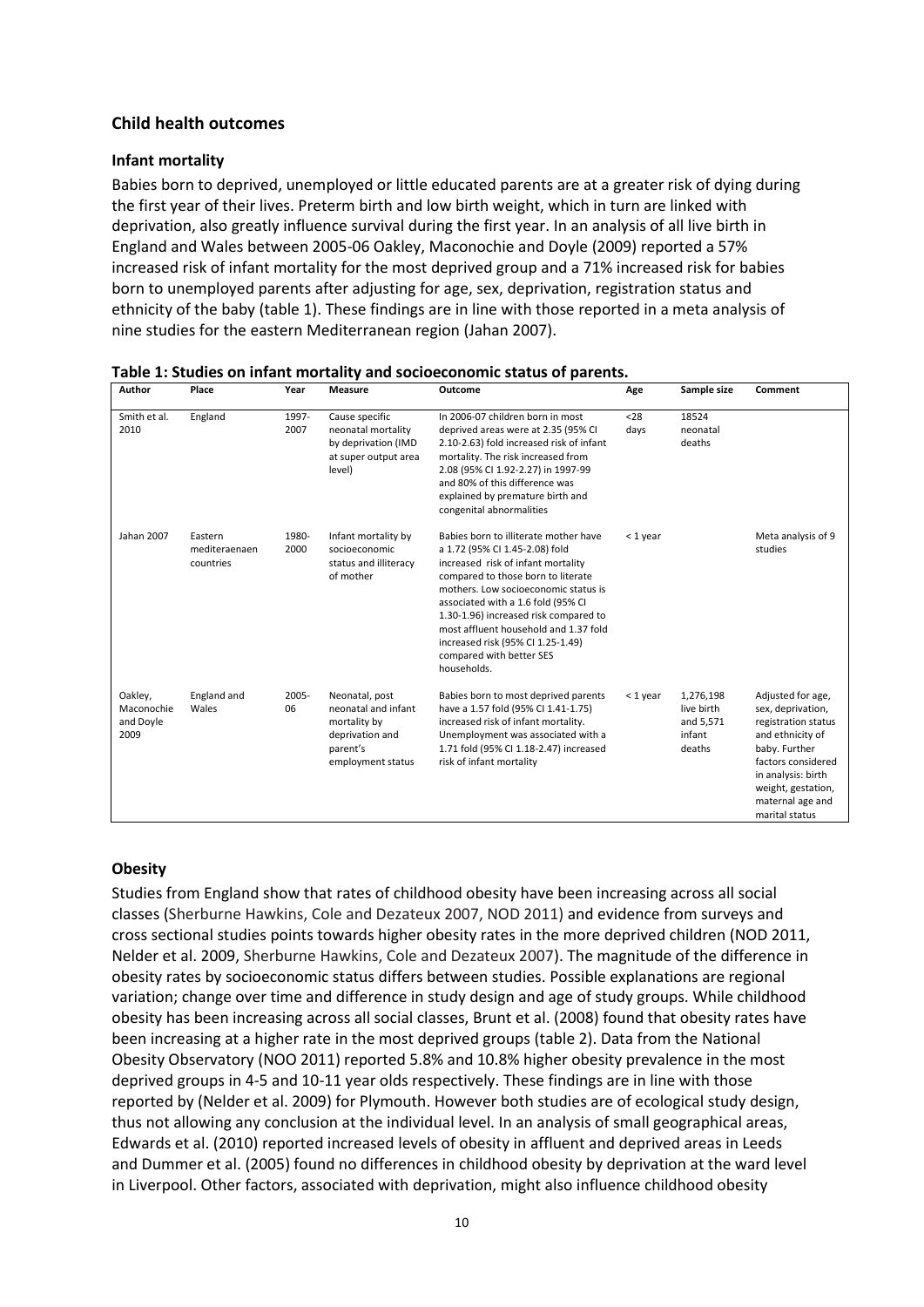which cannot be considered in ecological studies. The UK Millenium study, a cohort study of around 19,000 children born in the UK in 2000/1 (Sherburne Hawkins, Cole and Dezateux 2007) reported 1.5% higher obesity prevalence in disadvantaged 3 year olds in England. Due to its design, this study can classify deprivation at the individual level as opposed to neighbourhood characteristics and adjust for confounding. Updates from this study will show if the socioeconomic differences change with increasing age.

| Author                                               | Place                 | Year          | <b>Measure</b>                                                          | <b>Outcome</b>                                                                                                                                                                                       | Age                             | Sample size                                                                       | <b>Comments</b>                                                                                                                                                   |
|------------------------------------------------------|-----------------------|---------------|-------------------------------------------------------------------------|------------------------------------------------------------------------------------------------------------------------------------------------------------------------------------------------------|---------------------------------|-----------------------------------------------------------------------------------|-------------------------------------------------------------------------------------------------------------------------------------------------------------------|
| Kinra, Nelder<br>and Lewendon<br>2000                | Plymouth,<br>England  | 1994-96       | Townsend score                                                          | No significant results for 5.1 to 11.7 year<br>olds, 1.95 increased risk of obesity for<br>most deprived 11.8 to 14.6 year olds<br>(3.3% higher prevalence)                                          | $5.1 -$<br>14.6                 | 20,973                                                                            |                                                                                                                                                                   |
| National<br>obesity<br>observatory<br>(NOO) 2011     | England               | 2008-09       | Income<br>Deprivation<br>Affecting Children<br>Index (IDACI)            | Obesity at reception: least deprived<br>6.7%, most deprived 12.5%; at year six:<br>least deprived 12.6%, most deprived<br>23.4%                                                                      | 4 to 5<br>and 10<br>to 11       | Around 1<br>million<br>measurements                                               | Data from national<br>child measurement<br>programme                                                                                                              |
| Sherburne<br>Hawkins, Cole<br>and Dezateux<br>(2007) | UK                    | 2003-05       | Income poverty<br>measured as<br>family income<br>(below 60%<br>median) | Disadvantaged children had 1.5% higher<br>obesity prevalence and 1% higher<br>prevalence of overweight in England                                                                                    | 3 years                         | 13.771, of<br>these 3785<br>advantaged<br>and 3409<br>disadvantaged<br>in England | Millennium cohort<br>study                                                                                                                                        |
| Edwards et al.<br>2010                               | Leeds,<br>England     | 2000-03       | IMD and 2001<br>census<br>classification of<br>output areas             | Increased obesity in affluent and<br>deprived areas                                                                                                                                                  | $3 - 13$<br>years               | n=37,173                                                                          | Study used three<br>different data<br>sources for obesity                                                                                                         |
| Dummer et al.<br>2005                                | Liverpool,<br>England | 1998-<br>2003 | <b>IMD</b>                                                              | No association of obesity with<br>deprivation                                                                                                                                                        | $9 - 10$<br>years               | 15416                                                                             |                                                                                                                                                                   |
| Nelder et al.<br>2009                                | Plymouth,<br>England  | 2005          | Townsend score                                                          | 7.3% higher obesity prevalence in most<br>deprived 5-6 year olds and 4.8% higher<br>prevalence in most deprived 10-11 year<br>olds                                                                   | $5-6$ and<br>$10 - 11$<br>years | 3314                                                                              | Update of 1995<br>survey                                                                                                                                          |
| Brunt et al.<br>2008                                 | South<br>Wales        | 1995-<br>2005 | Townsend score                                                          | Obesity prevalence In 2005: 20.4% in<br>least deprived and 24.6% in most<br>deprived. BMI varied by year and<br>increased in deprived group to close gap<br>to affluent, who had higher BMI in 1995. | $3 - 4$<br>years                | 44525                                                                             |                                                                                                                                                                   |
| Ruijsbroek et<br>al. 2011                            | Netherlands           | 1997-<br>2005 | <b>BMI</b> by maternal<br>education                                     | Low maternal education was associated<br>with a 2.82fold (1.80-4.41)increased risk<br>of obesity                                                                                                     | $0 - 8$                         | 3963                                                                              | <b>Risk factors</b><br>considered were<br>breastfeeding,<br>smoking during<br>pregnancy,<br>smoking during<br>first 3 months and<br>day care centre<br>attendance |

#### <span id="page-10-1"></span>**Table 2: Studies on childhood poverty and childhood obesity.**

#### <span id="page-10-0"></span>**Asthma**

Childhood poverty and asthma has been studied by looking at differences in asthma severity and prevalence. Mielck et al. (1996) reported higher severity of asthma in children from more deprived backgrounds, but they found no conclusive evidence of higher asthma prevalence in more deprived children in a review of 24 studies. As possible explanations for the difference in asthma severity Mielck et al. (1996) identified differences in asthma management and treatment which were influenced by medical advice seeking and access to specialised asthma management. More recent studies reported higher asthma prevalence and higher frequency of asthma attacks with decreasing socioeconomic status (Serguin et al. 2007, Nikiema et al. 2010, Kozyrskyj et al. 2010, Ruisbroek et al.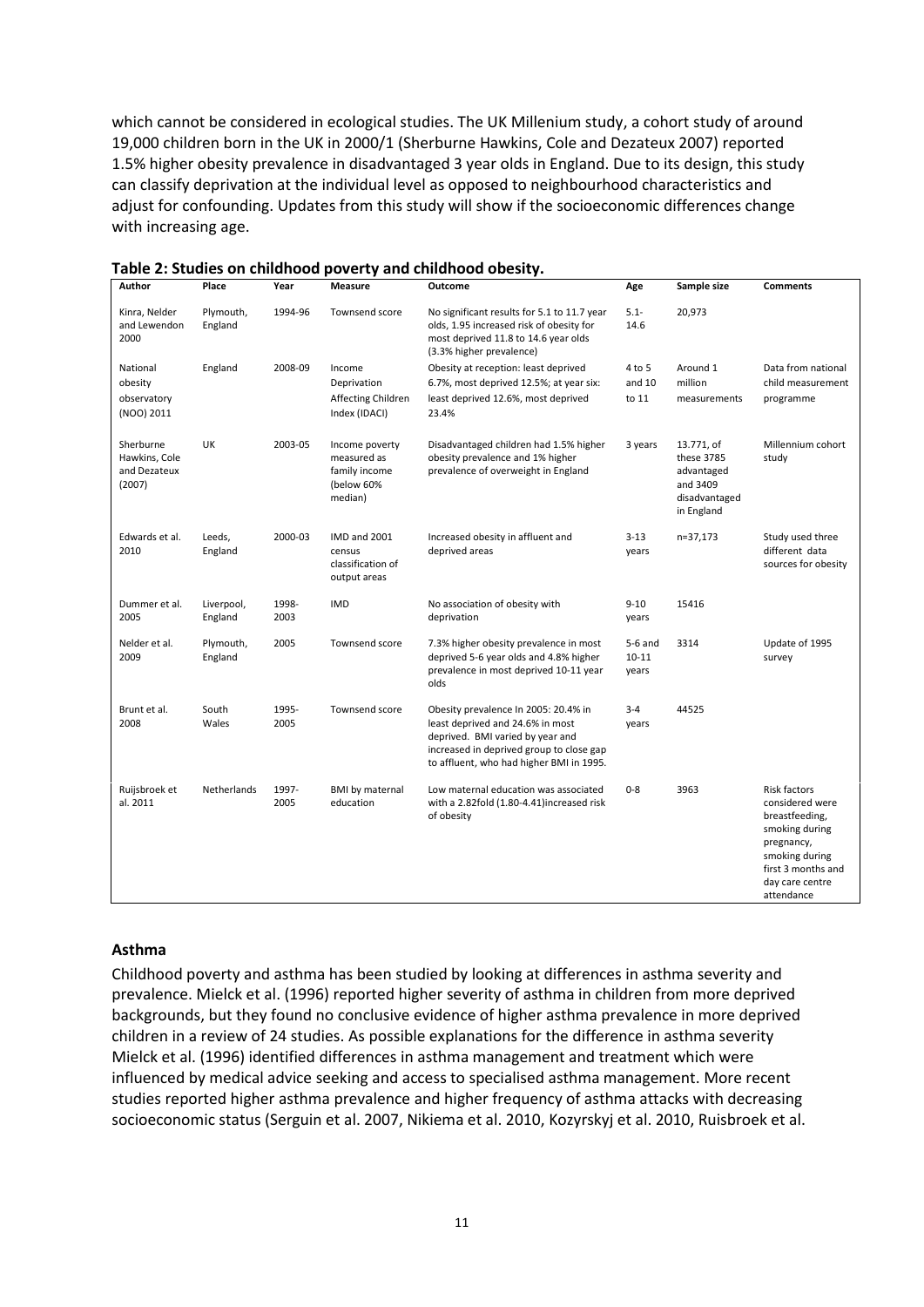2011) (table 3). Serguin et al. (2007) reported a 2.4 fold (95% CI 1.3-4.2)<sup>1</sup> increased risk of asthma attacks in 2.5-3.5 year old children who had experienced 3-4 periods of poverty since birth. In summary, asthma prevalence was reported to be 1.27 to 2.21 times higher in the deprived group in the different studies (table 3). Besides differences in study designs and study population, the number of confounders considered also contributed to the range in outcome.

| Author                    | Place                                      | Year                                       | <b>Measure</b>                                                           | Outcome                                                                                                                                                                                                                                                                                                     | Age         | Sample<br>size                            | Comment                                                                                                                                                                                                                                                       |
|---------------------------|--------------------------------------------|--------------------------------------------|--------------------------------------------------------------------------|-------------------------------------------------------------------------------------------------------------------------------------------------------------------------------------------------------------------------------------------------------------------------------------------------------------|-------------|-------------------------------------------|---------------------------------------------------------------------------------------------------------------------------------------------------------------------------------------------------------------------------------------------------------------|
| Mielck et<br>al 1996      | Munich,<br>Germany                         | 1989-1990                                  | Asthma severity by<br>education of<br>parents                            | 2.3 fold increased risk of severe<br>asthma in most deprived children<br>(0.9% in least deprived versus 2.1%<br>in most deprived, measured per all<br>children) and 2.5 fold increased<br>risk of severe asthma in those<br>suffering from asthma (16% in<br>least deprived versus 40% in most<br>deprived) | $9 - 11$    | 7455<br>enrolled,<br>6490<br>responded    | As part of the study Mielck and<br>colleagues also reviewed the<br>literature (24 studies) for a link<br>between increased asthma<br>prevalence and deprivation, but<br>found no conclusive evidence.                                                         |
| Serguin et<br>al. 2007    | Quebec<br>Canada                           | 1998-2001                                  | Occurrence of<br>asthma attack in<br>last 12 month by<br>parent's income | Children who had experienced 3-4<br>periods of poverty had a 2.4 (1.3-<br>4.2) fold increased risk of asthma<br>attacks                                                                                                                                                                                     | 3.5         | 1950                                      |                                                                                                                                                                                                                                                               |
| Nikiema<br>et al. 2010    | United<br>Kingdom and<br>Quebec,<br>Canada | 1998-2001<br>Canada and<br>2000-2003<br>UK | Asthma prevalence<br>by income support<br>or social welfare              | Poverty in first year of life: UK 1.67<br>(1.39-2.02), Quebec 1.52 (0.84-<br>2.75); Poverty 4'th year of life: UK<br>1.55 (1.24-1.93) Quebec 1.17<br>$(0.48 - 2.85)$                                                                                                                                        | $3 - 3.5$   | 14556 in<br>UK and<br>n=1950 in<br>Quebec |                                                                                                                                                                                                                                                               |
| Kozyrskyj<br>et al. 2010  | Perth,<br>Western<br>Australia             | 1989-2005                                  | Asthma prevalence<br>by family income                                    | Increased risk in most deprived at<br>age 6: male & female 1.17 (0.82-<br>1.65), male 1.64 (1.04-2.57),<br>female 1.11 (0.68-1.81); risk at age<br>14: male & female 2.21 (1.17-4.17,<br>male 1.27 (0.59-2.73), female 2.95<br>$(1.22 - 7.11)$                                                              | 6 and<br>14 | 2868                                      | At age 6 adjusted for gender,<br>preterm birth, maternal asthma<br>and dog ownership in first year<br>and chronic family stress; at age<br>14 adjusted for gender, maternal<br>history of asthma, cat ownership<br>in first year and chronic family<br>stress |
| Ruijsbroek<br>et al. 2011 | Netherlands                                | 1997-2005                                  | Asthma prevalence<br>by maternal<br>education                            | Most deprived have an increased<br>risk of asthma of 1.27 (1.08-1.49)<br>(prevalence = 15.9% compared to<br>12.2%), inclusion of lifestyle risk<br>factor in the analysis decreases the<br>risk, greatest effect was seen for<br>smoking during pregnancy<br>$(OR=1.2).$                                    | $0 - 8$     | 3963                                      | Risk factors considered were<br>breastfeeding, smoking during<br>pregnancy, smoking during first 3<br>month and day care centre<br>attendance                                                                                                                 |

#### <span id="page-11-1"></span>**Table 3: Studies on childhood poverty and childhood asthma.**

#### <span id="page-11-0"></span>**Diabetes 1**

**.** 

The aetiology of diabetes 1 is not fully understood, current theories propose gene – environmental interactions. A number of studies have investigated the relationship between childhood poverty and diabetes (Du Prel 2007) and the evidence seems conflicting. While some studies have reported increasing diabetes incidence with increasing deprivation, others have shown the opposite (table 4). The majority of studies were of ecological study design, meaning that possible confounders at the individual level could not be considered. The studies indentified in the literature review indicate a slight trend towards a higher diabetes 1 incidence in more deprived children, but the evidence seems insufficient to date.

 $^1$  Adjusted for gender, birth order, mothers age, education, social support, physical violence, child care use, family type and smoking in the house,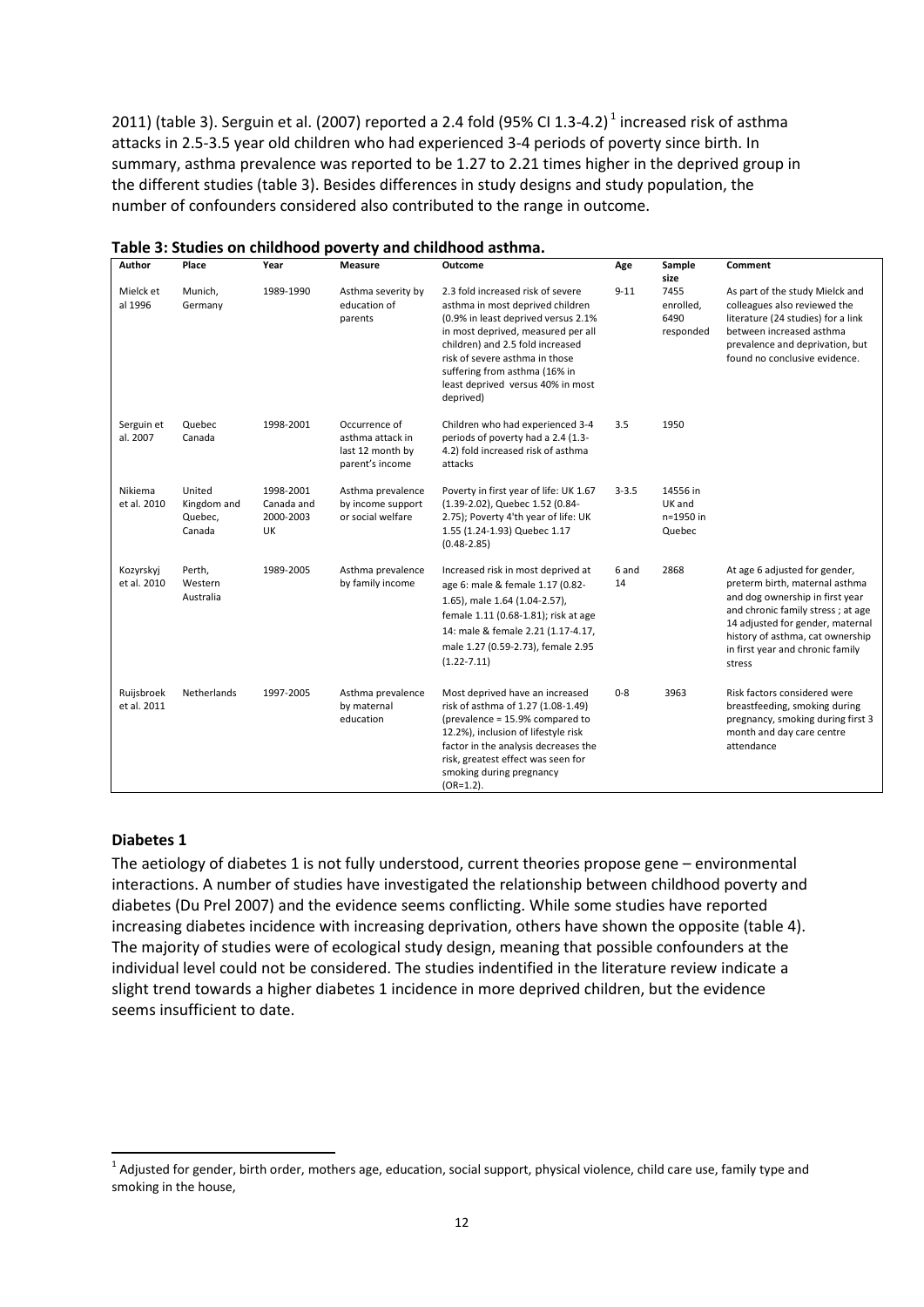<span id="page-12-1"></span>

|  |  | Table 4: Studies on childhood poverty and diabetes 1. |
|--|--|-------------------------------------------------------|
|--|--|-------------------------------------------------------|

| Author                                             | Place                                 | Year                                    | Measure                                                                                      | Outcome                                                                                                                                                              | Age    | Sample<br>size     | <b>Comments</b>                  |
|----------------------------------------------------|---------------------------------------|-----------------------------------------|----------------------------------------------------------------------------------------------|----------------------------------------------------------------------------------------------------------------------------------------------------------------------|--------|--------------------|----------------------------------|
| Crow, Alberti,<br>Pertuin 1991                     | North<br>England                      | 1977-1986                               | Diabetes incidence<br>by deprivation                                                         | Diabetes prevalence in most<br>deprived: 18.7 (16.2-21.5), least<br>deprived: 7.0 (5.6-8.75)                                                                         | <16    | 919                |                                  |
| Du-Prel et al. 2007                                | North Rhine<br>Westphalia,<br>Germany | 1996-2000                               | Diabetes incidence<br>by deprivation                                                         | Diabetes incidence was 30% (14%-<br>48%) higher in most deprived areas                                                                                               | $15$   | 2499               |                                  |
| La Porte et al.<br>1981                            | Pennsylvania,<br><b>USA</b>           | 1965-1976                               | Diabetes incidence<br>by deprivation                                                         | Diabetes incidence: Least deprived:<br>13.74 +/- 2.12; most deprived: 15.21<br>$+/- 2.26$                                                                            | < 20   | 939                |                                  |
| Soltesz et al. 1994                                | Hungary                               | 1990                                    | Mother's education<br>(highest level:<br>university)                                         | Odd ratio lowest versus highest<br>education of mother: 1.69 (0.95-3)                                                                                                | $15$   | 163                |                                  |
| Blom et al. 1989                                   | Sweden                                | 1985-86                                 | <b>Education mother</b><br>(non university);<br>employment of<br>farther (manual<br>worker). | Odds ratio lower versus higher<br>education of mother: 1.58 (1.03-<br>2.42); Odds ratio lower versus higher<br>employment status of farther: 1.37<br>$(1.03 - 1.83)$ | $15$   | 393                |                                  |
| Patterson 2001                                     | Europe                                | 1989-1994                               | Infant mortality<br>rate and GDP                                                             | Both measures were significantly<br>related with diabetes incidence                                                                                                  | $15$   | 16362              |                                  |
| Patterson &<br>Vaugh 1992                          | Scotland                              | 1977-1983                               | Deprivation by<br>geography                                                                  | Odds ratio deprived versus non<br>deprived group: 0.8 (0.71-0.89)                                                                                                    | $19$   | 2125               |                                  |
| Baumer, Hunt and<br>Shield 1998                    | South West<br>of England              | 1994                                    | Deprivation by<br>geography                                                                  | No association                                                                                                                                                       | $<$ 16 | 801                |                                  |
| Gopinath et al.<br>2008                            | Stockholm,<br>Sweden                  | 1990-2003                               | Parent's income                                                                              | No significant association with<br>income, but higher incidence (24.3)<br>in affluent compared to deprived<br>(20.2)                                                 | $18$   | 733                |                                  |
| Grigsby Toussaint<br>et al. 2010                   | Chicago, USA                          | 1994-2003                               | Neighbourhood<br>characteristics                                                             | No clear association                                                                                                                                                 | < 18   | 1252               |                                  |
| Siemiatycki et al.<br>1988                         | Montreal,<br>Canada                   | 1971-1985                               | Social class                                                                                 | Slightly higher risk in wealthier<br>children                                                                                                                        | $14$   |                    | Abstract<br>only                 |
| Stewart-Brown,<br><b>Haslum and Butler</b><br>1983 | UK                                    | 1946, 1958<br>and 1970<br>birth cohorts | Farther's<br>occupation                                                                      | Slightly higher risk in wealthier<br>children                                                                                                                        | $11$   | cohort of<br>13823 | Small<br>number of<br>cases (18) |

## <span id="page-12-0"></span>**Accidents and injuries**

Injuries are a major cause of premature deaths and disability in children and studies have shown that more deprived children are affected disproportionately (Laflamme, Burrows and Hasselberg 2009). Extensive reviews of the literature on childhood poverty and premature deaths, accidents and injuries have been published by the World Health Organisation (WHO) (Laflamme, Burrows and Hasselberg 2009, Laflamme and Hasselberg 2010). The single most investigated cause are traffic injuries. Northern European countries, in particular the UK (37 studies) and Sweden (25 studies), contribute the largest amount of studies. Given the large number of studies carried out in the UK, we restricted our summary to UK studies as they are most relevant to Wirral (table 5).

The studies on injury and deprivation indicate higher risk of injury as well as a higher risk of more severe injuries in children from deprived backgrounds (Laflamme et al. 2009). The majority of evidence has been derived from ecological studies. A multilevel study from the UK indicated that some of these findings might be due to individual factors, thus highlighting the possible impact of confounding (Reading et al. 1999). There also seem to be differences by age groups with the social gradient being less profound at younger ages (Laflamme et al 2004. Kendrick and Marsh 2001).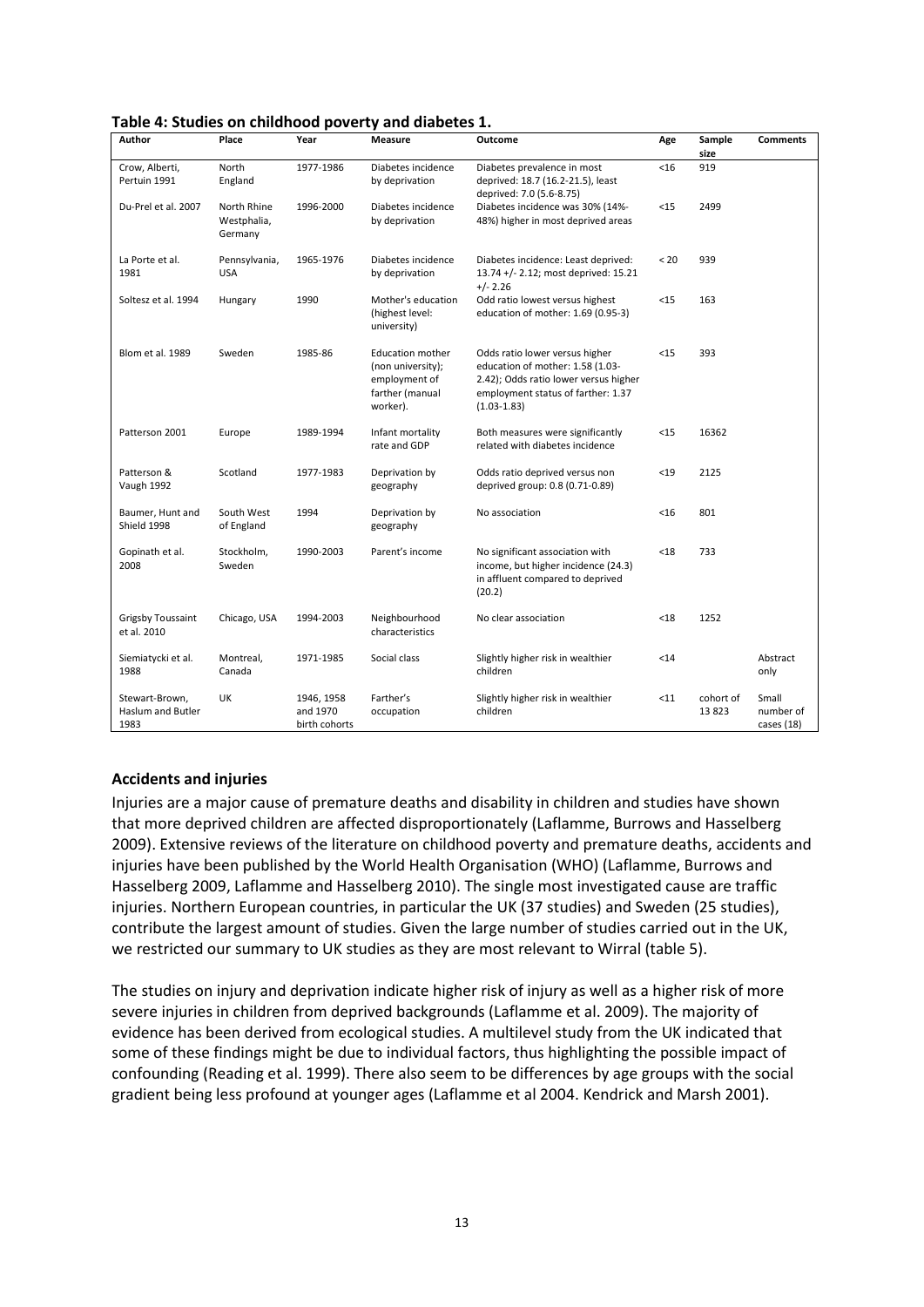| Author                          | Place                                   | Year                                               | Measure                                                                                                   | Outcome                                                                                                                                                                                                                                                                                                                                                                                                                           | Age      | Sample size                     |
|---------------------------------|-----------------------------------------|----------------------------------------------------|-----------------------------------------------------------------------------------------------------------|-----------------------------------------------------------------------------------------------------------------------------------------------------------------------------------------------------------------------------------------------------------------------------------------------------------------------------------------------------------------------------------------------------------------------------------|----------|---------------------------------|
| Hippisley<br>Cox et al.<br>2002 | Trent, UK,<br>862<br>electoral<br>wards | 1992-1997                                          | Hospital admission<br>by Townsend<br>deprivation score                                                    | Most accidents were caused by falls (39.3% in 0-4 year olds<br>and 48.9% in 5-14 year olds), increased risk in most deprived<br>compared to least deprived: Falls: 1.6; pedal cycling: 1.8;<br>pedestrian accidents: 3.7; other transport accidents: 1.2;<br>poisoning: 3.2 and burns: 3. The social gradient was higher in<br>younger age groups                                                                                 | $0 - 14$ | 56629<br>hospital<br>admissions |
| Edwards<br>et al.<br>2006       | England and<br>Wales                    | 4 years<br>around 1981,<br>1991 and<br>2001 census | Deaths rates from<br>injury and<br>poisoning by<br>national statistics<br>socioeconomic<br>classification | Overall rates of deaths from injury and poisoning fell from<br>11.1 per 100,000 in 1981 to 4 per 100,000 in 2001, but<br>socioeconomic differences remained. Overall difference<br>between most and least deprived was 13.1 (10.3-16.5) times<br>higher in most deprived. Difference by cause: pedestrians<br>20.6, car occupants 5.5, cyclist 27.5, threats to breathing<br>16.7, smoke and fire 37.7, unintentional intent 32.6 | $0 - 15$ | 1163 deaths<br>in 2001-03       |
| Coupland<br>et al.<br>2003      | Trent, UK,<br>862<br>electoral<br>wards | 1992-1997                                          | Hospital<br>admissions by<br>Townsend score                                                               | Risk in most deprived versus least deprived: cyclists 1.8,<br>pedestrians: 4 and other transport: 0.7                                                                                                                                                                                                                                                                                                                             | $0 - 14$ | 1936<br>incidents               |

<span id="page-13-2"></span>**Table 5: Summary of selected studies on childhood poverty and morbidity and mortality from accidents and injuries based on Laflamme et al. (2009).** 

Hippsley Cox et al (2002) and Coupland et al. (2003) reported a steep social gradient in morbidity from accidents and injuries in 0-14 year olds. The highest difference was a 3.7 to 4 fold increased risk for pedestrian accidents (table 5). The socioeconomic differences were even more profound for mortality from traffic injuries. Edwards et al. (2006) reported an overall 13.1 fold higher risk of deaths from injury and poising in the most deprived group of 0-15 year olds in England and Wales from 2001-03 (table 5).

#### <span id="page-13-0"></span>**Cancers**

Our literature review revealed no conclusive evidence of an increased risk of childhood cancers in children from a more deprived background. In fact children from a deprived background might be at a lower risk of childhood cancers or at least certain types of childhood cancers. A study from England of 13-24 year olds reported higher incidence of lymphomas, central nervous tumours and gonadal germ cell tumours in less deprived wards and higher incidence of chronic myeloid leukemia and carcinoma of the cervix in more deprived wards (Alston et al. 2007). In comparison, a study from the USA of 21,300 children aged 0–19, reported lower incidence of childhood cancers in more deprived counties (Pan, Daniels and Zhu 2010) and a UK study found no difference in childhood leukaemia (Stiller 2008).

#### <span id="page-13-1"></span>**Infections**

Childhood exposure to infections has been discussed to be a determinant of later life morbidity and has been associated with chronic diseases and mortality (Dowd Zajacova and Aiello 2009). The biological mechanism has been explained by the reallocation of energy away from development needed for immune and inflammatory responses. Studies have investigated the relationship between childhood poverty and the number and severity of infections (table 6). Ruijsbroek et al (2011), Hawker et al (2003) and Margolis et al. (1992) reported higher rates of respiratory infections in deprived children and Malcom et al. (2004) found higher prevalence of H pylori infections in children from deprived areas (table 6). These findings are supported by those from Dowd et al. (2009), who investigated serostatus of common infections in 6-16 year olds by family income and parental education. In contrast Bessel et al. (2010) reported a lower risk of Campylobacter infection in more deprived children. However, the findings by Dowd et al (2009) provide strong evidence for higher rate of infections in more deprived children. The data in this study is at the individual level and measures serostatus thus not being prone to recall bias. A large proportion of these infections are related to environmental risk factors associated with childhood poverty which could be changed (Margolis et al 1992).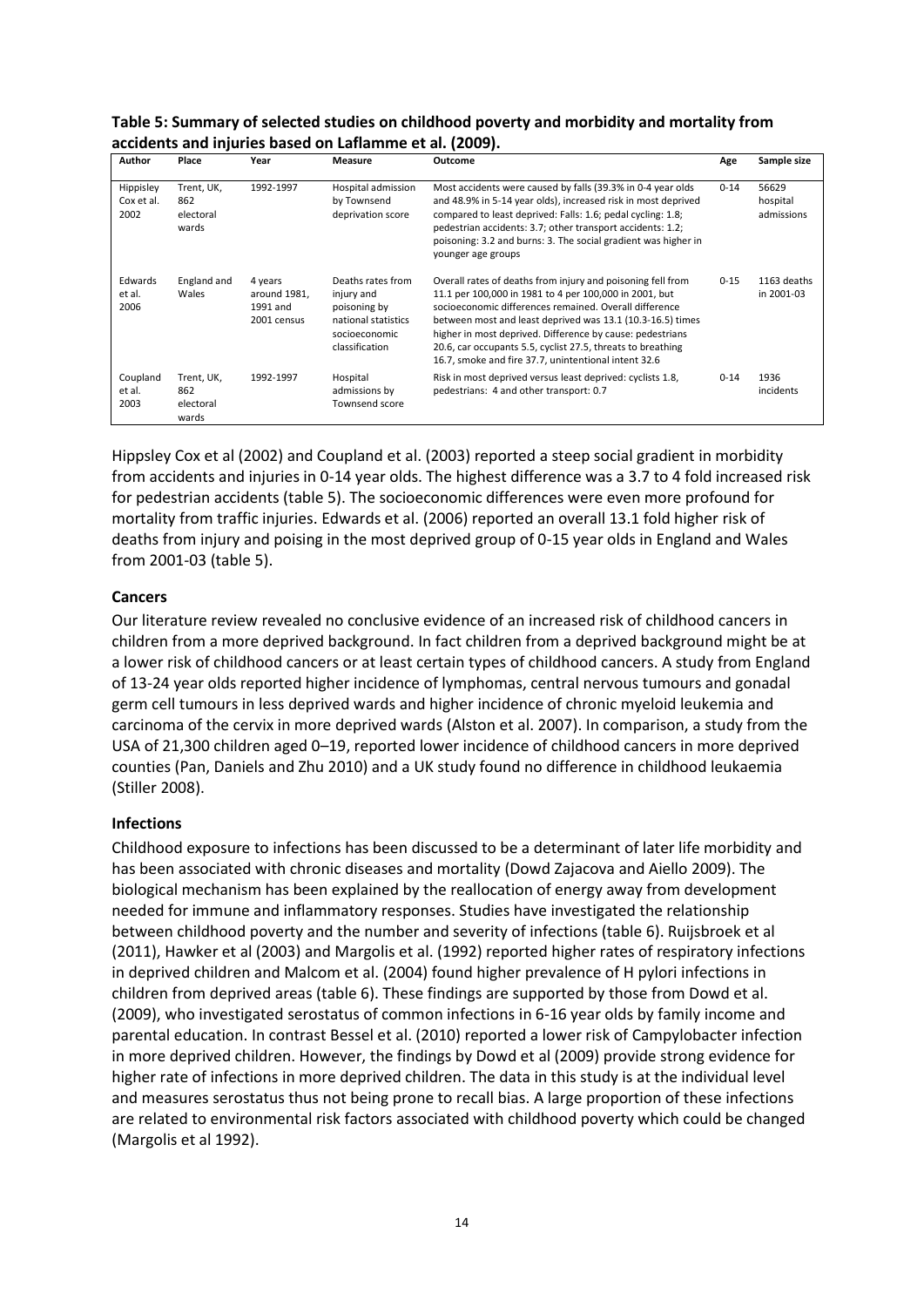<span id="page-14-1"></span>

|  | Table 6: Studies on childhood poverty and childhood infections. |
|--|-----------------------------------------------------------------|
|--|-----------------------------------------------------------------|

| Author                                  | Place                                                        | Year          | <b>Measure</b>                                                                                                                                                                                                                              | Outcome                                                                                                                                                                  | Age                                     | Sample                    | Comment                                                                                                                                                                                                                                                                |
|-----------------------------------------|--------------------------------------------------------------|---------------|---------------------------------------------------------------------------------------------------------------------------------------------------------------------------------------------------------------------------------------------|--------------------------------------------------------------------------------------------------------------------------------------------------------------------------|-----------------------------------------|---------------------------|------------------------------------------------------------------------------------------------------------------------------------------------------------------------------------------------------------------------------------------------------------------------|
|                                         |                                                              |               |                                                                                                                                                                                                                                             |                                                                                                                                                                          |                                         | size                      |                                                                                                                                                                                                                                                                        |
| Ruijsbroek<br>et al. 2011               | Netherlands                                                  | 1997-<br>2005 | Respiratory infections by<br>maternal education (3 or more<br>of the following infections<br>during the previous 12 months:<br>bronchitis, pneumonia, middle<br>ear infection, sinusitis, throat<br>infection, or flu or a serious<br>cold) | Most deprived had a 1.57<br>fold (1.35-1.83) increased<br>risk of respiratory infections                                                                                 | $0 - 8$                                 | 3963                      | Risk factors<br>considered were<br>breastfeeding,<br>smoking during<br>pregnancy, smoking<br>during first 3 month,<br>day care centre<br>attendance.                                                                                                                   |
| Malcom et<br>al. 2004                   | Glasgow,<br>Scotland                                         | 1995-<br>2002 | H pylori colonisation by social<br>deprivation (Carstairs and<br>Morris index of deprivation)                                                                                                                                               | Significant higher<br>prevalence of H pylori in<br>children from most deprived<br>areas (34% compared to<br>22% in least deprived)                                       | $2 - 16$<br>median<br>$=10$             | 626                       |                                                                                                                                                                                                                                                                        |
| Bessel et<br>al. 2010                   | Scotland                                                     | 2000-<br>2006 | Campylobacter infection by<br>deprivation and population<br>density                                                                                                                                                                         | Most deprived children had<br>a decreased risk 0.965<br>(0.959-0.971), increased<br>population density has also<br>been found to be protective<br>$(0.745(0.700-0.792))$ | Results<br>for under<br>15 year<br>olds | 33,967<br>for all<br>ages | If results are true or<br>due to underreporting<br>in poor is unclear,<br>more deprived could<br>have developed<br>immunity due to<br>earlier infections                                                                                                               |
| Dowd,<br>Zajacova<br>and Aiello<br>2009 | <b>USA</b>                                                   | 1998-<br>1994 | Serostatus of H pylori, CMV,<br>HSV1, HAV and HDV by family<br>income and education of<br>reference person                                                                                                                                  | Family income, parental<br>education, race and<br>ethnicity were significantly<br>associated with the<br>likelihood of infections in US<br>children.                     | $6-16,$<br>$mean =$<br>11.1             | 4319                      | Subsample from<br><b>NHANES III survey</b>                                                                                                                                                                                                                             |
| Hawker et<br>al 2003                    | <b>West Midlands</b><br>Health Region,<br>England            | 1990-<br>1995 | Hospital admissions for<br>respiratory infections (ICD 9<br>460.0-519.9) by deprivation at<br>postcode level                                                                                                                                | Most deprived had highest<br>rate 150.7 (148.3-153.1) and<br>most affluent lowest 118.8<br>$(109.2 - 114.4)$ .                                                           | Results<br>for $0-4$<br>year olds       | 76680<br>(all ages)       |                                                                                                                                                                                                                                                                        |
| Serguin et<br>al. 2007                  | Quebec<br>Canada                                             | 1998-<br>2001 | Occurrence of an infection<br>(respiratory, otitis,<br>gastroenteritis, other) in the<br>previous 3 months                                                                                                                                  | No significant difference<br>was found, children who<br>had experienced 3-4 periods<br>of poverty had a 1.1 (0.8-<br>1.6) increased risk of<br>infections                | 3.5                                     | 1950                      |                                                                                                                                                                                                                                                                        |
| Margolis et<br>al. 1992                 | Alamce and<br>Chatham<br>counties,<br>North<br>Carolina, USA | 1986-<br>1988 | Acute lower respiratory illness<br>and chronic respiratory<br>symptoms by education of<br>parents                                                                                                                                           | Lowest socioeconomic class<br>had a 2.9 (1.9-4.5) fold<br>increased risk.                                                                                                | $<=1$ year                              | 393                       | Other risk factors<br>considered: ethnicity,<br>birth weight, born in<br>non respiratory<br>season, family history<br>of allergies and / or<br>respiratory diseases,<br>high maternal stress,<br>smoking, crowding,<br>woodstove, gas<br>cooking and bottle<br>feeding |

#### <span id="page-14-0"></span>**Lead poisoning**

Blood lead levels have decreased significantly in children since lead has been banned in paint and petrol (Bradbury 2009). However children are still at risk of being exposed to lead in the living environment, the main risk being ingestion of lead paint flakes (Bradbury 2011). Other common routes of exposure are lead water pipes and smoking in the house (Dixon 2009). Children from deprived backgrounds are at greater risk due to worse housing conditions. Limited data is available for England, for this reason the HPA initiated a study to assess the burden of lead poisoning in children in the UK and to identify vulnerable groups (HPA 2011). The US Centre for Disease Control monitors blood lead levels in children as part of the National Health and Nutrition Examination Survey. While overall blood lead levels have been decreasing social and racial inequalities remained in the USA (CDC 2005, Dixon 2009).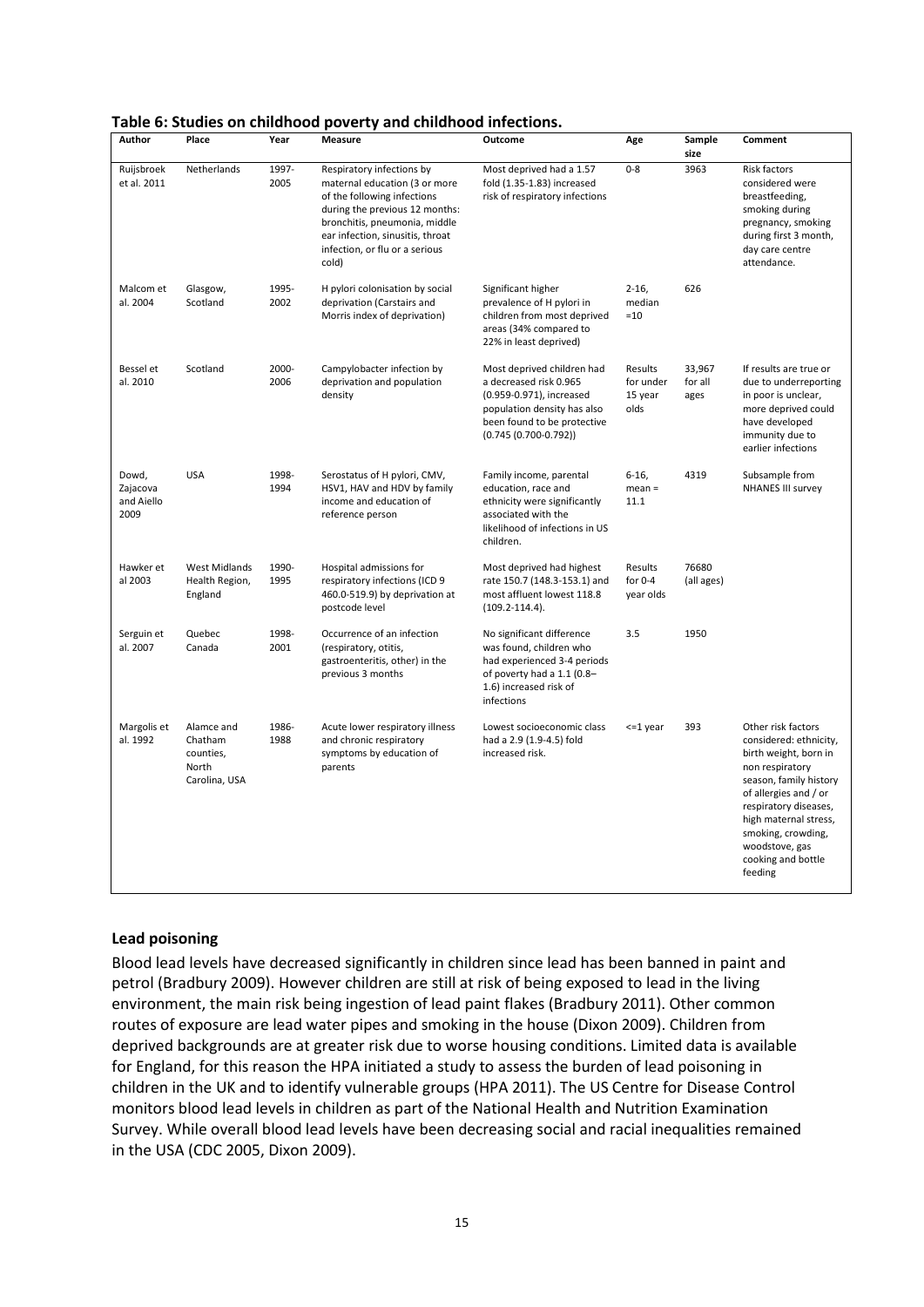#### <span id="page-15-0"></span>**Limiting long term illness (LLTI)**

Two recent studies have reported higher prevalence and higher risk of LLTI in children from more deprived families (Spencer et al. 2009, Nikiema et al. 2010) (table 7). In an analysis of 2001 UK census data, providing a large sample size of 462,679, Spencer et al. (2009) reported a 2.3-2.4 fold increased risk of LLTI in children aged 0-19 from deprived families. This difference was evident for all age groups considered in the analysis.

| Author                 | Place                                      | Year                                       | Measure                                                                         | Outcome                                                                                                                                                                                                              | Age                              | Sample size                          | Comment                                                                                                             |
|------------------------|--------------------------------------------|--------------------------------------------|---------------------------------------------------------------------------------|----------------------------------------------------------------------------------------------------------------------------------------------------------------------------------------------------------------------|----------------------------------|--------------------------------------|---------------------------------------------------------------------------------------------------------------------|
| Spencer et<br>al. 2009 | UK                                         | 2001                                       | Prevalence of<br>LLTI / disability<br>by ONS<br>socioeconomic<br>classification | More than 2 fold increased<br>risk of LLTI in most deprived<br>children. OR=2.29 (2.65-3.21)<br>for children of parents who<br>never worked and 2.39 (2.11-<br>2.69) for children of long term<br>unemployed parents | $0-19$ by 5<br>year age<br>bands | 462,679<br>children.<br>51.3% male   | Census data,<br>additional analysis by<br>education of parents<br>and overcrowding to<br>control for<br>confounding |
| Nikiema et<br>al. 2010 | United<br>Kingdom<br>and Quebec,<br>Canada | 1998-2001<br>Canada and<br>2000-2003<br>UK | LLTI<br>prevalence by<br>received<br>income<br>support or<br>social welfare     | Poverty in first year of life: UK<br>1.39 (0.94-2.06); Poverty 4'th<br>year of life: UK 3.11 (2.23-<br>4.34)                                                                                                         | $3 - 3.5$                        | 14556 in UK<br>and 1950 in<br>Quebec | UK results only<br>numbers for Quebec<br>study are too small                                                        |

#### <span id="page-15-2"></span>**Table 7: Studies on childhood poverty and LLTI.**

#### <span id="page-15-1"></span>**Oral health**

Studies show higher prevalence of dental caries in children from deprived families (Levin et al. 2009; Dye and Thornton 2007, Steele and Lader 2004). In England 5, 8 and 15 year old children from deprived families were found to have 16%, 24% and 18% higher prevalence of tooth decay respectively (Steele and Lader 2004) (table 8). Only in the 12 year olds prevalence of tooth decay was 1% lower in the most deprived compared to the more affluent children (Steele and Lader 2004). Severity of decay was greater in the most deprived in all age bands. One explanation are different dental health habits (Eckersley and Blinkhorn 2001; Jones 2001). Eckersley and Blinkhorn (2001) found children from deprived wards in Salford to be more likely to be fed non milk extrinsic sugars before bed time and to begin brushing teeth later in life. Jones (2001) reported children from deprived wards to be less likely to be registered with a dentist and to be more likely to lapse checkups.

| Author                               | Place      | Year                                  | Measure                                                                                                    | Outcome                                                                                                                                                                                                                                                                                                                                                       | Age                             | Sample size                                 |
|--------------------------------------|------------|---------------------------------------|------------------------------------------------------------------------------------------------------------|---------------------------------------------------------------------------------------------------------------------------------------------------------------------------------------------------------------------------------------------------------------------------------------------------------------------------------------------------------------|---------------------------------|---------------------------------------------|
| Levin et<br>al. 2009                 | Scotland   | 1993-<br>2003                         | Prevalence and<br>amount of decayed<br>missing and filled<br>primary teeth<br>(d3mft) by<br>deprivation    | From 1993-2003 prevalence decreased more in<br>the most deprived (11.3%) compared to the least<br>deprived (4.8%). In 2003 most deprived had a 4.6<br>(3.47-6.14) increased risk of d3mft compared to<br>least deprived. While overall gap in prevalence<br>between most and least deprived decreased, the<br>difference in the amount of fillings persisted. | 5 years                         | Ranged from 5656 in<br>1993 to 9858 in 2002 |
| Steele<br>and<br>Lader<br>2004       | England    | 2003                                  | Prevalence and<br>severity of tooth<br>decay by parents<br>deprivation and<br>school deprivation           | 5, 8 and 15 year old children from deprived<br>families had 16%, 24% and 18% higher prevalence<br>of tooth decay respectively. Only in the 12 year<br>olds prevalence of tooth decay was 1% lower in<br>the most deprived compared to the more affluent<br>children. Severity of decay was greater in the<br>most deprived in all age bands.                  | 5,8,12<br>and 15                | 10381                                       |
| Dye and<br>Thornton<br>Evans<br>2007 | <b>USA</b> | 1988-<br>1994<br>and<br>1999-<br>2004 | Untreated caries,<br>filled teeth and<br>teeth missing due<br>to disease by<br>poverty income<br>threshold | In 1999-2004 prevalence of dental caries was<br>19.6% higher in the most deprived 2-4 year olds<br>(34.1%). Compared to the least deprived (14.5%)<br>and 25.8% higher in most deprived (67.4%) 6-8<br>year olds. Caries experience increased in both age<br>groups from 1988-94 to 1999-2004. Most of this<br>was due to increase of caries in male.         | 2-4 years<br>and $6-8$<br>years | 1830 2-4 year old and<br>1597 6-8 year olds |

#### <span id="page-15-3"></span>**Table 8: Studies on child poverty and oral health.**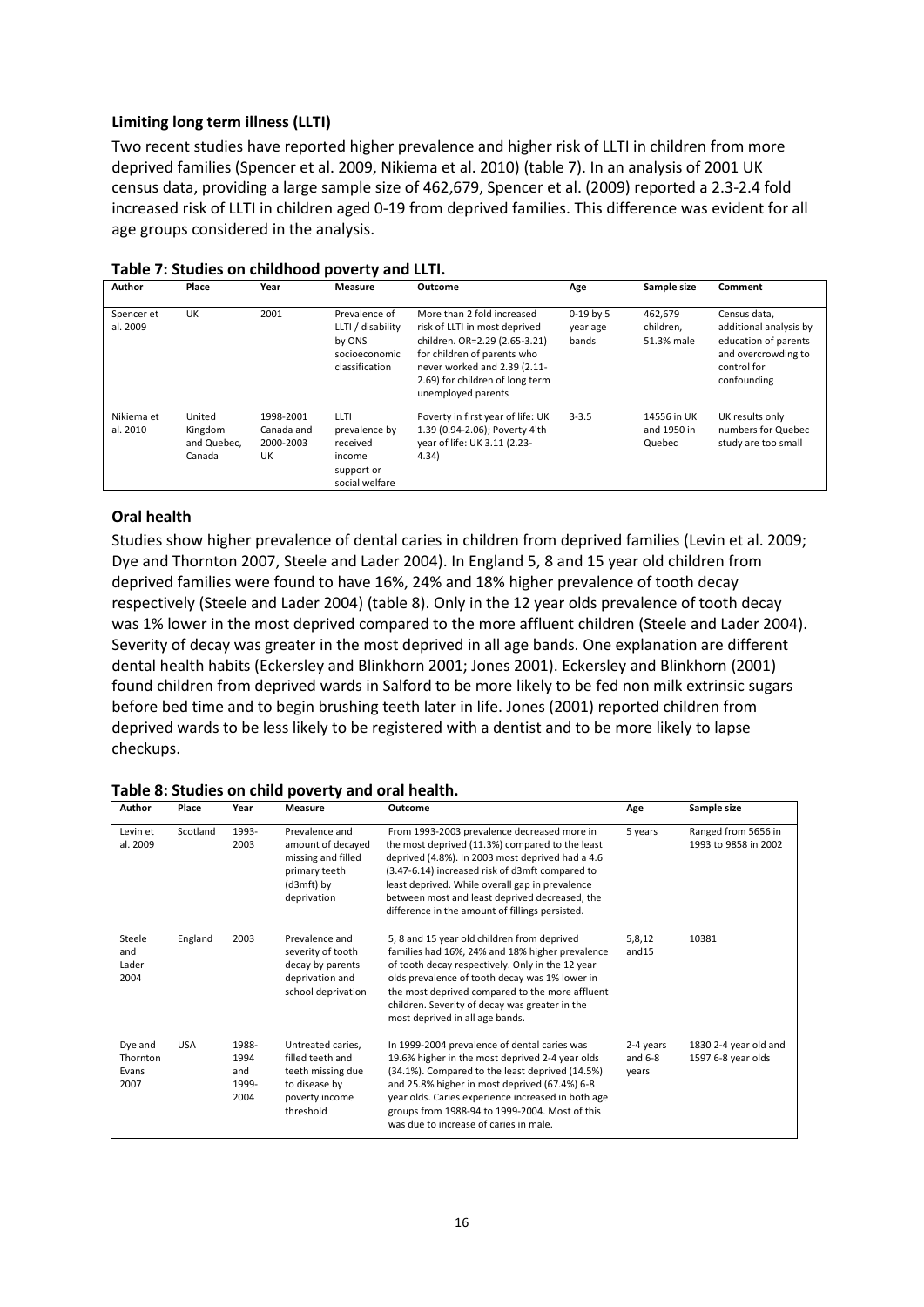#### <span id="page-16-0"></span>**Anaemia**

Iron deficiency is the most prevalent nutritional deficiency disorder in the world (WHO 2011). Childhood Anaemia due to malnutrition is a significant heath problem in many developing countries (WHO 2008). In the UK, anaemia prevalence was estimated to be 12% in 1.5 to 2 year olds (Booth and Aukett 1998) and around 8% (haemoglobin <110g/l) in preschool children (WHO 2008). There is a significant increase in anaemia with deprivation. In socioeconomically deprived children between 6 and 24 month anaemia prevalence was estimated to vary between 25-40% in the UK (Booth and Aukett 1998). However these estimates are based on survey data from 1992-93 and might have changed over time. Skalicky et al. (2006) found a 2.4 fold (CI 1.1–5.2) increased risk of iron deficient anaemia in children younger than 36 month suffering food insecurity in the USA. Food insecurity can be regarded as an indicator for socioeconomic status as it is closely linked with family income. We did not identify any more recent studies for the UK.

#### <span id="page-16-1"></span>**Mental health**

Studies have highlighted higher prevalence of mental health problems in children from deprived backgrounds (Sharan 2007, McLeod and Shannan 1993, Samann 2000, Offord 2001, McLeod and Shannan 1996, Costello et al. 2003) and mental health problems may be linked with developmental problems (Green et al. 2004). Poor parenting has been identified as a key factor affecting mental health of children (Offord 2001), but other factors associated with poverty such as parent education, maternal distress, negative coping strategy and single parenthood might also influence mental health status of children (Offord 2001, Samaan 2000). The prevalence of mental disorders (emotional disorders, conduct disorders and hyperkinetic disorders) in children in the UK has been assessed in the children's mental health survey (Green et al. 2005). In this survey, socio demographic variation was measured using a number of different measures ranging from parents education over income to neighbourhood characteristics. All different measures of poverty showed a decrease in children's mental health status with increasing poverty. Boys generally had a higher prevalence of mental health problems compared to girls and the 11-16 year olds had higher prevalence compared to the 5-10 year olds. Lone parenting, neither parent working, weekly income less than £400 and no qualification were associated with 75%, 39% and 46% and 55% increased risk of mental health problems in 5-15 year old children respectively. Measured by employment status, parent's qualification and income as indicators of socioeconomic status, the prevalence of mental health problems was 10.8-12.0% higher in the most deprived (11.7-13.5% in boys and 9.5-12.4% in girls). For these three indicators, the difference between the deprived and well off was greater for the 11- 16 year olds (14-15%) compared to the 5-10 year olds (7.8-10.6%).

#### <span id="page-16-2"></span>**General health**

Given the different diseases related to child poverty discussed above, it is seems hardly surprising that deprived children rate their health worse compared to their more affluent counterparts. A Dutch study assessed general health in school children using a general health index (Ruijsbroek et al. 2011). They reported children from families with low socio-economic backgrounds to be at a 1.36 fold increased risk (95% CI 1.16-1.60) to experience poor general health.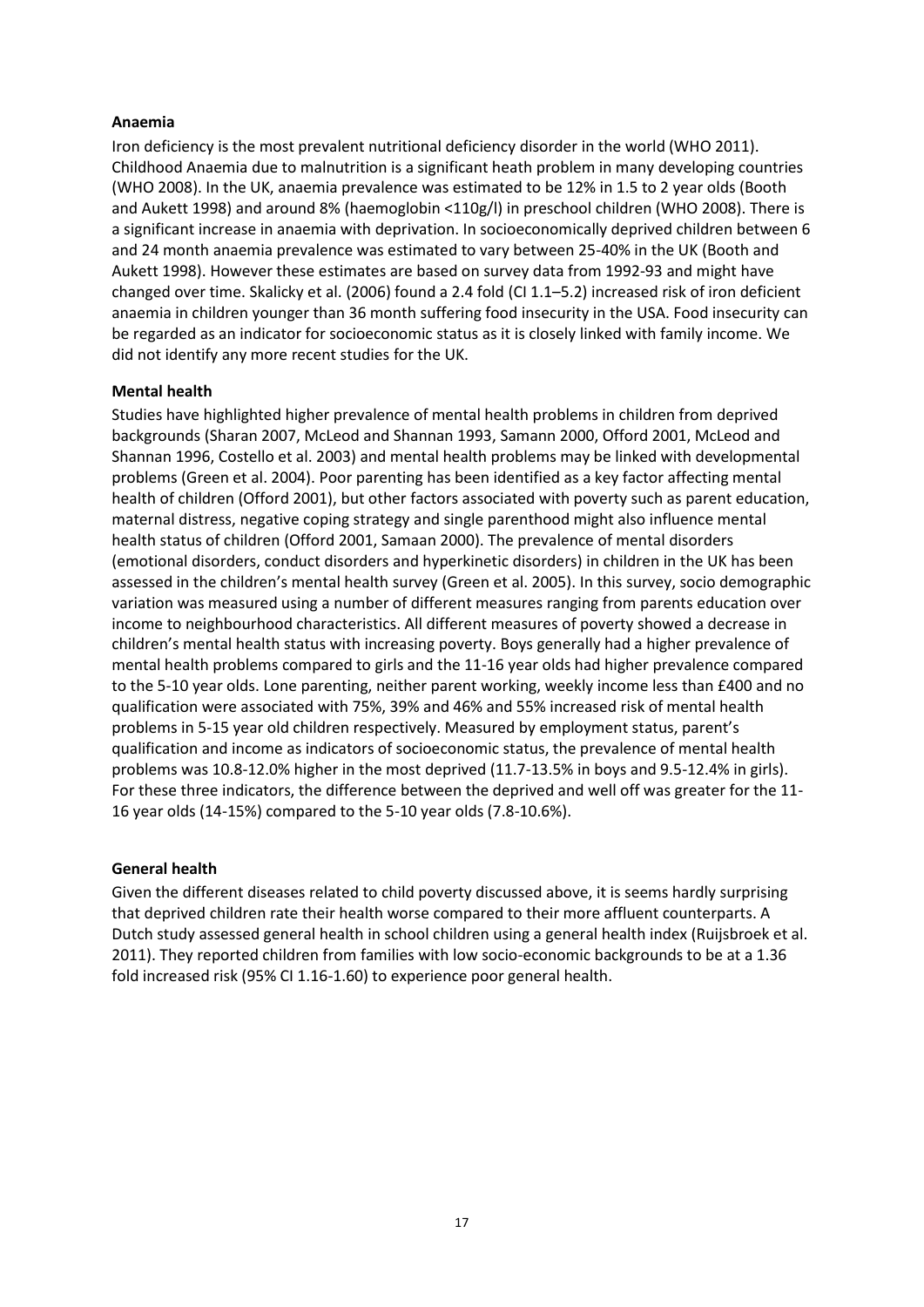#### <span id="page-17-0"></span>**Adult health outcomes**

High quality studies on the effects of childhood poverty on adult health are limited. Long follow up times required in cohort studies are a major drawback. Often, results have been derived from cohort studies that were not primarily designed to investigate the effect of childhood poverty on adult health. This means that they might be limited in their analysis options and not all relevant confounders can be considered. Another area of research has been low birth weight and adult health. These studies also cover to some extent the effects of deprivation on adult health, due to the strong link of deprivation and low birth weight. Another route of analysis has been child IQ which again is closely linked to child poverty and adult health (Hart 2003).

#### <span id="page-17-1"></span>**Coronary heart disease**

In a systematic review of 40 studies on childhood socioeconomic status and adult cardiovascular disease, Galobardes et al. (2006) found a robust inverse relationship between childhood circumstances and adult CVD risk in 31 studies. While Galobardes et al. (2006) do not show the magnitude of the association, they state that it varied by studies, outcomes, socioeconomic measures and sex. The majority of studies in the review focussed on mortality as the main outcome measure, in the following we only look at incidence as mortality will be covered in more detail in the next section. In a study on the relationship between childhood socioeconomic status (SES) and coronary heart disease in 3,444 British women aged 60-79, Lawlor et al. (2004) reported a linear association between childhood SES and adult coronary heart disease with a 17% increase in CHD per increase in deprivation category. However the risk was attenuated by 68% after adjusting for a number of competing risk factors. Based on the UK Whitehall II study, Singh et. al (2004) reported an age adjusted increased risk for CHD incidence of 1.54 (1.21-1.97) in men and 1.32 (0.91-1.91) in women. In an analysis of 698 middle aged Finnish men, Kauhanen et al. (2006) reported a 1.63 (1.09- 2.44) fold increased risk of acute coronary events in adults who were socially disadvantaged during childhood. After excluding persons with a previous CHD event from the analysis the risk increased to 1.99 (1.17-3.38).

Risk factors play a major role in the onset of CHD and are related to childhood poverty as shown in the study by Lawlor et al. (2004), where the RR decreased significantly after adjusting for confounding risk factors. Studies have specifically investigated the relationship of childhood and adult socioeconomic position and disease risk factors (Poulton et al. 2002, Blane et al 1996, Power et al. 2007, Mckenzie 2011). Blane et al. (1996), reported cholesterol level, FEV<sub>1</sub> score and BMI to be likewise influenced by childhood and adult socioeconomic status. These findings were confirmed by Power et al. (2007), who reported a positive association between childhood deprivation and increased adult systolic blood pressure, BMI, HbA1c, triglycerides, fibrinogen and decreased FEV1.

#### <span id="page-17-2"></span>**Mortality**

**.** 

Two British cohort studies have reported higher mortality in adults, who were exposed to childhood poverty. In a study of 5,648 35-64 year old Scottish men, Davey Smith et al. (1998) reported statistically significant increased risk of mortality from all causes (1.19, 95%CI 1.04-1.37), coronary heart disease (1.26, 95% CI 1.01-1.58) and stroke (1.74, 95% CI 1.05-2.9) after adjusting for nine confounders<sup>2</sup>. Increased mortality, albeit not statistically significant, was also reported for lung cancer (1.23, 95% CI 0.81-1.88), stomach cancer (2.03, 95% CI 0.86-4.78) and respiratory diseases (1.6, 95% CI 0.88-2.9). Power, Hypponen and Davey Smith (2005) reported similar results for a cohort of 11,855 British women initially screened in 1958 and followed up for 45 years. After

 $^2$  age, adult social class, deprivation category, car ownership and smoking, diastolic blood pressure, cholesterol, body mass index and lung function measured as forced expiratory volume in 1 second (FEV<sub>1</sub> score).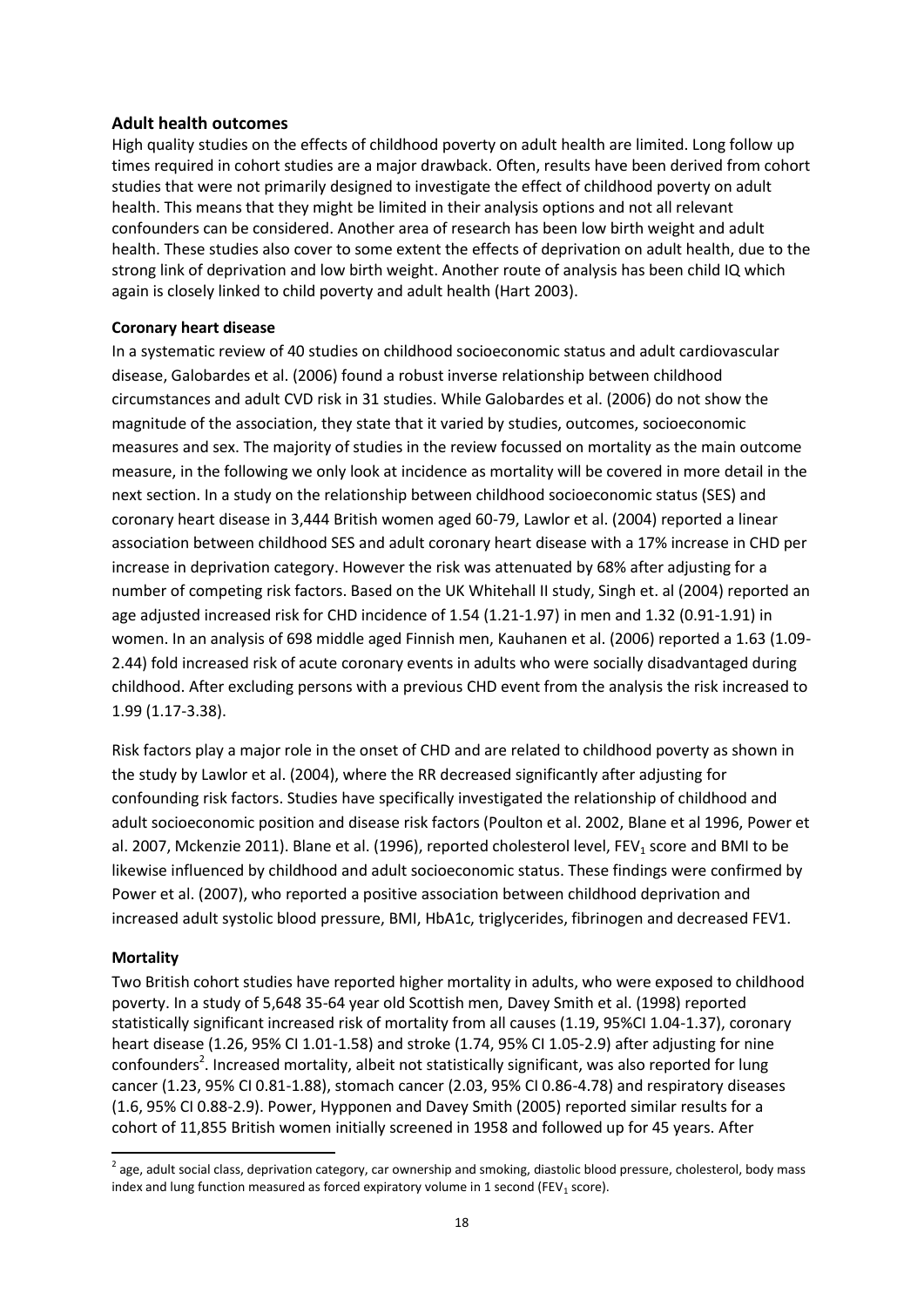adjusting for age, adult social class, smoking and BMI, they reported statistically significant increased mortality risks of 1.13 (1.01-1.27) for deaths from all causes, 1.29 (1.06-1.56) for deaths from circulatory diseases, 1.37 (1.04-1.79) for deaths from coronary heart disease and 1.51 (1.02-2.22) for deaths from respiratory diseases. Mortality risk for stroke (1.28 (0.83-1.94)), COPD (1.48 (0.91- 2.39)), lung cancer (1.21 (0.81-1.81)) and stomach cancer (4.15 (0.93-18.5)) were also higher in those who experienced childhood poverty, but results were not statistically significant. Similar results were reported by Naess, Strand and Davey Smith (2007) for Norway and Kauhanen et al. (2006) for Finnland. However the Norwegian study was not able to consider competing risk factors other than adult socioeconomic position and age (table 9).

| Author                                                | Place                                | Year                                                                                        | Measure                                                                                                                           | Outcome                                                                                                                                                                                                                                                                                                                                                                                     | Age                                              | Sample<br>size                                                  | Comment                                                                                                                                                                                                                                                                       |
|-------------------------------------------------------|--------------------------------------|---------------------------------------------------------------------------------------------|-----------------------------------------------------------------------------------------------------------------------------------|---------------------------------------------------------------------------------------------------------------------------------------------------------------------------------------------------------------------------------------------------------------------------------------------------------------------------------------------------------------------------------------------|--------------------------------------------------|-----------------------------------------------------------------|-------------------------------------------------------------------------------------------------------------------------------------------------------------------------------------------------------------------------------------------------------------------------------|
| Davey<br>Smith et<br>al. 1998                         | West<br>Scotland,<br>UK              | 1970-73<br>initial data<br>plus 21 year<br>follow up                                        | Adult mortality by<br>childhood<br>socioeconomic status<br>measured as father's<br>occupation                                     | Lowest social class in childhood had<br>increased risk of mortality from all<br>causes 1.19 (1.04-1.37), coronary<br>heart disease 1.26 (1.01-1.58),<br>stroke 1.74 (1.05-2.9) lung cancer<br>1.23 (0.81-1.88), stomach cancer<br>2.03 (0.86-4.78) and respiratory<br>diseases 1.6 (0.88-2.9)                                                                                               | 35-64 at<br>examination,<br>recruited<br>1970-73 | 5766 men-                                                       | Adjusted for age,<br>adult social class,<br>deprivation<br>category, car<br>ownership and<br>smoking, diastolic<br>blood pressure,<br>cholesterol, body<br>mass index and lung<br>function measured<br>as forced expiratory<br>volume in 1 second<br>(FEV <sub>1</sub> score) |
| Power,<br>Hypponen<br>and<br>Davey<br>Smith<br>(2005) | England,<br>Wales<br>and<br>Scotland | 1958 birth<br>cohort,<br>mortality<br>up to 2003                                            | Adult mortality by<br>childhood<br>socioeconomic status<br>measured as father's<br>occupation                                     | Higher risk in most deprived during<br>childhood of mortality from all<br>causes 1.13 (1.01-1.27), circulatory<br>diseases 1.29 (1.06-1.56), coronary<br>heart disease 1.37 (1.04-1.79),<br>respiratory diseases 1.51 (1.02-<br>2.22), stroke 1.28 (0.83-1.94), COPD<br>1.48 (0.91-2.39), lung cancer 1.21<br>(0.81-1.81) and stomach cancer 4.15<br>$(0.93 - 18.5)$                        | 45 years                                         | 11855<br>women                                                  | Adjusted for age,<br>adult social class,<br>smoking and BMI                                                                                                                                                                                                                   |
| Naess,<br>Strand<br>and Smith<br>(2007)               | Norway                               | Aged 0-20<br>in 1960,<br>mortality<br>1990-2001                                             | Adult mortality by<br>childhood<br>socioeconomic status<br>measured as father's<br>occupation                                     | Increased risk of mortality in most<br>deprived group for men for stomach<br>cancer 2.76 (1.6-4.75), lung cancer<br>1.53 (1.17-2.00), CHD 1.86 (1.59-<br>2.18), other violent deaths 1.3 (1.07-<br>1.57) and all causes 1.25 (1.17-1.34)<br>and for women for lung cancer 1.73<br>(1.25-2.39), cervical cancer 1.77<br>(1.09-2.87), COPD 2.35 (1.18-4.68)<br>and all causes 1.2 (1.1-1.31). | 41-61 at end<br>of follow up                     | 795,324 at<br>follow up                                         | No information on<br>other confounders                                                                                                                                                                                                                                        |
| Kauhanen<br>et al 2006                                | Finland                              | Men aged<br>42, 48, 54,<br>or 60<br>enrolled<br>1984 to<br>1989,<br>mortality<br>up to 2002 | Adult mortality by<br>childhood<br>socioeconomic status<br>(measured by four<br>indicators from school<br>data and questionnaire) | Most deprived in childhood had<br>increased mortality from all causes<br>1.33 (0.92-1.92), CVD 1.42 (0.85-<br>2.38) and CHD 1.64 (0.91-2.99)                                                                                                                                                                                                                                                | 55-78                                            | 2682 men                                                        | Study primarily<br>focussed on heart<br>diseases. Adjusted<br>for age, examination<br>year, biological and<br>behavioural risk<br>factors: cholesterol,<br>BMI, SBP, physical<br>activity, smoking and<br>alcohol consumption                                                 |
| Davey<br>Smith et<br>al. 2001                         | Glasgow,<br>Scotland                 | Deaths up<br>to 1998                                                                        | Adult mortality by<br>childhood<br>socioeconomic status<br>measured as parents<br>occupation                                      | Most deprived during childhood had<br>increased risk of all cause mortality<br>of 1.32 (0.78-2.24) and CVD 2.31<br>$(1.09 - 4.89)$                                                                                                                                                                                                                                                          |                                                  | 8396 male<br>students<br>at<br>Glasgow<br>university<br>1948-68 | <b>CVD</b> mortality<br>adjusted for smoking<br>and blood pressure                                                                                                                                                                                                            |

## <span id="page-18-0"></span>**Table 9: Studies on childhood poverty and adult mortality.**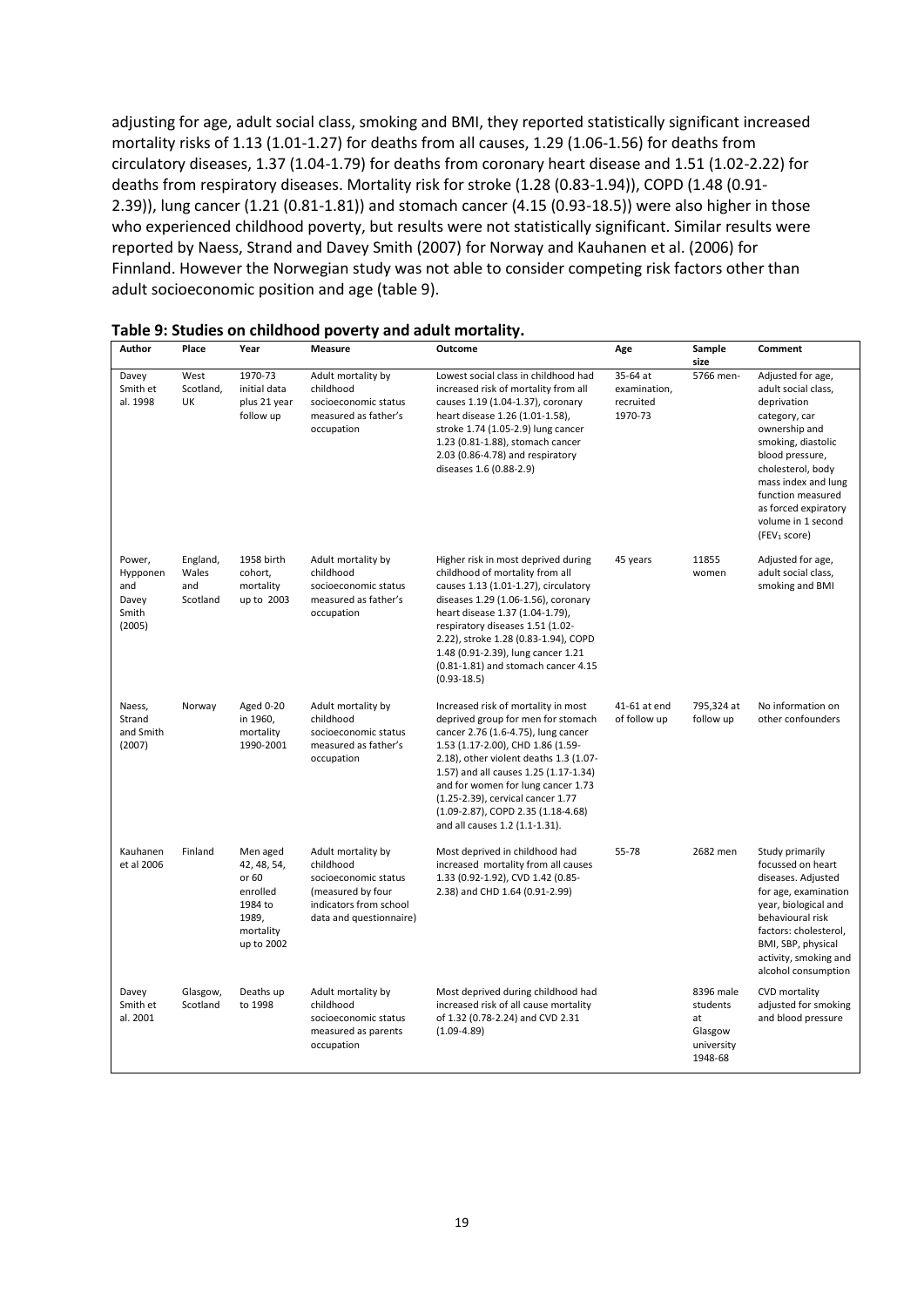#### <span id="page-19-1"></span>**Table 9 continued**

| Author<br>Place                                                         | Year                                          | Measure                                                                                                              | Outcome                                                                                                                                                               | Age | Sample<br>size | Comment                                                                                                                                                                                           |
|-------------------------------------------------------------------------|-----------------------------------------------|----------------------------------------------------------------------------------------------------------------------|-----------------------------------------------------------------------------------------------------------------------------------------------------------------------|-----|----------------|---------------------------------------------------------------------------------------------------------------------------------------------------------------------------------------------------|
| Frankel.<br>Scotland<br>Davey<br>and<br>Smith et<br>England<br>al. 1999 | Survey<br>1937-39.<br>mortality<br>up to 1997 | Adult mortality by<br>childhood<br>socioeconomic status<br>measured by parents<br>occupation and food<br>expenditure | Increased mortality risk<br>for children of unskilled<br>parents of 1.19 (0.93-1.51)<br>for all causes, 1.12 (0.71-<br>1.76) for CHD, 1.40 (0.46-<br>4.24) for stroke |     | 3750           | Boyd Orr cohort, five<br>social classes, social<br>position III as reference<br>(not I or II), hence<br>lower RRs Adjusted for<br>age and adult<br>deprivation, stratified<br>by sex and district |

#### <span id="page-19-0"></span>**Mental health problems and depression**

Adverse experiences during childhood have been found to predict adult mental health status (Korkeila 2010). While Korkeila and colleagues (2010) reported increased risk of adult depression in relation to a range of childhood adversities including child poverty, other studies have specifically investigated the effects of childhood poverty on adult mental health outcomes (Gilman et al.2002, Power et al. 2007, Lynch et al. 1997). Results of a study from the UK reported a 4.6% higher prevalence of depressive symptoms (10.6%) in adults of the lowest socio economic class during childhood (Power et al. 2007). After adjusting for sex and adult socioeconomic status a small but significant increased risk of 1.09 (1.03-1.16) remained. These results were confirmed by Mesah and Hobcraft (2008) in a pooled analysis of the 1958 and 1970 UK birth cohorts. After adjusting for cohort, gender and all childhood measures the most deprived group during childhood had a 1.57 fold (1.34-1.83) increased risk of poor mental well being, measured as a malaise score >7. In comparison a US study from Rhode Island reported a higher difference (9.4%) in the prevalence of adult depression between most (26.5%) and least deprived group (17.1%) during childhood. After adjusting for adult socioeconomic status an increased risk of 1.71 (1.15-2.55) remained (table 10).

| Author                            | Place                                  | Year             | <b>Measure</b>                                                                                                                                          | Outcome                                                                                                                                                                                                 | Age                                             | Sample size                                              | Comment                                                                                                                                                              |
|-----------------------------------|----------------------------------------|------------------|---------------------------------------------------------------------------------------------------------------------------------------------------------|---------------------------------------------------------------------------------------------------------------------------------------------------------------------------------------------------------|-------------------------------------------------|----------------------------------------------------------|----------------------------------------------------------------------------------------------------------------------------------------------------------------------|
| Power<br>et al<br>2007            | England,<br>Scotland<br>and<br>Wales   | 2002-2004        | Prevalence of<br>depressive symptoms<br>by childhood<br>socioeconomic class<br>measured as parents<br>income                                            | Prevalence of depressive symptoms in<br>most affluent in childhood 6%, least<br>affluent 10.6%. RR per increase in<br>social class adjusted for sex and<br>socioeconomic symptoms =1.09 (1.03-<br>1.16) | 45, 1958<br>birth<br>cohort                     | 9377                                                     | Adjusted for sex<br>and adult<br>socioeconomic<br>status. (measured<br>as last job)                                                                                  |
| Mensah<br>and<br>Hobcraft<br>2008 | England,<br>Scotland<br>and<br>Wales   | 1991 and<br>2000 | Mental well being<br>measured by Rutter<br>malaise scale by<br>childhood deprivation                                                                    | Most deprived during childhood had a<br>1.57 (1.34-1.83) fold increased risk of<br>poor mental well being as adult<br>(malaise score >7)                                                                | 30 in 1970<br>and 33 in<br>1958 birth<br>cohort | 11,327 in<br>1958 cohort<br>and 11,177 in<br>1970 cohort | Adjusted for<br>cohort, gender and<br>all childhood<br>measures.<br>Socioeconomic<br>class was derived<br>from a number of<br>indicators outlined<br>in web appendix |
| Singh et<br>al. 2005              | London,<br>UK<br>Whitehall<br>II study | 1997-99          | Mental well being<br>measured by GHQ 32<br>(>5) by father's social<br>class and<br>socioeconomic<br>circumstances in<br>childhood.                      | Men in lowest socioeconomic class<br>during childhood had 1.76 (1.32-2.35)<br>and women 1.62 (1.01-2.59) fold<br>increased risk of adult mental health<br>problems.                                     | 35-55 at<br>baseline<br>in 1985                 | 10,308 (6895<br>men and<br>3413<br>women)                | Adjusted for age                                                                                                                                                     |
| Gilman<br>et al.<br>2002          | Rhode<br>Island<br><b>USA</b>          | 1988-1995        | Prevalence of<br>depression measured<br>via diagnostic interview<br>schedule by childhood<br>socioeconomic status<br>measured as parent's<br>occupation | 9.4% higher prevalence of depression<br>in adults who were in most deprived<br>childhood group (26.5%) compared to<br>least deprived group (17.1%). Adjusted<br>$OR = 1.71(1.15-2.55)$                  | Average<br>age 29<br>years                      | 1132, 1959-<br>1966 cohort                               |                                                                                                                                                                      |

#### <span id="page-19-2"></span>**Table 10: Studies on childhood poverty and adult mental health.**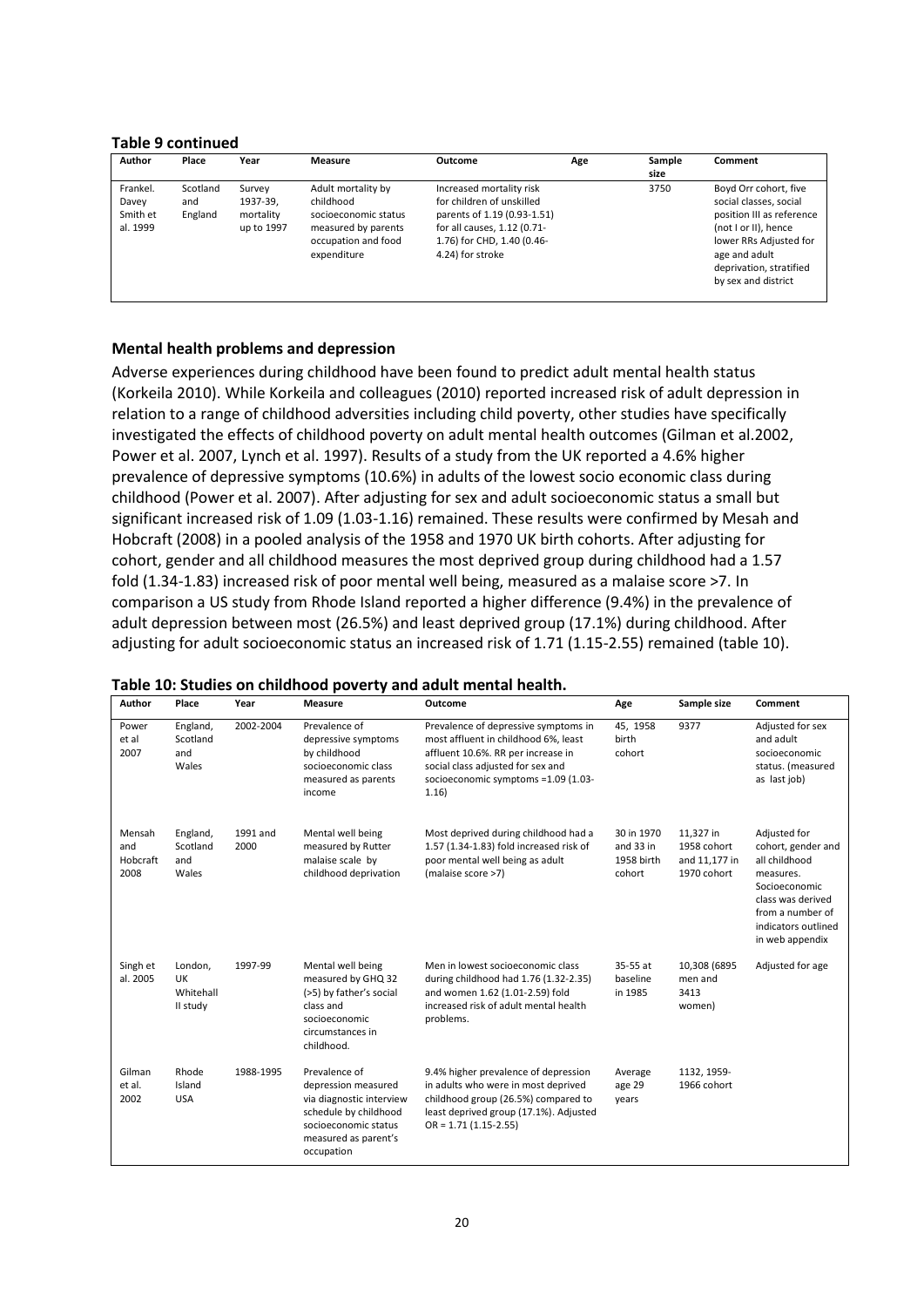#### <span id="page-20-0"></span>**Type II diabetes and obesity**

Tamayo, Herder and Rathmann (2010) systematically reviewed the evidence between childhood socioeconomic status and type II diabetes and obesity in later life. After extensive review of the literature they included 10 papers on diabetes and 14 papers on obesity in their review. Seven out of the ten studies on socioeconomic status and diabetes showed an increase in diabetes risk with decreasing socioeconomic status, whereas two studies reported a protective effect and one study a protective effect for women and no association for men (Tamayo et al 2010). The effect sizes from four cohort studies were small (1.08-1.40) and only the results of one study were statistically significant. For obesity six studies showed a very small or no influence of childhood socioeconomic status on adult obesity. Other studies showed a positive association. Tamayo, Herder and Rathmann (2010) concluded that there is evidence that childhood socioeconomic status is associated with diabetes and obesity in later life, but more studies are needed.

#### <span id="page-20-1"></span>**Other health outcomes**

In addition to the adult health outcomes discussed above, which have attracted a lot of research interest; other adverse health effects during adulthood have also been associated with childhood deprivation. Poulton et al. (2002) reported 3.18 fold (95% CI: 1.66-6.1) increased risk of dental caries<sup>3</sup> for adults in New Zealand, who were in the lowest social class as children. Power et al. (2007) found a 1.13 (1.07-1.19) fold increased risk of chronic widespread pain in adults per increase in childhood socioeconomic class. Mensah et al. (2008) reported adjusted non significant increased risks for childhood poverty and adult general health and limiting long standing illness of 1.22 (95% CI 0.99-1.51<sup>4</sup>) and 1.2 (95% 0.98-1.47) respectively. In a Mexican study, Huang et al. (2011) showed a 1.46 (95% CI 1.34-1.60) fold increased risk of lower body functional limitations in adults who experienced childhood poverty<sup>5</sup>. In a cross sectional study in six European countries Drakopoulous, Lakioti and Theodossio (2010) reported a negative effect of childhood deprivation on adult physical and mental health. Each additional unit of childhood deprivation resulted in a decrease in the index of the mobility, physical health and psychological health status by 0.19, 0.28 and 0.41 respectively (Drakopoulous, Lakioti and Theodossio 2010).

1

 $3$  measured as the proportion with  $>= 4$  surfaces affected, adjusted for sex, infant health and adult socioeconomic status

<sup>&</sup>lt;sup>4</sup> adjusted for cohort, gender and all childhood measures

 $<sup>5</sup>$  measured as often went to bed hungry</sup>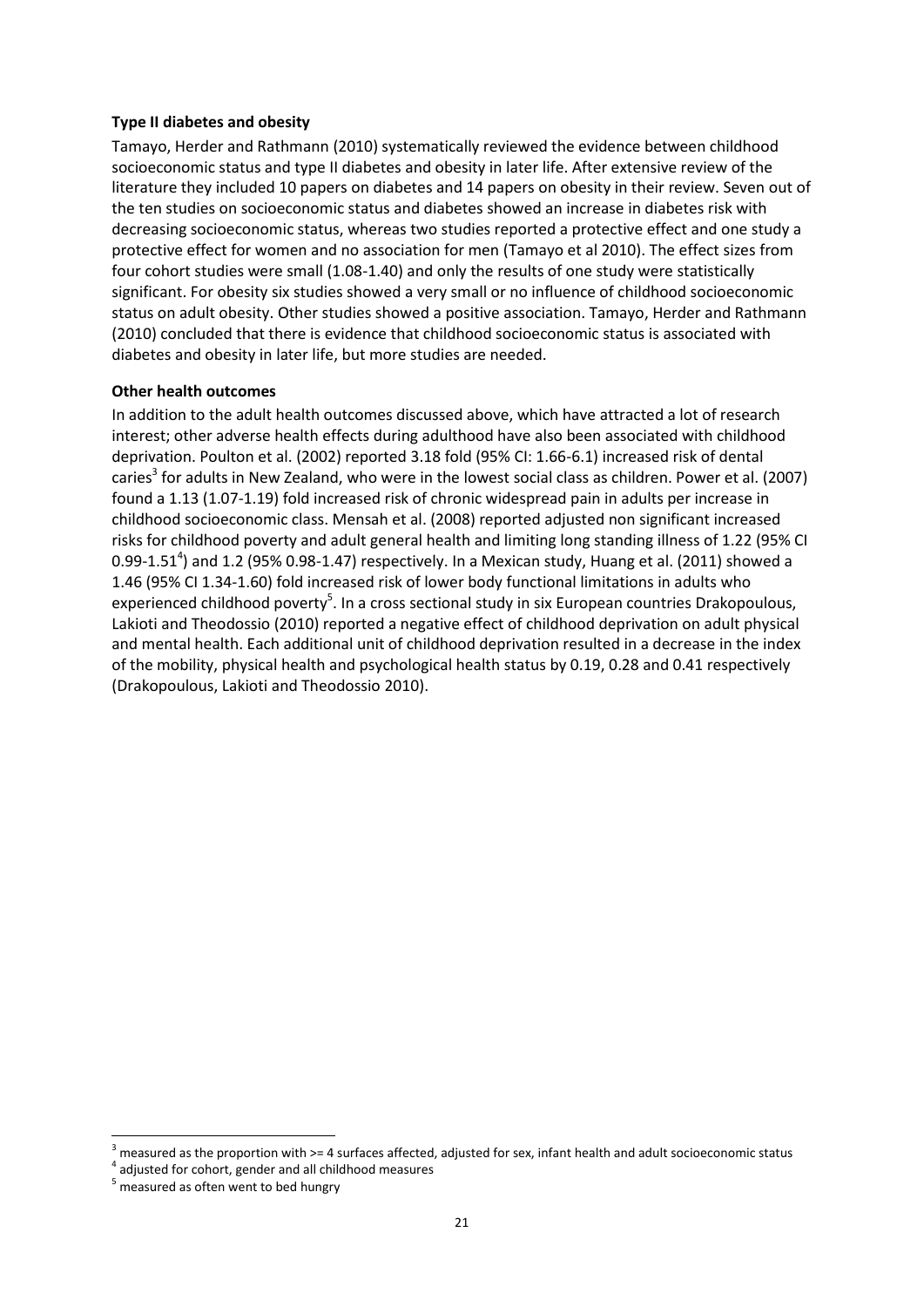## <span id="page-21-0"></span>**Calculations / Methods**

Based on the review of the evidence, we estimated the effect of childhood poverty on health in Wirral. The underlying assumption in our calculations was that children from deprived families could achieve the same health status as their more affluent counterparts. Depending on the available evidence we estimated the excess number of morbidity and mortality in the deprived using two approaches:

a.) the formula for the population attributable fraction (PAF) (Murray et al. 2003)

$$
PAF = \frac{\sum_{i=1}^{n} P_i(RR_i - 1)}{\sum_{i=1}^{n} P_i(RR_i - 1) + 1}
$$

where  $P_i$  = current exposure level for category i and RRi=Relative risk of morbidity or mortality for exposure category i

b.) by applying the rates observed in the more affluent children to the deprived population assuming that they could achieve the same rates (Soerjomataram 2007)

$$
N_{ex} = (P_{cp} * N_{cp}) - (P_{ref} * N_{cp})
$$

where *Nex is* the number of excess cases in children exposed to childhood poverty*, Pcp* is the proportion of children with the condition exposed to childhood poverty, *Ncp* the number of children affected by childhood poverty in Wirral and *Pref* the proportion of children with the condition in the reference population. If prevalence in those exposed to childhood poverty was not available it was estimated:

## $P_{cp} = P_{ref}$  \*  $RR_{cp}$

where *Pcp* is the proportion of children with the condition exposed to childhood poverty, *Pref* the proportion of children with the condition in the reference population and *RRcp* the increased risk in those exposed to childhood poverty.

This PAF approach was chosen, when increased risk in the deprived was expressed as a relative risk and the outcome was incidence or mortality. The second approach was chosen when values were given as rates.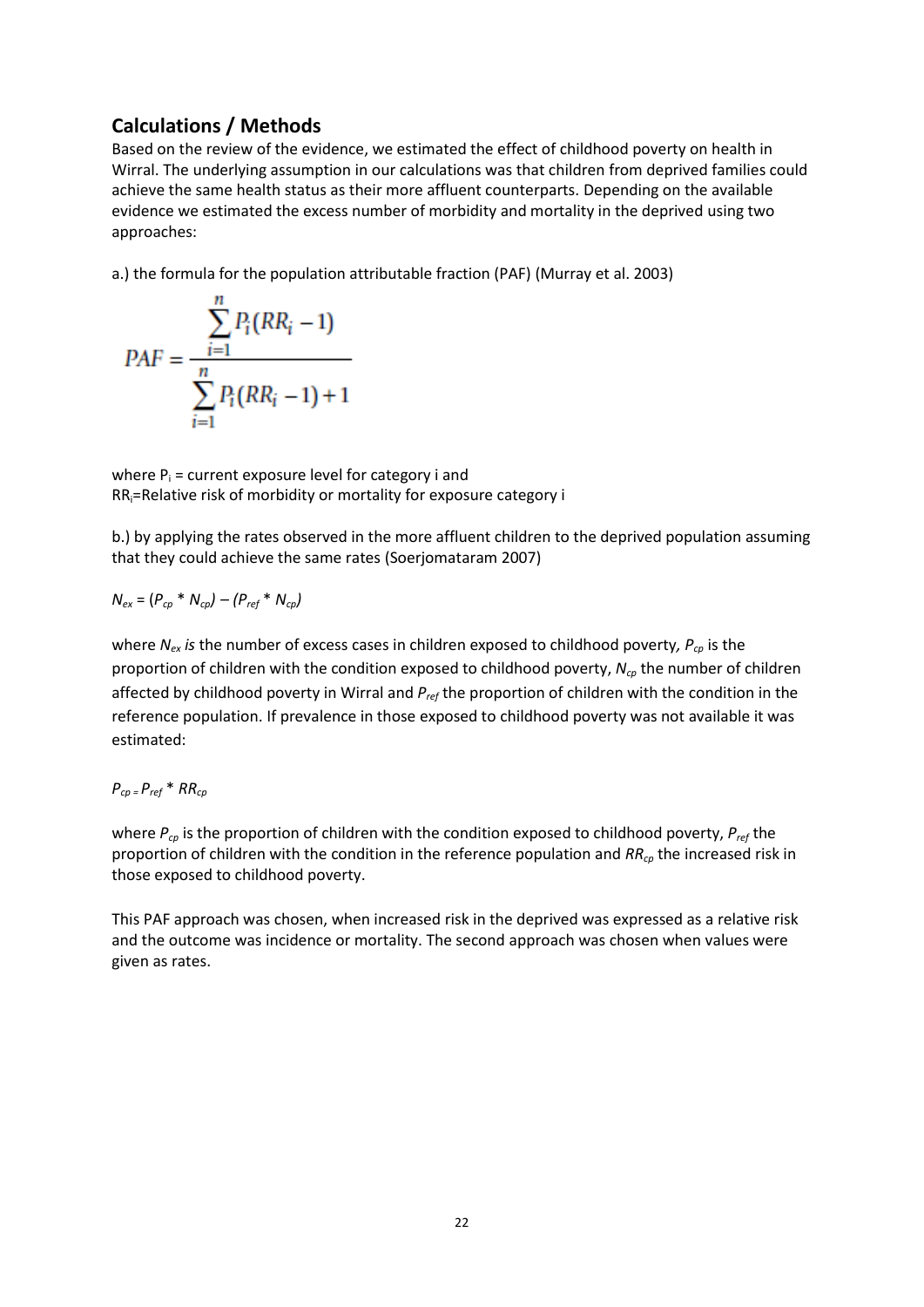## <span id="page-22-0"></span>**Results**

## <span id="page-22-1"></span>**Prevalence of childhood poverty**

Compared to other countries, the UK is performing particularly poorly with regards to child poverty. In a study that compared child well being in 20 OECD countries, the UK ranked last (UNICEF 2007). In this study, child well being was measured by six categories: material well being, health and safety, educational well being, family and peer relationships, behaviours and risks and subjective well being. The UK was in the bottom third for all indicators except health and safety where it ranked in the middle third. In England 2,429,305 (21.3%) children were estimated to live in poverty in 2009 (DWP 2010). In Wirral a higher proportion of children under the age of 20 years were living in poverty<sup>6</sup> (24.9%; 17,615 children) compared to the North West (23.1%) and England (21.3%) (table 11). Of these 30.3% were 0-4 year old, 31.2% were 5-10 years old, 25.5% were 11-15 years old and 12.9% were 16-19 years old (DWP 2010). Three quarter of these children (75.9% / 13,375) were living in single parent families in Wirral compared to 68.3% in the North West and 67.7% in England. From 2006 to 2009 the number of children in poverty increased by 1.4% (980 children) in Wirral, compared to 0.5% in the North West and England.

|                      | <b>Children in IS/JSA</b><br>families |                        | <b>Children in families</b><br>receiving WTC and<br>CTC, and income<br><60% median<br>income |                        | <b>Children in families</b><br>receiving CTC only,<br>and income $<60\%$<br>median income |                        | Children in families in<br>receipt of CTC (<60%<br>median income) or<br><b>IS/JSA</b> |                        | % of Children in<br>"Poverty" |                        |
|----------------------|---------------------------------------|------------------------|----------------------------------------------------------------------------------------------|------------------------|-------------------------------------------------------------------------------------------|------------------------|---------------------------------------------------------------------------------------|------------------------|-------------------------------|------------------------|
|                      | Under 16                              | All<br><b>Children</b> | <b>Under</b><br>16                                                                           | All<br><b>Children</b> | <b>Under</b><br>16                                                                        | All<br><b>Children</b> | Under 16                                                                              | All<br><b>Children</b> | <b>Under</b><br>16            | All<br><b>Children</b> |
| England              | 1.674.395                             | 1.879.670              | 169.250                                                                                      | 213.130                | 287.710                                                                                   | 336.505                | 2.131.350                                                                             | 2.429.305              | 21.90%                        | 21.30%                 |
| <b>North</b><br>West | 249.095                               | 282.240                | 23.305                                                                                       | 30.015                 | 38.280                                                                                    | 45.425                 | 310.680                                                                               | 357.675                | 23.70%                        | 23.10%                 |
| Wirral               | 13.015                                | 14.750                 | 665                                                                                          | 870                    | 1.655                                                                                     | 1.995                  | 15.335                                                                                | 17.615                 | 25.90%                        | 24.90%                 |

#### <span id="page-22-3"></span>**Table 11: Children living in poverty in Wirral, North West and England in 2009 (source: DWP 2010).**

## <span id="page-22-2"></span>**Historic childhood poverty**

Only limited data is available for the early 19<sup>th</sup> century from surveys from different cities in England (Glennerster et al. 2004). Based on these surveys population poverty levels in England were below 10% and childhood poverty<sup>7</sup> around 10% before 1930 (Glennerster et al. 2004). In the early 30s childhood poverty increased significantly above 35% percent and poverty increased above 20%. Measured in relative terms, childhood poverty has been increasing in England since the 1950s with a sharp rise from the 1980s to 1990s (Glennerster et al. 2004, Gregg, Harkness and Machin 1999) (table 12). Adjusted for after housing costs (AHC) around 10% of children were living in poverty in 1968 and 32.9% in 1996 (measured as proportion living in households with below 50% of median income). During the 1990s and 2000s child poverty levels remained more or less stable at a high level of around 30% (measured as children living in households below 60% of median income and adjusted for AHC) (Matejic, Stevens and Whatley 2009) (table 12).

**.** 

 $^6$  measured as children in families in receipt of CTC (<60% median income) or IS/JSA

 $<sup>7</sup>$  measured as couple with 3 children</sup>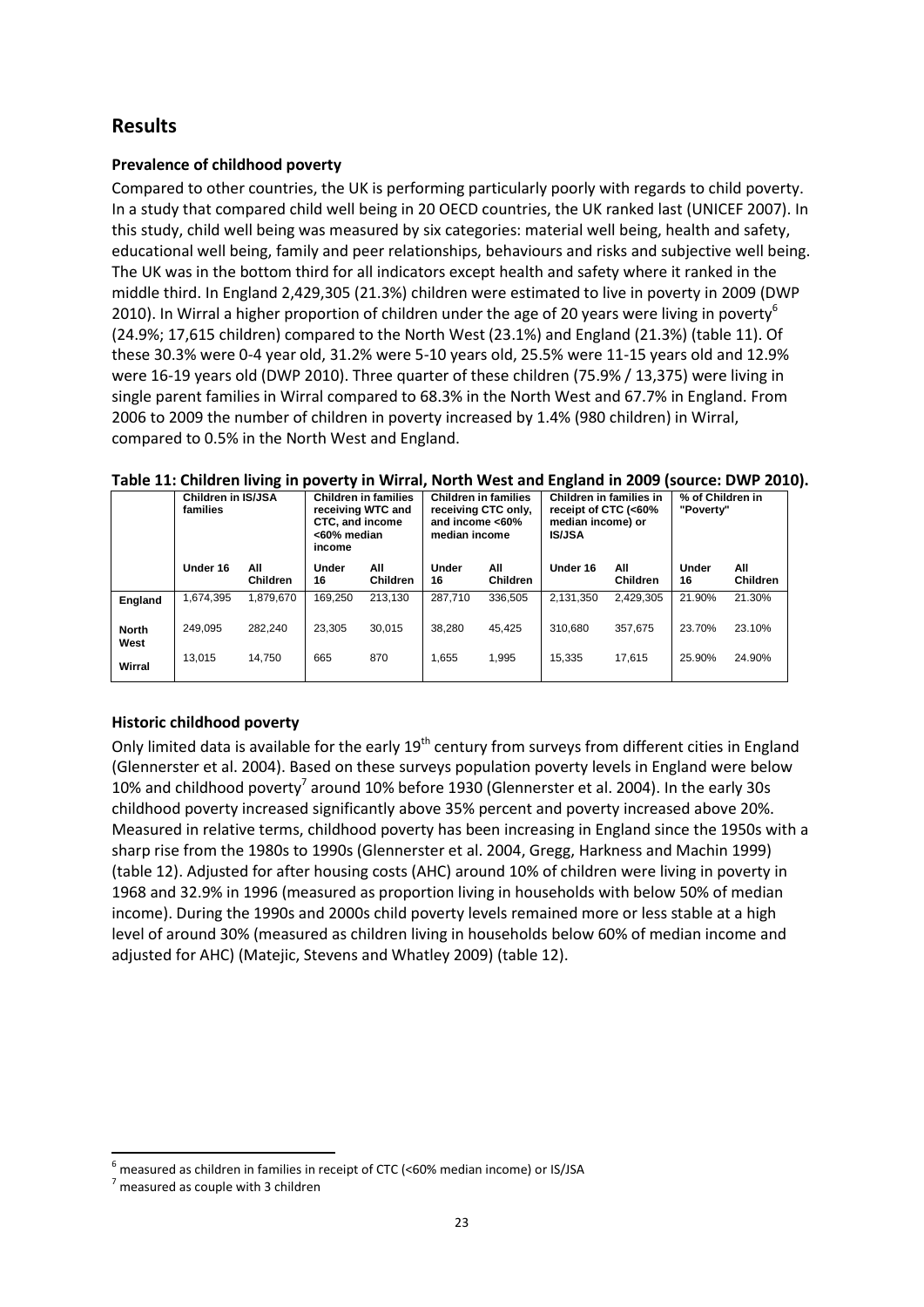| Current<br>age | <b>Estimated prevalence</b><br>of child poverty (%) |
|----------------|-----------------------------------------------------|
| 80             | 30                                                  |
| 70             | 30                                                  |
| 60             | 4                                                   |
| 50             | 10                                                  |
| 40             | 12                                                  |
| 30             | 14                                                  |
| 20             | 30                                                  |

<span id="page-23-6"></span>**Table 12: Estimated historic levels of child poverty used in calculations based on Glennerster et al. (2004), Gregg, Harkness and Machin (1999) and Matejic, Stevens and Whatley (2009).**

#### <span id="page-23-0"></span>**Child health outcomes**

#### <span id="page-23-1"></span>**Infant mortality**

Based on the findings by Oakley, Maconochie and Doyle 2009 of a 57% increased risk of infant mortality in children born to socioeconomically deprived mothers, we estimated that 2.4 infant deaths could be avoided in Wirral per year, if children living in poverty had the same risk of infant mortality as more affluent children (table 13).

#### <span id="page-23-2"></span>**Obesity**

Applying national data from the NOO showed that around 1050 cases of childhood obesity in 5-19 year olds might be caused by childhood poverty in Wirral (NOO 2011). In comparison, when using the results reported by by Nelder et al. (2009) for Plymouth in the calculations, around 726 cases of childhood obesity in the 5-19 year olds might be associated with childhood poverty in Wirral. These estimates need to be considered with caution as some studies at small geographical level indicated a rise in childhood obesity regardless of socioeconomic class and reported no difference between classes (table 13).

#### <span id="page-23-3"></span>**Limiting long term illness**

Assuming that deprived children could achieve the same rates of LLTI as their more affluent counterparts and applying national LLTI prevalence data to Wirral (Spencer et al. 2009), 616 cases of LLTI could be averted in Wirral. These are 151 cases in the 0-4 year olds, 198 cases in the 5-10 year olds, 170 cases in the 11-15 year olds and 97 cases in the 16-19 year olds (table 13).

#### <span id="page-23-4"></span>**Dental health**

Based on the findings of the 2003 children's dental health survey for England (Steele and Lader 2004) and assuming that children in Wirral have the same prevalence of tooth decay as the national average, 1973 cases of caries in children might be attributable to childhood poverty. That is 1,180 cases of tooth decay in the 5-10 year olds, 383 cases in the 11-15year olds and 410 cases in the 16- 19 year are attributable to childhood poverty (table 13).

#### <span id="page-23-5"></span>**Mental health**

Applying the findings of the 2004 mental health survey of children and young people in England (Green et al. 2004) to Wirral suggest that 1647 cases of mental health problems in children might be attributable to childhood poverty. Stratified by age band these are 553 cases in the 5-10 year olds, 437 cases in the 11-15 year olds and 658 cases in the 16-19 year olds (table 13).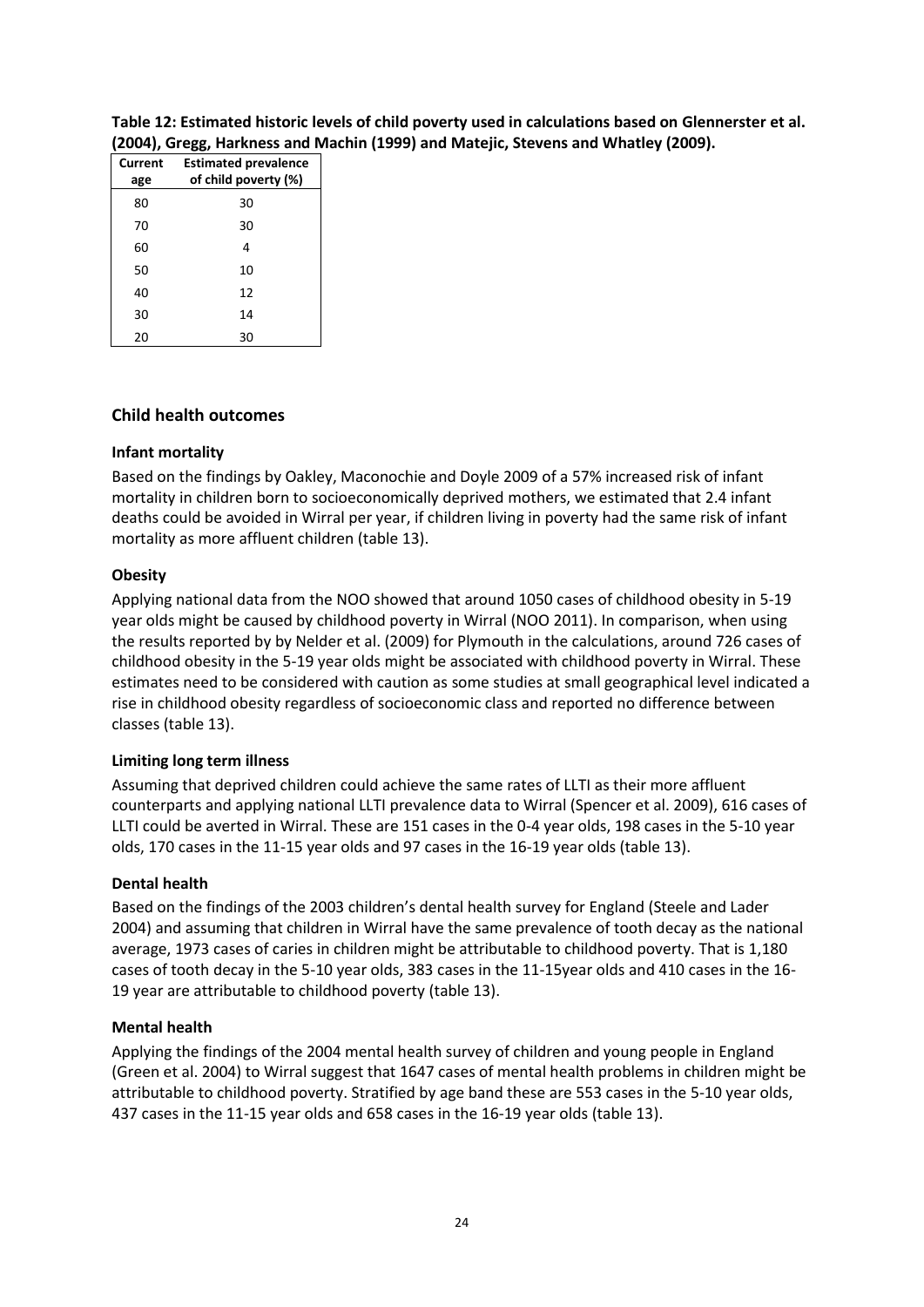#### <span id="page-24-0"></span>**Asthma**

Based on the findings by Ruijbrock et al. (2011) of a 1.27 fold increased risk of asthma in children from deprived families and applying the national average asthma prevalence to Wirral, around 851 cases of asthma might be associated with childhood poverty in Wirral (table 13).

| Outcome                                | Measure | Risk                                                                                                                                                                                       | Source                                          | Data source for<br>calculations                              | Outcome                                                                                                                                                                                                                                       |
|----------------------------------------|---------|--------------------------------------------------------------------------------------------------------------------------------------------------------------------------------------------|-------------------------------------------------|--------------------------------------------------------------|-----------------------------------------------------------------------------------------------------------------------------------------------------------------------------------------------------------------------------------------------|
| Infant<br>mortality                    | PAF     | Increased risk of infant<br>mortality in deprived<br>RR=1.57                                                                                                                               | Oakley,<br>Maconochie and<br>Doyle 2009         | ONS 3 year average<br>mortality data                         | 2.4 deaths per year                                                                                                                                                                                                                           |
| Obesity                                | Rate    | 5.8% higher in deprived 4-5<br>year olds and 10.8% higher<br>in 10-11 year olds                                                                                                            | National obesity<br>observatory (NOO)<br>(2011) |                                                              | Applying estimates to: 0-19 year<br>olds: 1361 cases, 5-15 year olds:<br>804 cases and 5-19 year olds:<br>1050 cases.                                                                                                                         |
|                                        | Rate    | 7.3% higher in deprived 5-6<br>year olds and 4.8% higher in<br>10-11 year olds                                                                                                             | Nelder et al. (2009)                            |                                                              | Applying estimates to: 0-19 year<br>olds: 1116 cases, 5-15 year olds:<br>617 cases and 5-19 year olds:<br>726 cases.                                                                                                                          |
| LLTI                                   | Rate    | 2.8% increased risk in<br>deprived 0-4 year olds, 3.6%<br>in 5-10 year olds, 3.8% in 11-<br>15 year olds and 4.3% in 16-<br>19 year olds                                                   | Spencer et al.<br>(2009)                        |                                                              | Excess cases 0-4 year olds:151, 5-<br>10 year olds: 198, 11-15 year<br>olds: 170 and 16-19 year olds:<br>97.                                                                                                                                  |
| Dental health                          | Rate    | Increased risk of tooth decay<br>in deprived 5-10 year olds of<br>21.5% (average 5-8 year<br>olds), 8.5% 12-15 year olds<br>(average 10 and 15 year<br>olds) and 18% in 16-19 year<br>olds | Steele and Lader<br>(2004)                      |                                                              | Excess cases in deprived 5-10<br>year olds: 1,180, 11-15 year olds<br>383 and 16-19 year olds 410                                                                                                                                             |
| Mental<br>health                       | Rate    | 7.6% increased risk of<br>mental health problems in<br>deprived 5-10 year olds and<br>15% in 11-15 year olds.                                                                              | Green et al. (2004)                             |                                                              | Excess cases in 5-10 year olds:<br>553, 11-16 year olds: 437 and 16-<br>19 year olds 658                                                                                                                                                      |
| Asthma                                 | Rate    | $RR = 1.27$                                                                                                                                                                                | Ruijsbroek et al.<br>(2011)                     | Prevalence of asthma in<br>children from HSE 2004            | 851 excess cases in 0-15 year<br>olds and 978 excess cases 0-19<br>year olds                                                                                                                                                                  |
| All cause<br>mortality                 | Rate    | n.a. local data                                                                                                                                                                            |                                                 | ONS mortality data 2003-<br>2007                             | Five year average deaths: 14.4 in<br>most deprived and 14.8 in least<br>deprived. Rate per 100,000 most<br>deprived: 48.8 (23.6-74.0) rest:<br>30.7 (15.0-46.3). Excess most<br>deprived: 5.3 per year.                                       |
| Mortality<br>accidents and<br>injuries | Rate    | n.a. local data                                                                                                                                                                            |                                                 | ONS mortality data 2003-<br>2007, ICD 10 S00-T98,<br>V01-Y98 | Five year average deaths: 3.2 in<br>most deprived and 4 in least<br>deprived. Rate per 100,000 most<br>deprived: 48.8 (23.6-74.0) rest:<br>30.7 (15.0-46.3). Excess in most<br>deprived 1 case per year.                                      |
| Hospital<br>admission all<br>causes    | Rate    | n.a. local data                                                                                                                                                                            |                                                 | HES inpatient data 2009-<br>2011 analysis of spells          | Significant higher rate in most<br>deprived children compared to<br>rest. Rate per 1000 pop in most<br>deprived male: 114 and female<br>146. Compared to male: 98.6<br>and female: 99.9. Excess spells in<br>deprived male: 246, female: 675. |

<span id="page-24-1"></span>**Table 13: Estimates of childhood poverty attributable morbidity and mortality in children in Wirral.**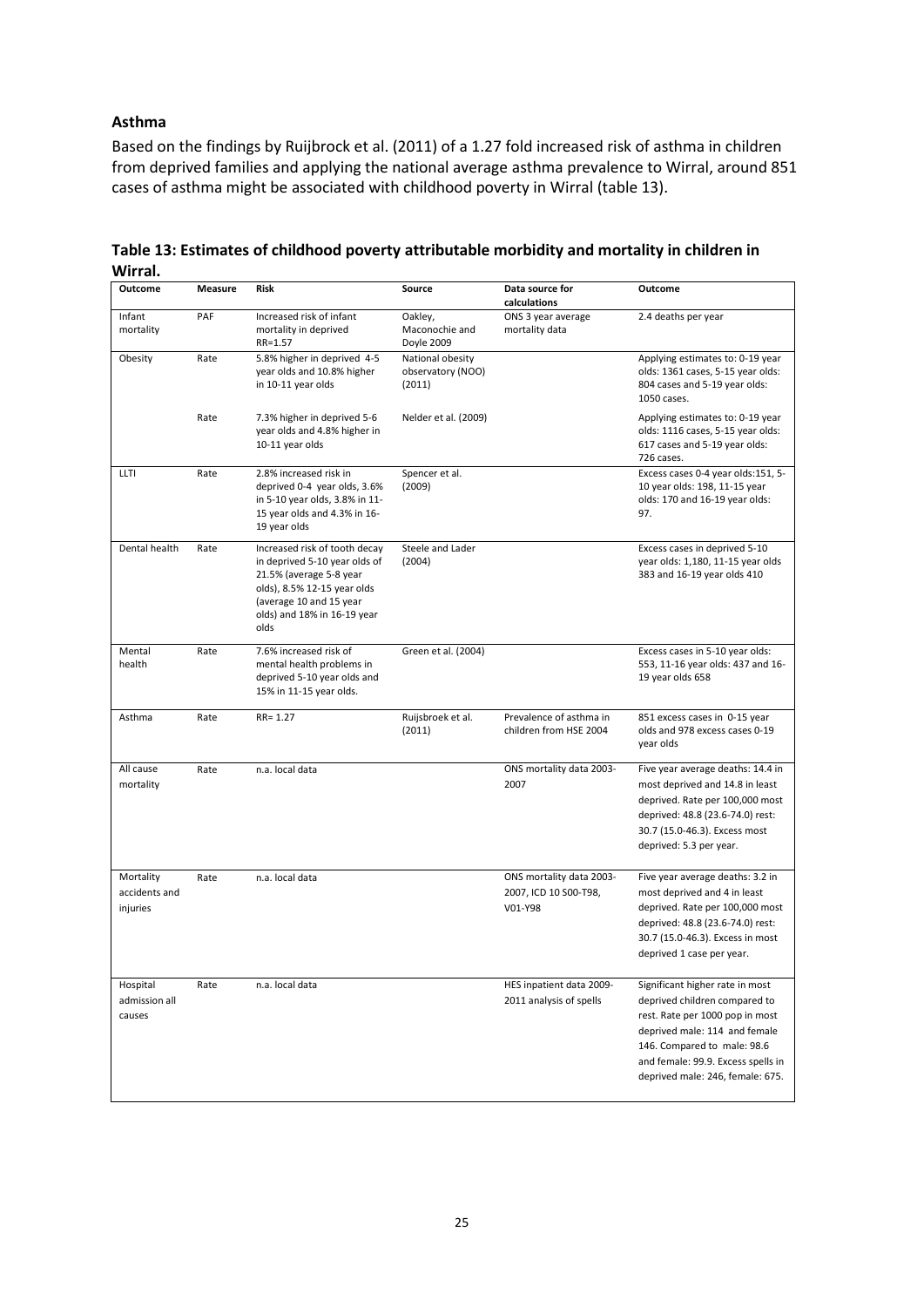#### <span id="page-25-0"></span>**Hospital admissions**

Hospital admission and mortality were analysed using local data. These calculations are not directly comparable with the other calculations as deprivation was analysed at the local area level as opposed to the individual level in the other calculations. While this provides the best estimate where individual data is not available it needs to be considered that the most deprived group is with around 37% larger compared to those estimated to be suffering from childhood poverty (25%).

A first analysis of Hospital Episode Statistics (HES) data showed significantly higher rates of spells due all causes in male and female from most deprived areas (table 13). If deprived children had the same rates as the rest of the population 246 spells could be avoided in male and 675 in female per year.

## <span id="page-25-1"></span>**All cause mortality**

Analysis of local mortality data showed higher mortality rates in under 19 year olds living in most deprived areas (48.8 per 100,000; 14 cases per year) compared to the rest (30.7 per 100,000; 15 cases per year), however rates were not statistically significantly different at the 95% confidence interval level (table 13). If the most deprived had the same mortality rates as the rest of the population, 5.3 deaths could be avoided in Wirral each year.

#### <span id="page-25-2"></span>**Mortality from accidents and injuries**

Children from most deprived areas had higher, though statistically non significant, mortality rates from accidents and injuries of 10.8 per 100,000 (95%CI 2.7-33.4) compared to 8.3 per 100,000 (8.3 (95% CI 3.3-24.3) in the rest (table 13). However average annual numbers are small with 3 cases in the most deprived group and 4 cases in the rest of the population. If the most deprived had the same mortality rate as the rest of the population, one death from accidents and injuries could be prevented in Wirral per year.

## <span id="page-25-3"></span>**Adult health outcomes**

#### <span id="page-25-4"></span>**Mental health problems**

Exposure to poverty during childhood might be attributable to 1697 excess cases of mental health problems in men and 2734 in women in Wirral (table 14). These estimates are based on the findings by Singh et al. (2005) of a 62% and 76% increased risk of mental health problems in women and men exposed to childhood poverty respectively. Prevalence data by age band for Wirral was adapted from England from the Adult Psychiatric Morbidity Survey (2007).

#### <span id="page-25-5"></span>**Heart disease**

Between 20-21 cases of heart disease in men and 6-10 in women might be caused by childhood poverty in Wirral per year (table 14). These estimates are based on the findings by Singh et al. (2004) who reported a 32% increased risk of heart disease in women exposed to childhood poverty and a 54% increased risk in men and those by Lawlor et al. (2004) who reported a 17% increased risk of heart disease per increase in social class. Heart disease incidence data for Wirral was extrapolated from national data reported by the British Heart Foundation (2010). Applying the same risk estimates to prevalence data showed that around 1717 cases of prevalent heart disease in men and 629 in women might be caused by childhood poverty.

#### <span id="page-25-6"></span>**Mortality**

Based on the findings of a 13% increased risk of mortality in people exposed to childhood poverty reported by Power, Hypponen and Davey Smith (2005), 65 excess deaths in men and 76 excess deaths in women are attributable to childhood poverty in Wirral per year (table 14).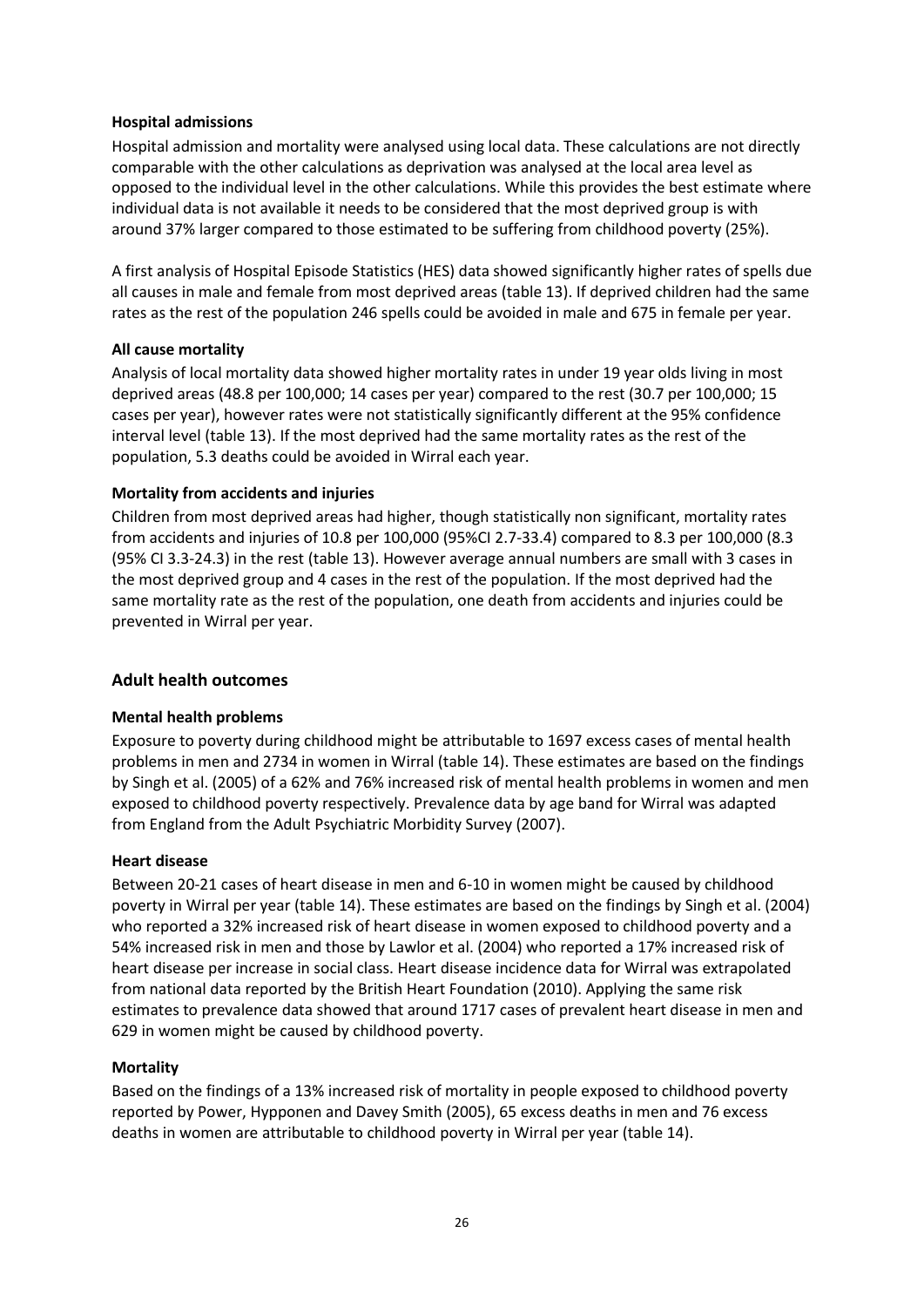<span id="page-26-0"></span>

| Table 14: Estimates of childhood poverty attributable morbidity and mortality in adults in Wirral. |  |  |
|----------------------------------------------------------------------------------------------------|--|--|
|----------------------------------------------------------------------------------------------------|--|--|

| <b>Outcome</b>                              | Measure | <b>Risk</b>                                                                                           | Source                                       | Data source for<br>calculations                                                                 | Outcome                                                                                                                                           |
|---------------------------------------------|---------|-------------------------------------------------------------------------------------------------------|----------------------------------------------|-------------------------------------------------------------------------------------------------|---------------------------------------------------------------------------------------------------------------------------------------------------|
| Mental<br>health                            | Rate    | RR=1.62 for women and 1.76<br>for men                                                                 | Singh et al. (2005)                          | Age stratified prevalence<br>of mental health<br>problems from APMS<br>2007 survey              | Excess cases men: 1697, women:<br>2734                                                                                                            |
| Heart<br>disease<br>incidence<br>$(120-22)$ | PAF     | RR=1.32 for women and 1.54<br>for men (model 1), RR=1.17<br>per increase in social class<br>(model 2) | Singh et al. (2004),<br>Lawlor et al. (2004) | Heart disease incidence<br>rates for England from<br>BHF (2010) applied to<br>Wirral population | Model 1: 20 excess cases in men<br>and 6 in women per year. Model<br>2:21 excess cases in men and 10<br>in women per year.                        |
| Heart<br>disease<br>prevalence              | Rate    | RR=1.32 for women and 1.54<br>for men                                                                 | Singh et al. (2004)                          | Heart disease prevalence<br>rates stratified by age for<br>England (2006) from BHF<br>(2010)    | Age stratified results: 1717<br>attributable cases in men and<br>629 in women for all ages and<br>1216 in men and 335 in women<br>under 75 years. |
| All cause<br>mortality                      | PAF     | $RR = 1.13$                                                                                           | Power, Hypponen<br>and Davey Smith<br>(2005) | 2009 age stratified<br>mortality rates from ONS                                                 | 65 excess deaths in men and 76<br>in women                                                                                                        |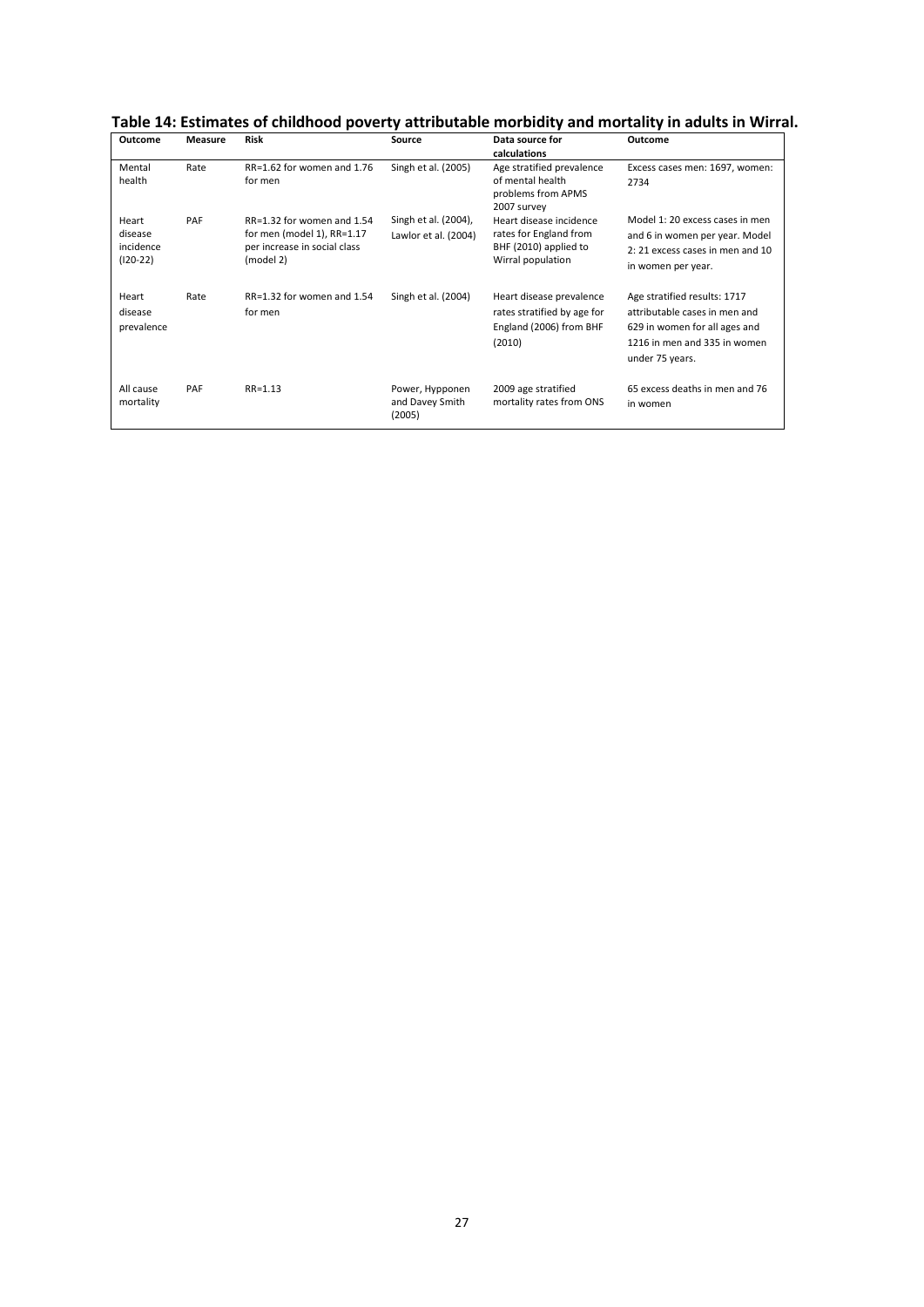## <span id="page-27-0"></span>**Discussion**

Our calculations clearly highlight the negative effects of childhood poverty on morbidity and mortality in Wirral. The negative health effects of childhood poverty become particularly obvious when looking at adult health outcomes, with childhood poverty estimated to contribute a considerable number of adult deaths and heart disease. Our study provides a comprehensive up to date review of the evidence on the effects of childhood poverty on health. Compared to previous reviews (Oberg et al. 2003, Phipps 2003, Arber et al. 1997, Egbuonu and Starfield 1982, Spencer 2008a, Attree 2011, Wood 2003, Bradshaw 2002, Giggs and Walker 2008), we identified conflicting areas, where more recent studies provided new evidence.

To our knowledge these calculations are the first approach to estimating the health effects of childhood poverty using best available evidence from large population based studies in England. There are however uncertainties around these estimates. Studies have used different measures for childhood socioeconomic status with common measures being parent's income, education and social class. These groups are likely to be broader compared to those affected by childhood poverty, meaning that the true effect of childhood poverty could be even greater. The majority of our calculations are based on national data extrapolated to Wirral, as local data is not available. While these calculations provide the best available estimates, the true situation in Wirral might be different. For example in 2009 heart disease mortality rates were 22 and 10 percent above the national average for male and female respectively and heart disease prevalence was also estimated to be higher in Wirral compared to England (The Information Center 2011), indicating that heart disease incidence might also be higher in Wirral. The same might be the case for other estimates derived from national data. Estimates on adult health outcomes related to childhood poverty rely on national exposure data which again might have been different in Wirral. Estimates for childhood obesity and asthma need to be considered with caution. Evidence for a relationship between childhood poverty and asthma is still limited and for obesity some studies have reported no differences by socioeconomic class at small geographical levels (Edwards et al. 2010, Dummer et al. 2005).

The true effect of childhood poverty on health is likely to be even greater as we only included health outcomes in our calculations where the evidence was strong enough. Other health outcomes might be associated with childhood poverty, this might particularly be the case for adult's health outcomes which are more difficult to assess due to the long follow up times required in epidemiological studies. Additionally our calculations were limited by the availability of local data and not all health outcomes could be included in our estimates, for example, the local burden of disease caused by lead poising and infections could not be calculated. Our calculations were based on the best available evidence linking childhood poverty with adverse health outcomes, using risk estimates controlled for confounding of competing risk factors. In real life childhood poverty is often interlinked with other risk factors and behaviours, thus likely to increase the burden of disease due to childhood poverty.

Future analysis will look in more in depth at Hospital Episode Statistics data in order to obtain a more detailed local picture.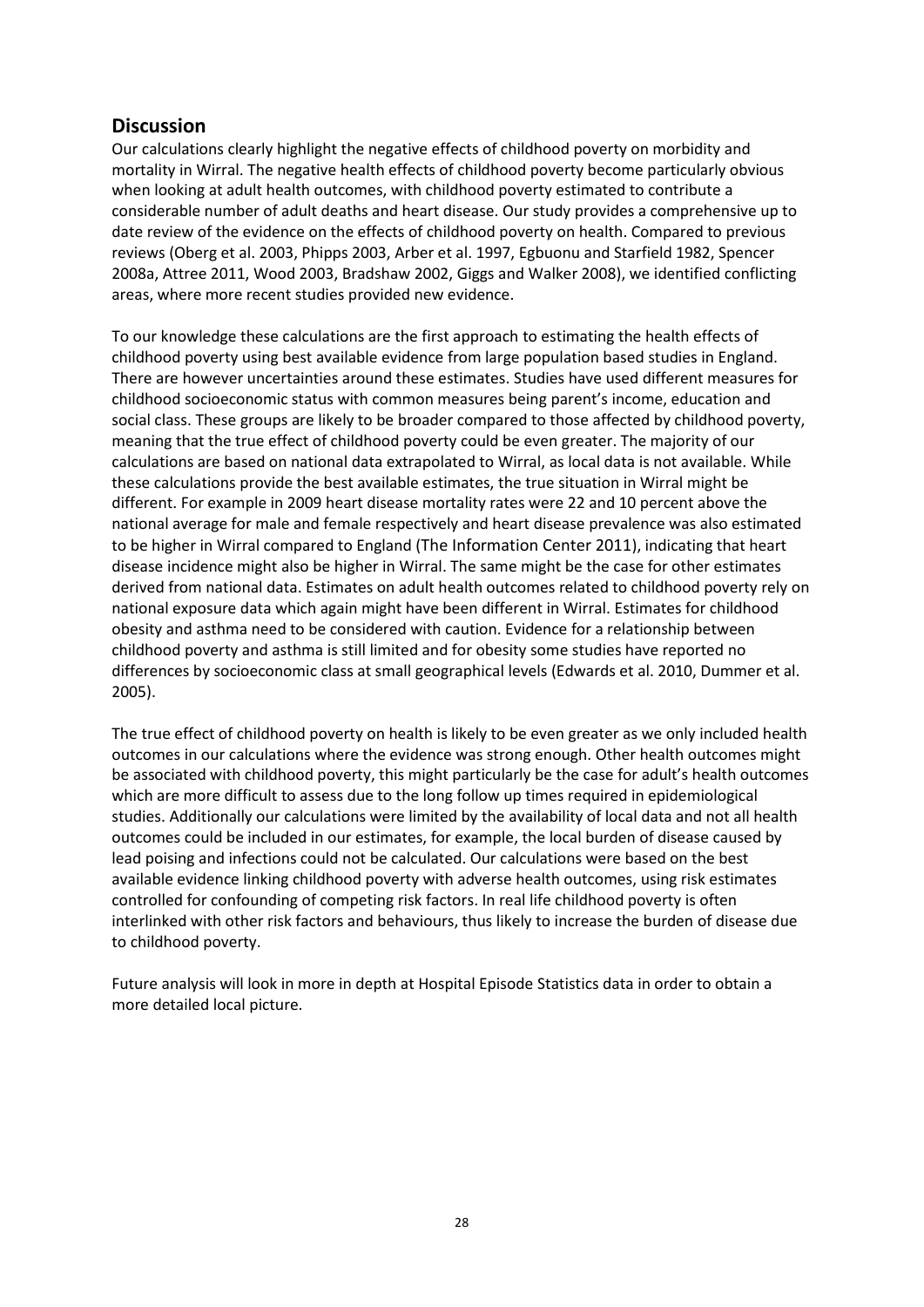## <span id="page-28-0"></span>**Literature**

Aber, J., Bennett, N., Conley, D., Li, J. (1997). The effects of poverty on child health and development. *Annual Review Of Public Health*, *18*463-483

Aboderin, .I, Kalache, A., Ben-Shlomo, Y., Lynch, J.W., Yajnik, C.S., Kuh, D. (2002) Life course perspectives on coronary heart disease,stroke and diabetes. Key issues and implications for policy and research. *World Health Organization*, Geneva

Alston, R. D., Rowan, S. S., Eden, T. B., Moran, A. A., Birch, J. M. (2007). Cancer incidence patterns by region and socioeconomic deprivation in teenagers and young adults in England. *British Journal Of Cancer*, *96*(11), 1760-1766. doi:10.1038/sj.bjc.6603794

Attree, P. (2006). The social costs of child poverty: A systematic review of the qualitative evidence. *Children and Society*, *20*(1), 54-66.

Barker, D., Forsen, T., Uutela, A., Osmond, C., Eriksson, J. (2001). Size at birth and resilience to effects of poor living conditions in adult life: longitudinal study. *BMJ – Clinical Research*, 323(7324), 1273–6.

Baumer, J., Hunt, L., Shield, J. (1998). Social disadvantage, family composition, and diabetes mellitus: prevalence and outcome. *Archives of Disease In Childhood*, *79*(5), 427-430.

Ben-Shlomo, Y., Kuh, D. (2002). A life course approach to chronic disease epidemiology: conceptual models, empirical challenges and interdisciplinary perspectives. *International Journal of Epidemiology*, *31*(2), 285.

Bessell, P., Matthews, L., Smith-Palmer, A., Rotariu, O., Strachan, N., Forbes, K., & ... Innocent, G. (2010). Geographic determinants of reported human Campylobacter infections in Scotland. *BMC Public Health*, *10*423.

Blane, D., Hart, C., Smith, G., Gillis, C., Hole, D., Hawthorne, V. (1996). Association of cardiovascular disease risk factors with socioeconomic position during childhood and during adulthood. *BMJ (Clinical Research Ed.)*, *313*(7070), 1434-1438.

Blom, L., Dahlquist, G., Nyström, L., Sandström, A., Wall, S. (1989). The Swedish childhood diabetes study-social and perinatal determinants for diabetes in childhood. *Diabetologia*, *32*(1), 7-13.

Booth, I.W., Auckett, M.A. (1997): Iron deficiency anaemia in infancy and early childhood. *Archives of Disease in Childhood,* 76**,** 549–554.

Bradbury, S. (2011). Frequently asked questions pertaining to lead poisoning. For paediatricians. Health Protection Agency and National Poisons Information Service. http://www.rcpch.ac.uk/sites/default/files/FAQ%20for%20Paediatricians\_FINAL\_Apporved.pdf

Bradshaw, J. (2002). Child poverty and child outcomes. *Children and Society,* 16, 131–140.

Galobardes, B., Davey, G.S., John W.L. (2006). Systematic review of the influence of childhood socioeconomic circumstances on risk for cardiovascular disease in adulthood. *Annals of Epidemiology*, *16*91-104. doi:10.1016/j.annepidem.2005.06.053

Brunt, H., Lester, N., Davies, G., Williams, R. (2008). Childhood overweight and obesity: is the gap closing the wrong way? *Journal of Public Health*, *30*(2), 145-152.

Center for Diseaese Control (2005). Blood lead levels - United States, 1999—2002. *MMWR*, 54(20), 513-516. http://www.cdc.gov/mmwr/preview/mmwrhtml/mm5420a5.htm

Costello, E., Compton, S., Keeler, G., Angold, A. (2003). Relationships between poverty and psychopathology: a natural experiment. *JAMA: Journal of The American Medical Association*, *290*(15), 2023-2029.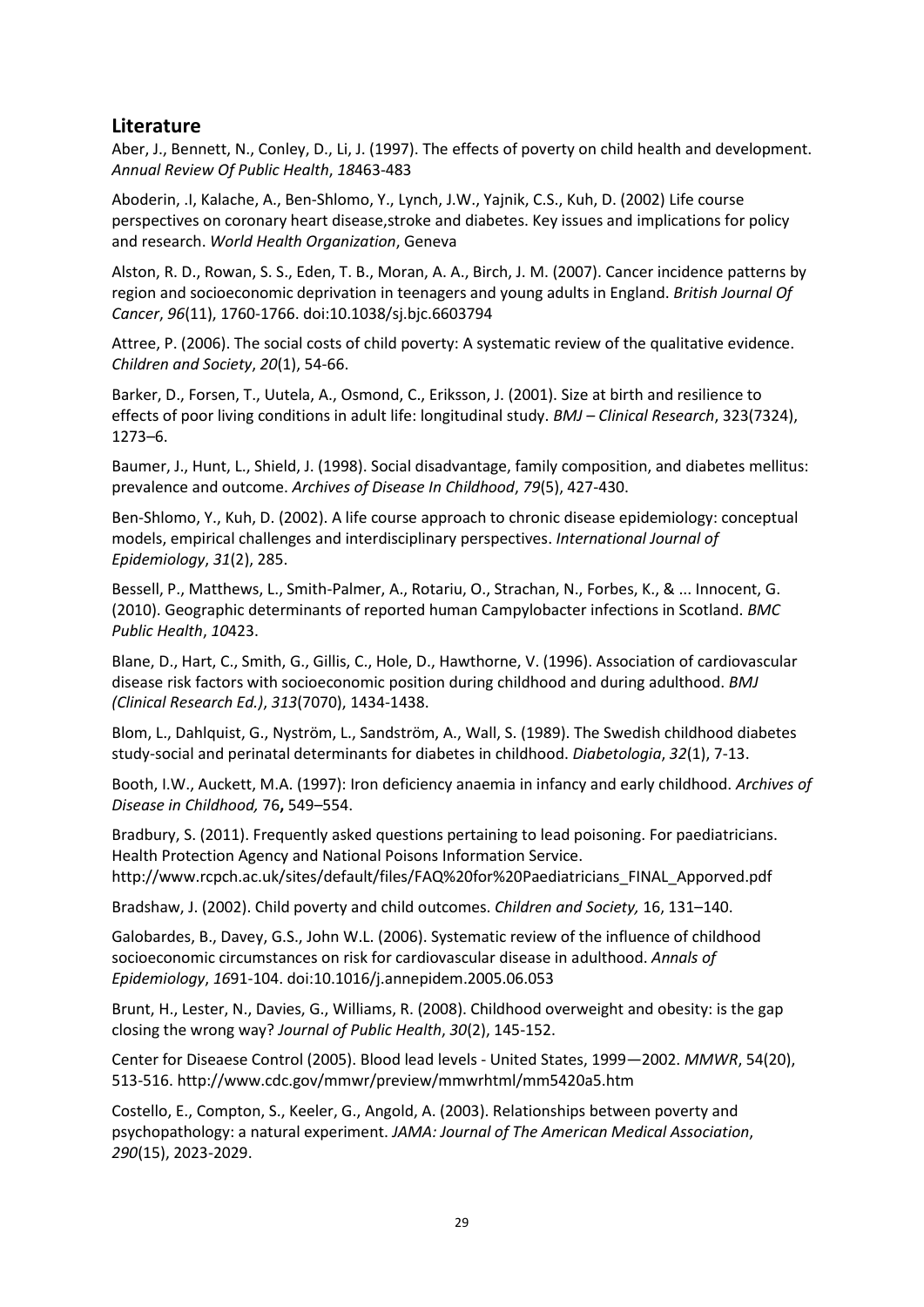Coupland, C., Hippisley-Cox, J., Kendrick, D., Groom, L., Cross, E., Savelyich, B. (2003). Severe traffic injuries to children, Trent, 1992-7: time trend analysis. *BMJ (Clinical Research Ed.)*, *327*(7415), 593- 594.

Crow, Y., Alberti, K., Parkin, J. (1991). Insulin dependent diabetes in childhood and material deprivation in northern England, 1977-86. *BMJ (Clinical Research Ed.)*, *303*(6795), 158-160.

Dahlgren, G., Whitehead, M. (1991). Policies and strategies to promote social equity in health. *Stockholm: Institute for Future Studies*.

Darnton-Hill, I., Nishida, C., James, W.P.T. (2004). A life course approach to diet, nutrition and the prevention of chronic diseases. *Public Health Nutr.* 7:101–121

Davey Smith, G. (2007). Life-course approaches to inequalities in adult chronic disease risk. *Proceedings of The Nutrition Society*, *66*(2), 216-236.

Davey Smith, G., McCarron, P., Okasha, M., McEwen, J. (2001). Social circumstances in childhood and cardiovascular disease mortality: prospective observational study of Glasgow University students. *Journal of Epidemiology and Community Health*, *55*(5), 340-341. doi:10.1136/jech.55.5.340

De Benoist, B., McLean, E., Egli, I., Gogswell M. (2008). Worldwide prevalence of anaemia 1993– 2005: WHO global database on anaemia. *World Health Organisation*.

Department for Work and Pensions (DWP) (2010) Households Below Average Income (HBAI). Relative low income indicators. http://research.dwp.gov.uk/asd/index.php?page=hbai

Dixon, S. L., Gaitens, J. M., Jacobs, D. E., Strauss, W., Nagaraja, J., Pivetz, T., & ... Ashley, P. J. (2009). Exposure of U.S. children to residential dust lead, 1999-2004: II. The contribution of leadcontaminated dust to children's blood lead levels. *Environmental Health Perspectives*, *117*(3), 468- 474.

Dowd, J.B., Zajacova, A., Aiello, A. (2009). Early origins of health disparities: Burden of infection, health, and socioeconomic status in U.S. children. *Social Science and Medicine*, *68* (Part Special Issue: Selected research from the XII International Symposium in Medical Geography 2007), 699-707. doi:10.1016/j.socscimed.2008.12.010

Drakopoulos, S. A., Lakioti, E. E., Theodossiou, I. I. (2011). Childhood socioeconomic deprivation and later adulthood health. *International Journal of Social Economics*, *38*(1-2), 23-38.

Du Prel, J.B., Icks, A., Grabert, M., Holl, W., Giani, G., Rosenbauer J. (2007). Socioeconomic conditions and type 1 diabetes in childhood in North Rhine–Westphalia, Germany. *Diabetologia*, 50, 720–728. DOI 10.1007/s00125-007-0592-5

Dummer, T., Gibbon, M., Hackett, A., Stratton, G., Taylor, S. (2005). Is overweight and obesity in 9- 10-year-old children in Liverpool related to deprivation and/or electoral ward when based on school attended? *Public Health Nutrition*, *8*(6), 636-641.

Dye, B.A., Tan, S., Smith, V., Lewis, B.G., Barker. L.K., Thornton-Evans, G., et al. (2007). Trends in oral health status: United States, 1988–1994 and 1999–2004. National Center for Health Statistics. *Vital and Health Statistics,* 11(248).

Eckersley, A., Blinkhorn, F. (2001). Dental attendance and dental health behaviour in children from deprived and non-deprived areas of Salford, North-West England. *International Journal of Paediatric Dentistry / The British Paedodontic Society and The International Association Of Dentistry For Children*, *11*(2), 103-109.

Edwards, K., Cade, J., Ransley, J., Clarke, G. (2010). A cross-sectional study examining the pattern of childhood obesity in Leeds: affluence is not protective. *Archives of Disease In Childhood*, *95*(2), 94- 99. doi:10.1136/adc.2009.160267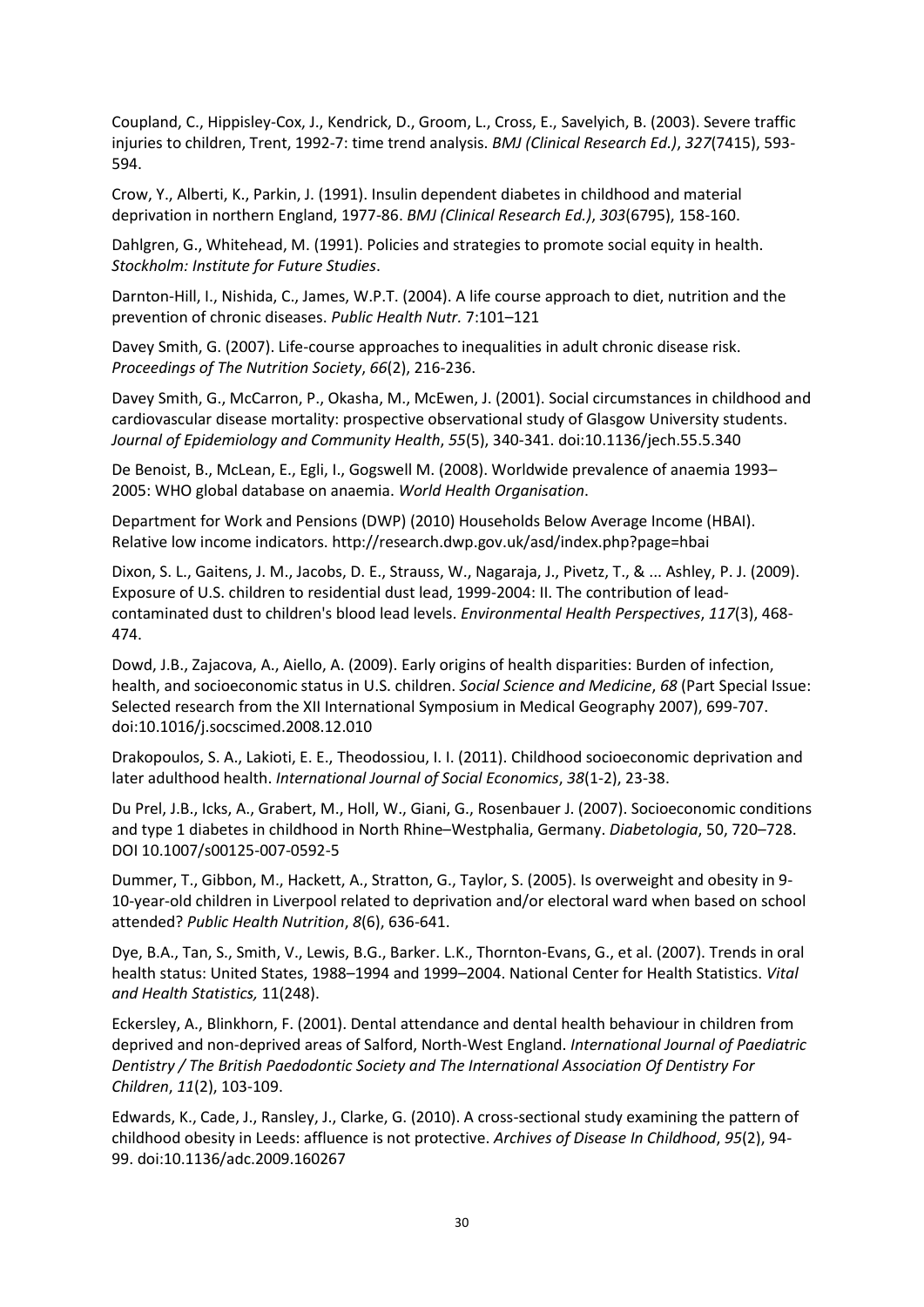Edwards, P., Green, J., Roberts, I., Lutchmun, S. (2006). Deaths from injury in children and employment status in family: analysis of trends in class specific death rates. *British Medical Journal*, *333*(7559), 119-121.

Egbuonu, L., Starfield B. (1982). Child health and social status. Pediatrics, 69 (5). 550-557.

Elovainio, M., Ferrie, J. E., Singh-Manoux, A., Shipley, M., Batty, G., Head, J., & ... Kivimäki, M. (2011). Socioeconomic differences in cardiometabolic factors: Social causation or health-related selection? Evidence from the Whitehall II cohort study, 1991–2004. *American Journal Of Epidemiology*, *174*(7), 779-789.

Frankel, S., Smith, G., Gunnell, D. (1999). Childhood socioeconomic position and adult cardiovascular mortality: The Boyd Orr Cohort. *American Journal of Epidemiology*, *150*(10), 1081-1084.

Giggs, J., Walker, R. (2008): The costs of child poverty for individuals and society. A literature review. *Joseph Rowntree Foundation*, October 2008.

Gilman, S., Kawachi, I., Fitzmaurice, G., Buka, S. (2002). Socioeconomic status in childhood and the lifetime risk of major depression. *International Journal of Epidemiology*, *31*(2), 359-367.

Glennerster, H., Hills, J., Piachaud, D., Webb, J. (2004). One hundred years of poverty and policy. Joseph Rowntree Foundation, 2004.

Gopinath, S., Ortqvist, E., Norgren, S., Green, A., Sanjeevi, C. (2008). Variations in incidence of type 1 diabetes in different municipalities of Stockholm. *Annals Of The New York Academy Of Sciences*, *1150,* 200-207.

Green, H., McGinnity, A., Meltzer, H., Tasmin, F. Goodman, R. (2005). Mental health of children and young people in Great Britain, 2004. *Office for National Statistics*, Crown copyright.

Gregg P, Harkness S, Machin S (1999). Poor Kids: Trends in child poverty in Britain, 1968–96. *Fiscal Studies, 20(2)*, 163–187.

Grigsby-Toussaint, D., Lipton, R., Chavez, N., Handler, A., Johnson, T., Kubo, J. (2010). Neighbourhood socioeconomic change and diabetes risk: findings from the Chicago Childhood Diabetes Registry. *Diabetes Care*, *33*(5), 1065-1068. doi:10.2337/dc09-1894

Hart, C., Taylor, M., Smith, G., Whalley, L., Starr, J., Hole, D., & ... Deary, I. (2003). Childhood IQ, social class, deprivation, and their relationships with mortality and morbidity risk in later life: prospective observational study linking the Scottish Mental Survey 1932 and the Midspan studies. *Psychosomatic Medicine*, *65*(5), 877-883.

Hawker, J.I., Olowokure, B., Sufi, F., Weinberg, J., Gill, N., Wilson, R.C. (2003). Social deprivation and hospital admission for respiratory infection: an ecological study. *Respiratory Medicine*, *97,* 1219- 1224. doi:10.1016/S0954-6111(03)00252-X

Heath Protection Agency (2011). Surveillance of Lead in Children study. <http://www.hpa.org.uk/chemicals/slic>

Heikkinen, E. (2011). A life course approach: research orientations and future challenges. *European Reviews of Aging and Physical Activity*, *8*(1), 7-12.

Hippisley-Cox, J., Groom, L., Kendrick, D., Coupland, C., Webber, E., Savelyich, B. (2002). Cross sectional survey of socioeconomic variations in severity and mechanism of childhood injuries in Trent 1992-7. *BMJ: British Medical Journal*, *324*(7346), 1132-1134.

HM Revenue and Customs (n.d.): The revised local child poverty measure (formerly National Indicator 116): The proportion of children in poverty. [http://www.hmrc.gov.uk/stats/personal-tax](http://www.hmrc.gov.uk/stats/personal-tax-credits/child-poverty-stats09-sept11.pdf)[credits/child-poverty-stats09-sept11.pdf](http://www.hmrc.gov.uk/stats/personal-tax-credits/child-poverty-stats09-sept11.pdf) (visited: 01/12/2011)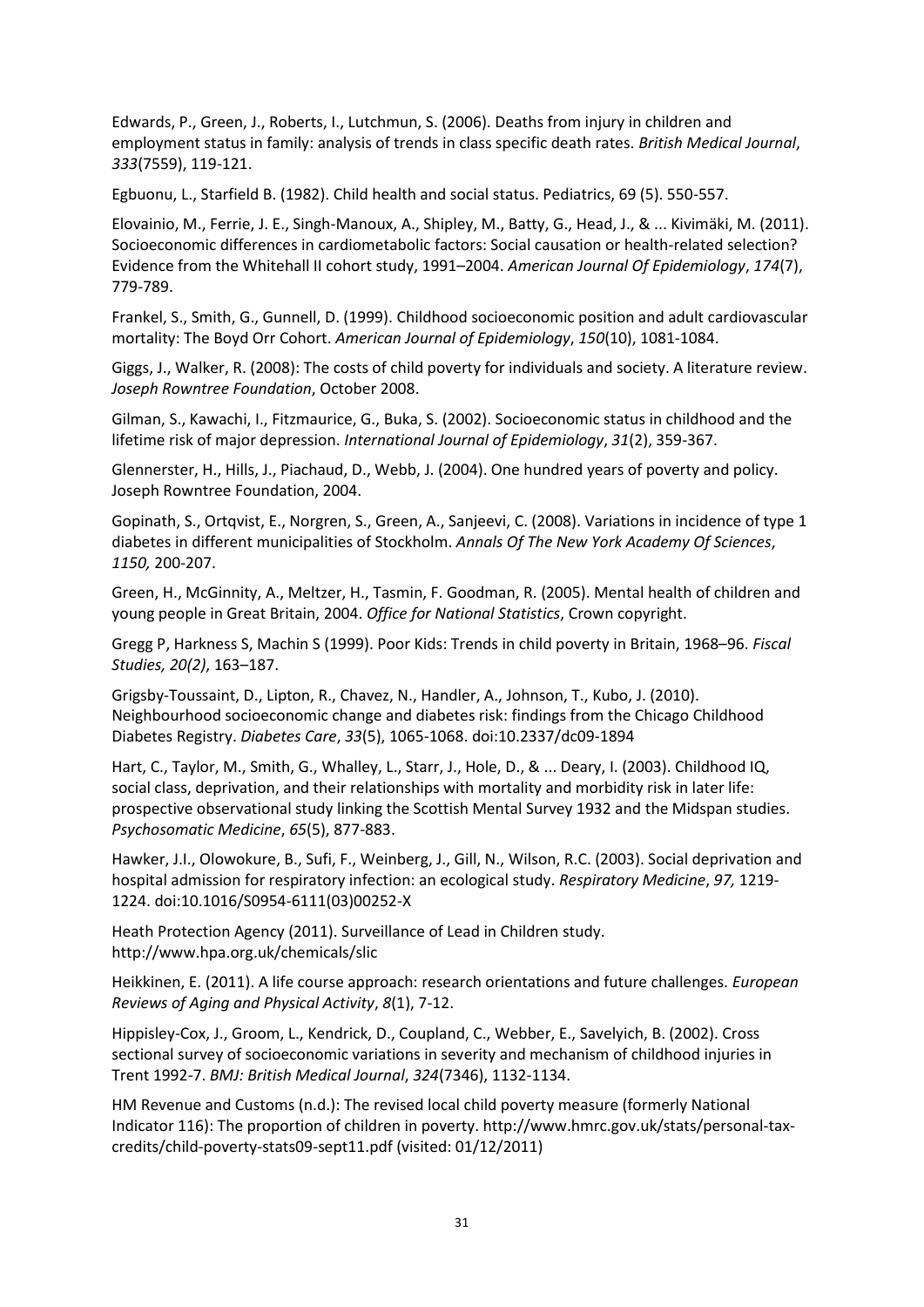Huang, C., Soldo, B.J. Elo, I.T. (2011). Do early-life conditions predict functional health status in adulthood? The case of Mexico. *Social Science and Medicine*, *72*100-107. doi:10.1016/j.socscimed.2010.09.040

*Innocenti Report Card* 7, 2007 UNICEF Innocenti Research Centre, Florence.

Jahan, S. (2008). Poverty and infant mortality in the Eastern Mediterranean region: a meta-analysis. *Journal of Epidemiology and Community Health*, *62*(8), 745-751.

Jones, C. M. (2001). Capitation registration and social deprivation in England. An inverse 'dental' care law? Examining the association between NHS child dental registration data and area deprivation scores of English Health Authorities. *British Dental Journal*, *190,* 203-206.

Kauhanen, L., Lakka, H., Lynch, J., Kauhanen, J. (2006). Social disadvantages in childhood and risk of all-cause death and cardiovascular disease in later life: a comparison of historical and retrospective childhood information. *International Journal of Epidemiology*, *35*(4), 962-968.

Kendrick, D., Marsh, P. (2001). How useful are sociodemographic characteristics in identifying children at risk of unintentional injury? *Public Health*, 115, 103–107.

Kinra, S., Nelder, R. P., Lewendon, G. J. (2000). Deprivation and childhood obesity: A cross sectional study of 20973 children in Plymouth, United Kingdom. *Journal of Epidemiology and Community Health* , *54*(6), 456-460.

Korkeila, J., Vahtera J., Nabi, H., Kivimäki, M., Korkeila, K., Sumanen, M., & ... Koskenvuo, M. (2010). Research report: Childhood adversities, adulthood life events and depression. *Journal of Affective Disorders*, *127,* 130-138. doi:10.1016/j.jad.2010.04.031

Kozyrskyj, A. L., Kendall, G. E., Jacoby, P., Sly, P. D., & Zubrick, S. R. (2010). Association between socioeconomic status and the development of asthma: Analyses of income trajectories. *American Journal of Public Health*, *100*(3), 540-546.

Laflamme, L., Engström, K., Huisman, M. (2004). Is there equalization in socio-economic differences in the risk of traffic injuries in childhood? A study of three cohorts of Swedish school children. *International Journal of Adolescent Medicine and Health*, 16, 253–263.

Laflamme, L., Burrows, S., Hasselberg, M. (2009). Socioeconomic differences in injury risks. A review of findings and a discussion of potential countermeasures. Karolinska Institutet, *World Health Organisation Regional Office for Europe*, January 2009.

[LaPorte, R.E.](http://www.ncbi.nlm.nih.gov/pubmed?term=%22LaPorte%20RE%22%5BAuthor%5D)[, Orchard T.J.](http://www.ncbi.nlm.nih.gov/pubmed?term=%22Orchard%20TJ%22%5BAuthor%5D), [Kuller L.H.](http://www.ncbi.nlm.nih.gov/pubmed?term=%22Kuller%20LH%22%5BAuthor%5D), [Wagener D.K.](http://www.ncbi.nlm.nih.gov/pubmed?term=%22Wagener%20DK%22%5BAuthor%5D)[, Drash,](http://www.ncbi.nlm.nih.gov/pubmed?term=%22Drash%20AL%22%5BAuthor%5D) A.L.[, Schneider,](http://www.ncbi.nlm.nih.gov/pubmed?term=%22Schneider%20BB%22%5BAuthor%5D) B.B., [Fishbein H.A.](http://www.ncbi.nlm.nih.gov/pubmed?term=%22Fishbein%20HA%22%5BAuthor%5D) (1981). The Pittsburgh insulin dependent diabetes mellitus registry: the relationship of insulin dependent diabetes mellitus incidence to social class. *[Am J Epidemiol.](http://www.ncbi.nlm.nih.gov/pubmed/7304573)*; 114(3), 379-84.

Lawlor, D. A., Smith, G., Ebrahim, S. (2004). Association between childhood socioeconomic status and coronary heart disease risk among postmenopausal women: Findings from the British women's heart and health study. *American Journal of Public Health*, *94*(8), 1386-1392.

Levin, K., Davies, C., Topping, G., Assaf, A., Pitts, N. (2009). Inequalities in dental caries of 5-year-old children in Scotland, 1993-2003. *European Journal of Public Health*, *19*(3), 337-342. doi:10.1093/eurpub/ckp035

Lynch, J., Smith G. (2005). A life course approach to chronic disease epidemiology. *Annual Review of Public Health*, 26(1), 1-35.

Lynch, J. W., Kaplan, G. A., Salonen, J. T. (1997). Why do poor people behave poorly? Variation in adult health behaviours and psychosocial characteristics by stages of the socioeconomic life course. *Social Science and Medicine*, *44*(6), 809-820.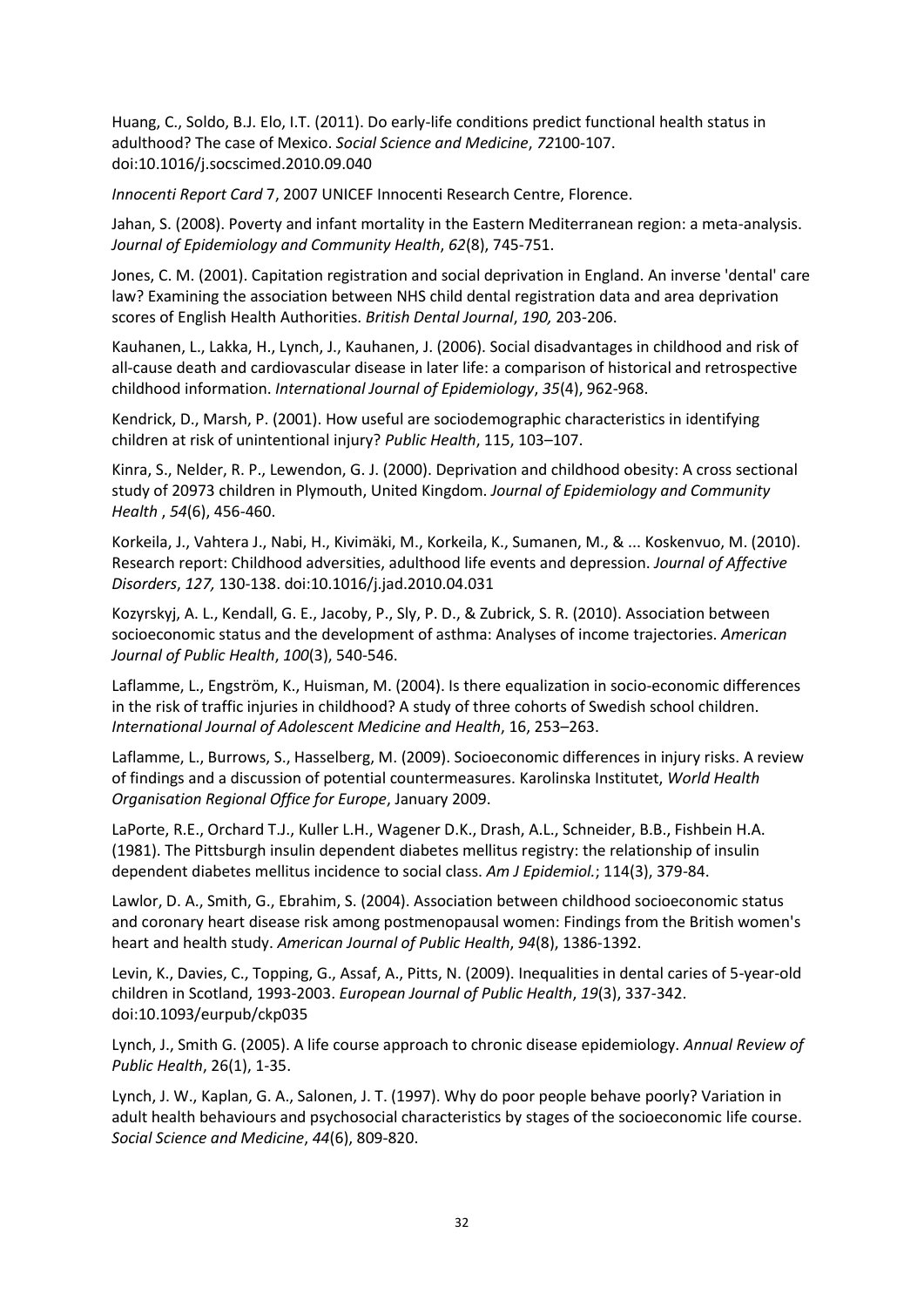Malcolm, C., MacKay, W., Shepherd, A., Weaver, L. (2004). Helicobacter pylori in children is strongly associated with poverty. *Scottish Medical Journal*, *49*(4), 136-138.

Margolis, P. A., Greenberg, R. A., Keyes, L. L., LaVange, L. M., Chapman, R. S., Denny, F. W., & ... Boat, B. W. (1992). Lower respiratory illness in Infants and low socioeconomic status. *American Journal of Public Health*, *82*(8), 1119.

Matejic P., Stevens, S., Whatley, J. (2009). Low-income dynamics. 1991-2007 (Great Britain). Department for Work and Pensions (DWP), 2009.

McKenzie, S., Carter, K., Blakely, T., Ivory, V. (2011). Effects of childhood socioeconomic position on subjective health and health behaviours in adulthood: How much is mediated by adult socioeconomic position? *BMC Public Health*, *11*269. doi:10.1186/1471-2458-11-269

McLeod, J. D., Shanahan, M. J. (1993). Poverty, parenting, and children's mental health. *American Sociological Review*, *58*(3), 351-366.

McLeod, J., Shanahan, M. (1996). Trajectories of poverty and children's mental health. *Journal of Health and Social Behaviour*, *37*(3), 207-220.

Mensah, F., Hobcraft, J. (2008). Childhood deprivation, health and development: associations with adult health in the 1958 and 1970 British prospective birth cohort studies. *Journal of Epidemiology and Community Health*, *62*(7), 599-606.

Mielck, A., Reitmeir, P., Wjst, M. (1996). Severity of childhood asthma by socioeconomic status. *International Journal of Epidemiology*, *25*(2), 388-393.

Murray, C.J.L., Ezzati, M., Lopez, A.D., Rodgers, A., Vander Hoorn, S. (2003). Comparative quantification of health risks: Conceptual framework and methodological issues. *Popul Health Metr*, 1, 1-20.

Naess, O., Strand, B., Smith, G. (2007). Childhood and adulthood socioeconomic position across 20 causes of death: a prospective cohort study of 800000 Norwegian men and women. *Journal of Epidemiology and Community Health*, *61*(11), 1004-1009.

National Obesity Observatory (2011): National Child Measurement Programme. Child obesity statistics for PCT clusters.

[http://www.noo.org.uk/uploads/doc/vid\\_13082\\_NCMP\\_PCT\\_ClusterMaps.pdf](http://www.noo.org.uk/uploads/doc/vid_13082_NCMP_PCT_ClusterMaps.pdf) (visited 02-12-2011)

Nelder, R. (2009). Understanding childhood obesity. *Primary Health Care*, *19*(5), 28-30.

Nikiema, B., Spencer, N., Seguin, L. (2010). Poverty and chronic illness in early childhood: A comparison between the United Kingdom and Quebec. *Paediatrics*, *125*(3), E499-E507.

Notten, G., Keetie, R. (2011). Monitoring child well-being in the European Union: measuring cumulative deprivation. *Innocenti Working Paper*, 2011-03. UNICEF Innocenti Research Centre, Florence.

Oakley, L., Maconochie, N., Doyle, P., Dattani, N., Moser, K. (2009). Multivariate analysis of infant death in England and Wales in 2005-06, with focus on socio-economic status and deprivation. *Health Statistics Quarterly / Office for National Statistics*, 42, 22-39.

Oberg, C. (2003). The impact of childhood poverty on health and development. Healthy Generations, 4 (1), 1-3.

Offord, D. (2011). Reducing the impact of poverty on children's mental health. *Current Opinion in Psychiatry*, *14*(4), 299-301.

Pan, I., Daniels, J., Zhu, K. (2010). Poverty and childhood cancer incidence in the United States. *Cancer Causes and Control: CCC*, *21*(7), 1139-1145.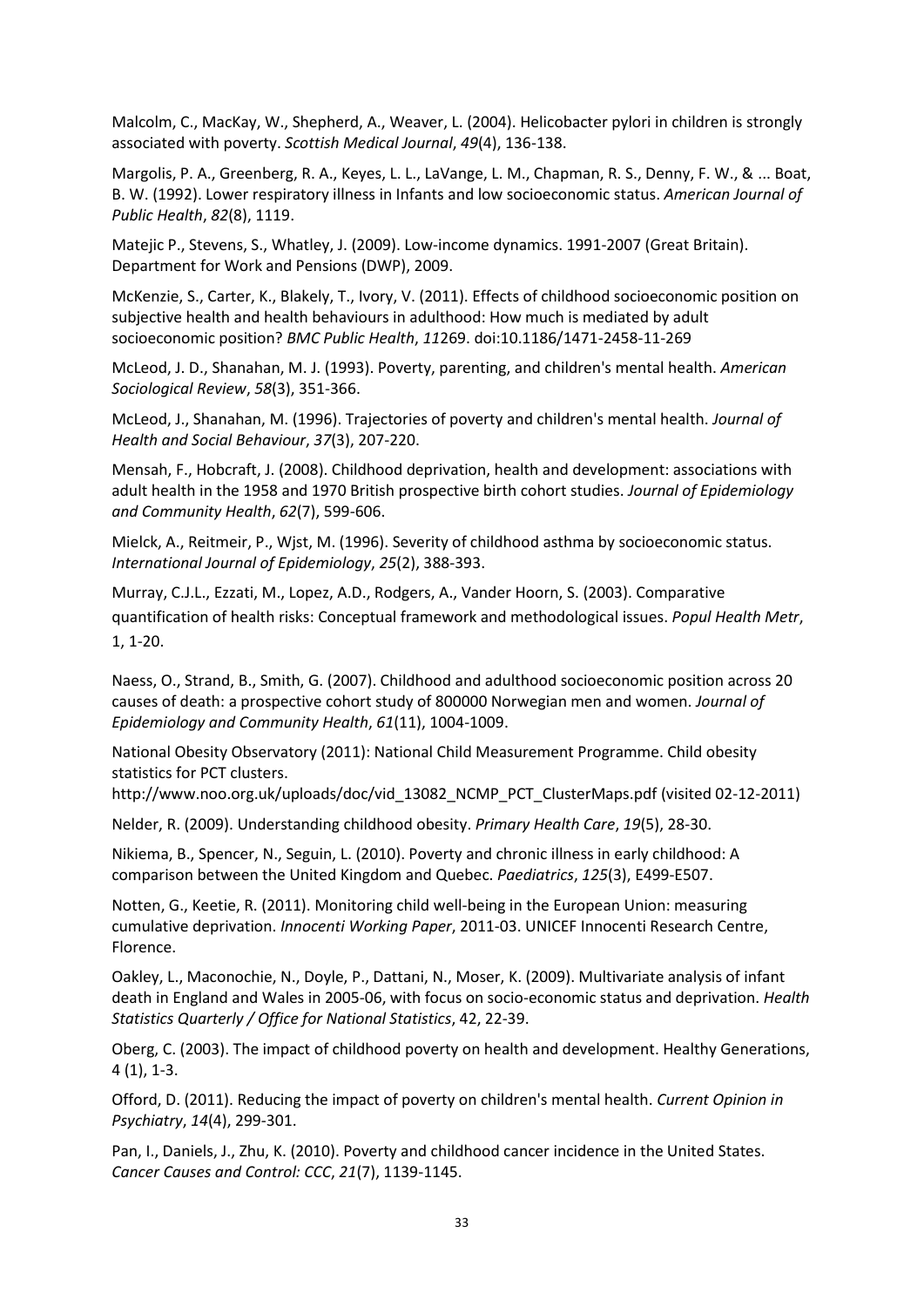Patterson, C., Waugh, N. (1992). Urban/rural and deprivational differences in incidence and clustering of childhood diabetes in Scotland. *International Journal of Epidemiology*, *21*(1), 108-117.

Patterson, C., Dahlquist, G., Soltész, G., Green, A. (2001). Is childhood-onset type I diabetes a wealthrelated disease? An ecological analysis of European incidence rates. *Diabetologia*, *44 Suppl 3*B9-B16.

Phipps, S. (2003).The impact of poverty on health. A scan of research literature. *Canadian Institute for Health Information*. ISBN 1-55392-257-3

Poulton, R., Caspi, A., Milne, B.J., Thomson, W.M, Taylor, A., Sears, M.R., Moffit T.E. (2002). Association between children's experience of socioeconomic disadvantage and adult health: a lifecourse study. *Lancet*, 360, 1640–45. doi:10.1016/S0140-6736(02)11602-3

Power, C., Atherton, K., Strachan, D., Shepherd, P., Fuller, E., Davis, A., & ... Stansfeld, S. (2007). Lifecourse influences on health in British adults: effects of socio-economic position in childhood and adulthood. *International Journal of Epidemiology*, *36*(3), 532-539.

Power, C., Hyppönen, E., Smith, G. (2005). Socioeconomic position in childhood and early adult life and risk of mortality: A prospective study of the mothers of the 1958 British Birth Cohort. *American Journal of Public Health*, *95*(8), 1396-1402.

Raphael D (2010a). The health of Canada's children. Part II: Health mechanisms and pathways. *Paediatrics and Child Health*, 15(2), 71-76.

Raphael, D. (2010). The health of Canada's children. Part III: Public policy and the social determinants of children's health. *Paediatrics and Child Health*, *15*(3), 143-149.

Raphael, D. (2011). Review: Poverty in childhood and adverse health outcomes in adulthood. *Maturitas*, *69*22-26. doi:10.1016/j.maturitas.2011.02.011

Reading R[, Langford, I.H.](http://www.ncbi.nlm.nih.gov/pubmed?term=%22Langford%20IH%22%5BAuthor%5D), [Haynes, R.](http://www.ncbi.nlm.nih.gov/pubmed?term=%22Haynes%20R%22%5BAuthor%5D), [Lovett A.](http://www.ncbi.nlm.nih.gov/pubmed?term=%22Lovett%20A%22%5BAuthor%5D) (1999). Accidents to preschool children: comparing family and neighbourhood risk factors. *Social Science and Medicine*, 48, 321–330.

Ruijsbroek, A., Wijga, A., Kerkhof, M., Koppelman, G., Smit, H., Droomers, M. (2011). The development of socio-economic health differences in childhood: results of the Dutch longitudinal PIAMA birth cohort. *BMC Public Health*, *11*225.

Samann, R. A. (2000). The Influences of race, ethnicity, and poverty on the mental health of children. *Journal of Health Care for the Poor and Underserved*, 11(1), 100-110.

Seguin, L., Nikiema, B., Gauvin, L., Zunzunegui, M., Xu, Q. (2007). Duration of poverty and child health in the Quebec ongitudinal study of child development: Longitudinal analysis of a birth cohort. *Pediatrics*, *119*(5), E1063-E1070.

Sharan, P. (2007). Poverty and mental health of children and adolescents. *Journal of Indian Association for Child & Adolescent Mental Health*, 3(4), 83-87.

Sherburne Hawkins, S., Cole, T., Dezateux, C. (2007). Millennium cohort study. Childhood obesity. *Briefing 12*, June 2007. [http://www.cls.ioe.ac.uk/downloads/MCS2\\_ChildObesity.pdf](http://www.cls.ioe.ac.uk/downloads/MCS2_ChildObesity.pdf)

Siemiatycki J., Colle, E., Aubert, D., Campbell, S., Belmonte, M. M. (1986). [The distribution of type I](http://aje.oxfordjournals.org/content/124/4/545.short)  [\(insulin-dependent\) diabetes mellitus by age, sex, secular trend, seasonality, time clusters, and](http://aje.oxfordjournals.org/content/124/4/545.short)  [space-time clusters: evidence from Montreal,](http://aje.oxfordjournals.org/content/124/4/545.short) 1971–1983. *American Journal of Epidemiology*, *124*(4), 545.

Singh-Manoux, A., Ferrie, J., Chandola, T., Marmot, M. (2004). Socioeconomic trajectories across the life course and health outcomes in midlife: evidence for the accumulation hypothesis? *International Journal of Epidemiology*, *33*(5), 1072-1079.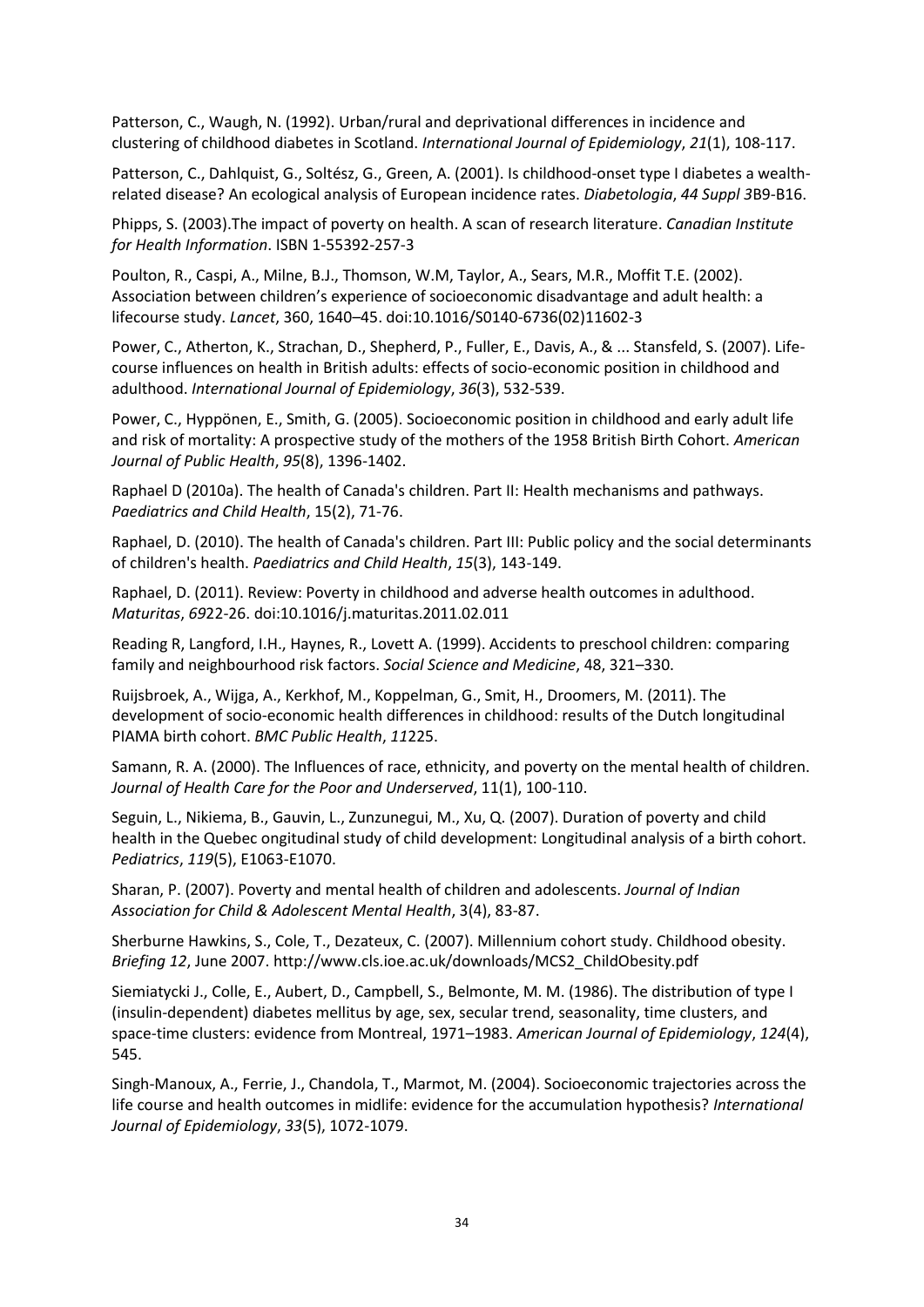Singh-Manoux, A., Ferrie, J.E., Lynch, J.W., Marmot, M. (2005). The role of cognitive ability (intelligence) in explaining the association between socioeconomic position and health: Evidence from the Whitehall II prospective cohort study. *Am J Epidemiol.*, 161, 831–839.

Skalicky, A., Meyers, A., Adams, W., Yang, Z., Cook, J., Frank, D. (2006). Child food insecurity and iron deficiency anemia in low-income infants and toddlers in the United States. *Maternal and Child Health Journal*, *10*(2), 177-185.

Smith, G., Hart, C., Blane, D., Hole, D. (1998). Adverse socioeconomic conditions in childhood and cause specific adult mortality: prospective observational study. *BMJ (Clinical Research ed.)*, *316*(7145), 1631-1635.

Smith, L., Manktelow, B., Draper, E., Springett, A., Field, D. (2010). Nature of socioeconomic inequalities in neonatal mortality: population based study. *British Medical Journal*, *341*

Soerjomataram, I., de Vries, E., Pukkala, E., Coebergh. J.W. (2007). Excess of cancers in Europe: A study of eleven major cancers amenable to lifestyle change. Int. J. Cancer 120, 1336-1343.

Soltész, G., Jeges, S., Dahlquist, G. (1994). Non-genetic risk determinants for type 1 (insulindependent) diabetes mellitus in childhood. Hungarian childhood diabetes epidemiology study group. *Acta Paediatrica*, *83*(7), 730-735.

Spencer, N. (2008a): Child poverty and health. Health consequences of poverty for children. supplementary chapter 2 . *End Child Poverty*, 27th of Aug, 2008.

Spencer, N. (2008b). Childhood poverty and adult health. London, UK: *End Child Poverty*; 2008. [http://www.endchildpoverty.org.uk/files/Childhood\\_Poverty\\_and\\_Adult\\_Health.pdf](http://www.endchildpoverty.org.uk/files/Childhood_Poverty_and_Adult_Health.pdf)

Spencer, N., Blackburn, C., Read, J. (2010). Prevalence and social patterning of limiting long-term illness/disability in children and young people under the age of 20 years in 2001: UK census-based cross-sectional study. *Child: Care, Health and Development*, *36*(4), 566-573. doi:10.1111/j.1365- 2214.2009.01053.x

Stewart-Brown, S., Haslum, M., & Butler, N. (1983). Evidence for increasing prevalence of diabetes mellitus in childhood. *British Medical Journal (Clinical Research Edition)*, *286*(6381), 1855-1857.

Stiller, C., Kroll, M., Boyle, P., Feng, Z. (2008). Population mixing, socioeconomic status and incidence of childhood acute lymphoblastic leukaemia in England and Wales: analysis by census ward. *British Journal of Cancer*, *98*(5), 1006-1011.

Tamayo, T., Herder, C., Rathmann, W. (2010). Impact of early psychosocial factors (childhood socioeconomic factors and adversities) on future risk of type 2 diabetes, metabolic disturbances and obesity: a systematic review. *BMC Public Health, 10*:525 [http://www.biomedcentral.com/1471-](http://www.biomedcentral.com/1471-2458/10/525) [2458/10/525](http://www.biomedcentral.com/1471-2458/10/525)

The Information Center (2011). The compendium of population health indicators. https://indicators.ic.nhs.uk/webview/

UNICEF (n.d.). UN General Assembly adopts powerful definition of child poverty. [http://www.unicef.org/media/media\\_38003.html](http://www.unicef.org/media/media_38003.html) (website visited 01.12.2011)

UNICEF (2007). Child poverty in perspective: An overview of child well-being in rich countries. Innocenti Report Card 7

Van de Mheen, H., Stronk,s K., Mackenbach, J. (1998). A lifecourse perspective on socioeconomic inequalities in health. In: Bartley, M., Blane, D., Davey Smith, G., eds. *The Sociology of Health Inequalities.* Oxford: Blackwell Publishers, 1998.